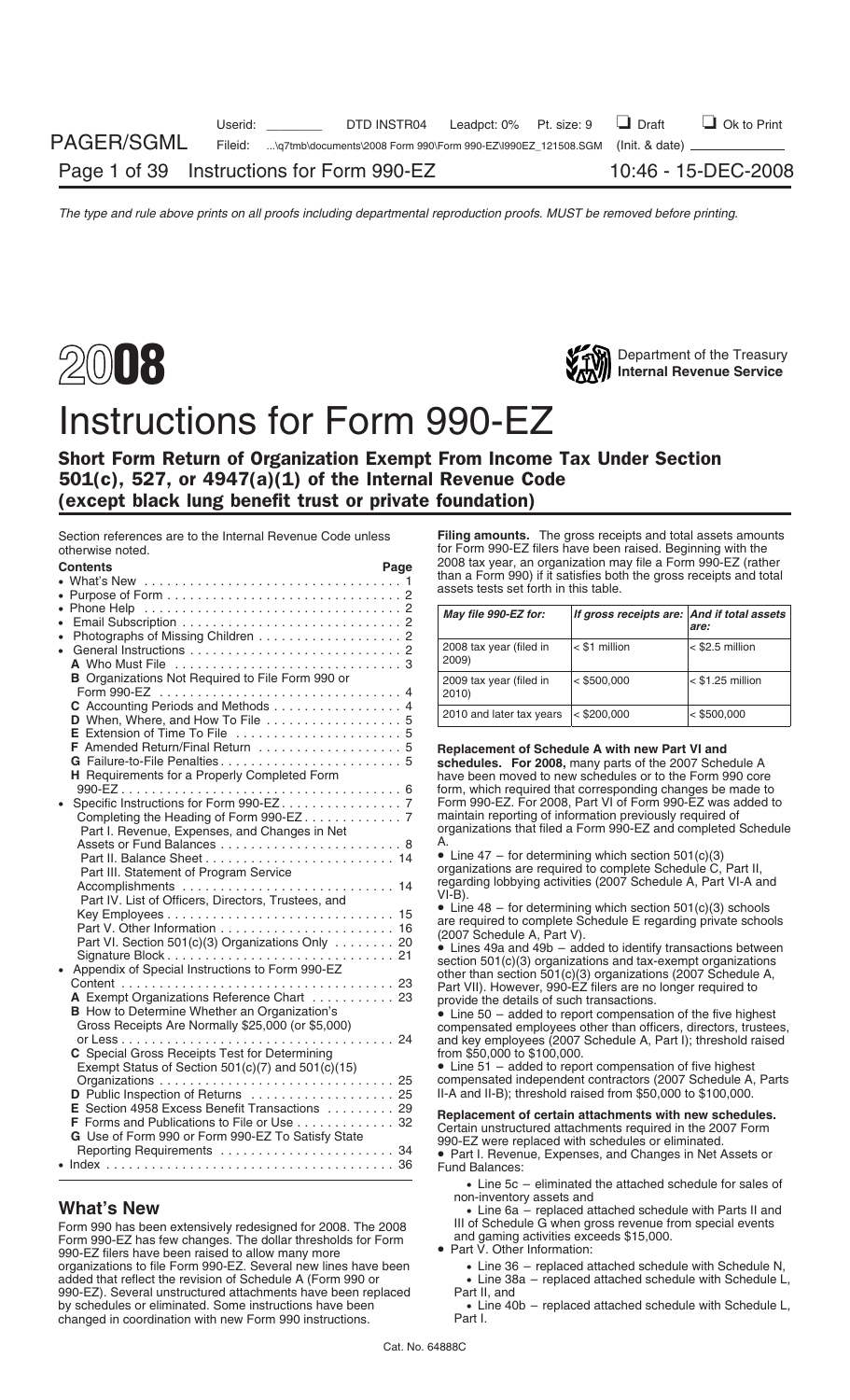## **Other changes to lines.** Line 33—rephrased

**Significant changes to instructions.** The Form 990-EZ<br>instructions are no longer combined with the Form 990<br>instructions, although the General Instructions and Appendix of<br>Special Instructions are nearly the same for both

Use of other forms such as Form LM-2 and LM-3 as a<br>substitute for financial reporting on Form 990-EZ or Form 990 is<br>substitute for financial reporting on Form 990-EZ or Form 990 is<br>foundation.<br>A. Form 990 must be used to f

The instructions clarify that organizations that claim tax-exempt status but have not yet applied for or been recognized as exempt must file Form 990-EZ or Form 990. See **Phone Help**

Form 990-EZ, please call 1-877-829-5500. This toll-free Amended Form 990-EZ returns now require an attachment telephone service is available Monday through Friday. describing the amendments. See General Instruction F.

The attached schedule for grants now has a \$5,000 **Email Subscription**

Organizations may choose one of two methods (Option 1 or<br>Option 2) of reporting compensation of their officers, directors,<br>trustees, key employees, and five highest compensated<br>employees. Option 1 is a simplified version o Form 990 method of compensation reporting (for example, an **Photographs of Missing Children**<br>
organization filing Form 990-EZ that chooses Option 1 need not<br>
The Internal Revenue Service is a proud pa organization that completes Form 990). Option 1 requires National Center for Missing and Exploited Children.<br>Calendar-year compensation reporting and is based on Form Photographs of missing children selected by the Center calendar-year compensation reporting and is based on Form Photographs of missing children selected by the Center may<br>W-2 and Form 1099-MISC reporting. Option 2 is essentially the appear in instructions on pages that would W-2 and Form 1099-MISC reporting. Option 2 is essentially the appear in instructions on pages that would otherwise be b<br>2007 Form 990-EZ method of compensation reporting. You can help bring these children home by looking a 2007 Form 990-EZ method of compensation reporting.<br>Whichever method the organization selects for 2008 must be photographs and calling 1-800-THE-LOST (1-800-843-5678) if Whichever method the organization selects for 2008 must be photographs and calling 1-800-THE-LOST (1-800-8) in<br>1-900-THE-LOST (1-800-843-5678) in the consistently for all officers, directors, trustees, key used consistently for all officers, directors, trustees, key employees, and five highest compensated employees, and must be consistently applied for all tax years beginning with

Some members of the public rely on Form 990, or Form 990-EZ with state governments to satisfy state reporting<br>0-EZ as the primary or sole source of information about a requirements. 990-EZ, as the primary or sole source of information about a particular organization. How the public perceives an organization in such cases may be determined by the *Organizations that have total gross income from*<br>information presented on its return. Therefore, the return must<br>and *Dreanizations that have total gross income from* information presented on its return. Therefore, the return must *unrelated trades or businesses of at least \$1,000 also* be complete, accurate, and fully describe the organization's **CAUTION** *are required to file Form 990-T, Exempt Organization*<br>be complete, accurate, and fully describe the organization's *are required to file Form 990-T, E* 

Use Form 990 or Form 990-EZ to send a required election to<br>IRS, such as the election to capitalize costs under section **Helpful Hints.** The following hints may help you more the IRS, such as the election to capitalize costs under section 266. efficiently review these instructions and complete the form.



Lines 44 and 45- added to remind sponsoring organizations<br>of donor advised funds, and certain section 512(b)(13)<br>controlling organizations, that they must file Form 990 instead<br>of Form 990-EZ (see instructions to lines 44

Line 46 – for determining which section 501(c)(3) *2. Sponsoring organizations of donor advised funds and* organizations are required to complete Schedule C, Part I, *certain controlling organizations defined in section 512(b)(13)* must file Form 990 rather than Form 990-EZ regardless of the

Several of the General Instructions were moved to the *Section 4947(a)(1) Nonexempt Charitable Trust Treated as a* Private Foundation. A section 501(c)(3) or 4947(a)(1) organization should refer to the Instructions for Schedule A

If you have questions and/or need help completing Form 990 or

threshold per grantee, and no longer requires the names of The IRS has established a new subscription-based email grantee individuals. See line 10 instruction. service for tax professionals and representatives of tax-exemp

The Internal Revenue Service is a proud partner with the National Center for Missing and Exploited Children.

## **General Instructions**

**Purpose of Form**<br> **Purpose of Form**<br>
Form 990 and Form 990-EZ are used by tax-exempt<br> **Property or All property of Form** required to be filed with the IRS by many<br>
organizations exempt from income tax under Internal Reven Form 990 and Form 990-EZ are used by tax-exempt<br>organizations exempt from income tax under Internal Revenue<br>organizations, nonexempt charitable trusts, and section 527<br>political organizations to provide the IRS with the in An organization's completed Form 990, or Form 990-EZ, is<br>available for public inspection as required by section 6104.<br>Schedule B, Schedule of Contributors, is open for public<br>inspection for section 527 organizations filing

programs and accomplishments.<br>**Business Income Tax Return, in addition to any required Form**<br> $\frac{990,990 - EZ, or 990 - N.$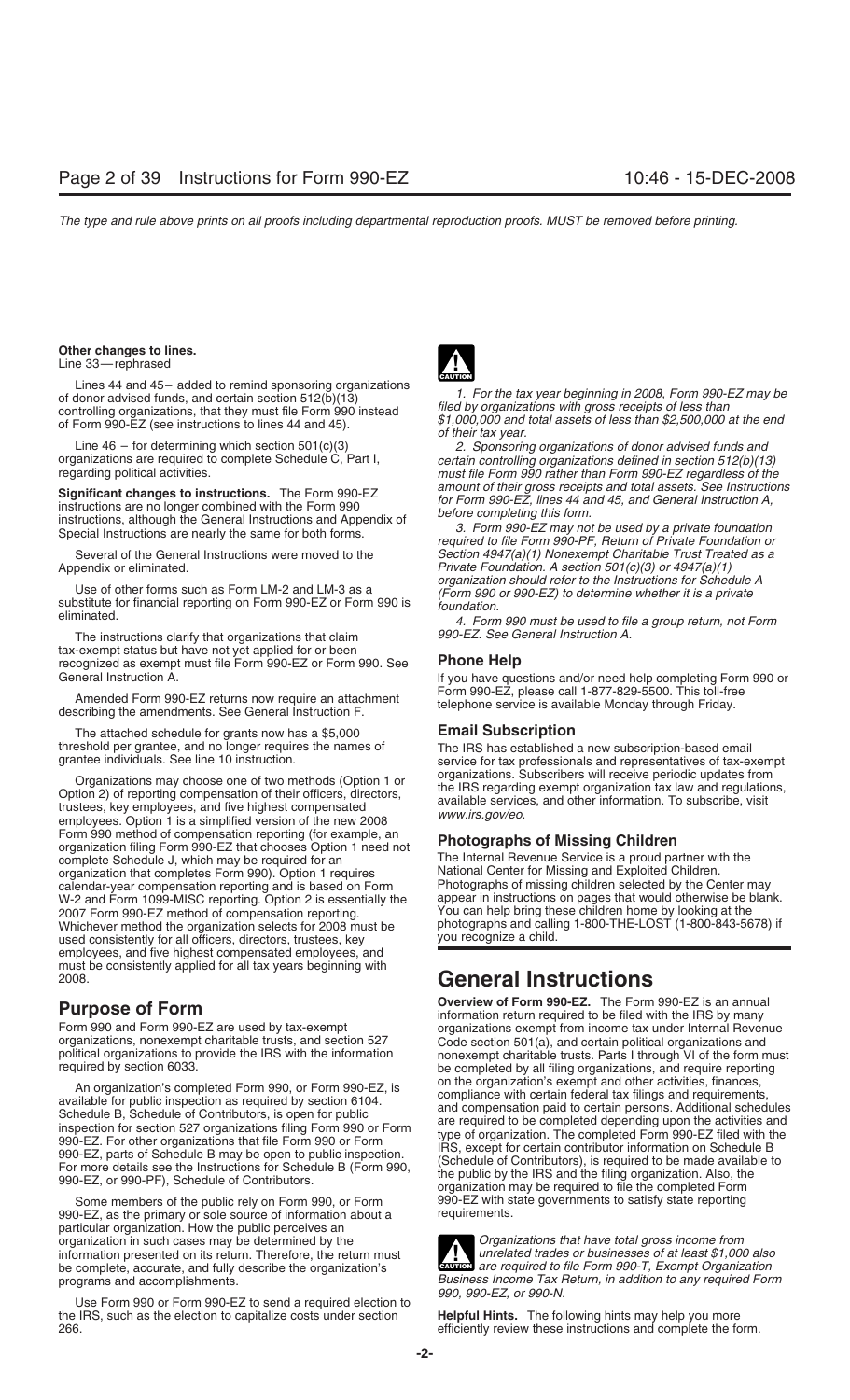1. Throughout these instructions, "the organization" and the "filing organization" both refer to the organization filing the Form *are:*

2. The examples appearing throughout the Form 990-EZ Instructions are illustrative only and for the purpose of completing this Form, but are not all-inclusive.

3. Instructions to the Form 990-EZ Schedules are published separately from these instructions.

For tax years beginning in 2008, if an organization has gross<br>receipts less than \$1,000,000 and total assets at the end of the<br>year less than \$2,500,000, it may choose to file Form 990-EZ,<br>Short Form Return of Organizatio *organizations described in section 512(b)(13)* on this page, and **Controlling organizations described in section 512(b)(13).** *Sponsoring organizations of donor advised funds*, on this page.

For 2008, Form 990 (not 990-EZ or 990-N) must be filed by Form 990-EZ if it is required to file an annual information return an organization exempt from income tax under section 501(a) for the year and if there was any tra an organization exempt from income tax under section 501(a) for the year and if there was any transfer of funds between the (including an organization and any controlled entity during the recognition of exemption) if it has either gross receipts greater year. See line 45 and the related instructions.<br>than or equal to \$1,000,000 or total assets greater than or equal section 509(a)(3) supporting organizations

Gross receipts. Gross receipts are the total amounts the normally not more than \$5,000,<br>organization received from all sources during its annual and the norganization whose gross receipts are normally not organization received from all sources during its annual and the state of the organization whose gross receipts are normally not<br>accounting period without subtracting any costs or expenses more than \$5,000 that supports a accounting period, without subtracting any costs or expenses. more than \$5,000<br>See Appendix B for a discussion of gross receipts Total assets organization or, See Appendix B for a discussion of gross receipts. Total assets organization or,<br>is the amount reported by the organization on its balance sheet 5. A charitable organization supported partly by funds is the amount reported by the organization on its balance sheet 5. A charitable organization supported partly by funds<br>(Form 990-FZ, Part II, line 25, column (B)) as of the end of the contributed by United States, state, o (Form 990-EZ, Part II, line 25, column (B)) as of the end of the year, without reduction for liabilities.  $\overline{a}$  or primarily by contributions of the general public, whose gross

For purposes of Form 990 or Form 990-EZ reporting, the<br>
If the organization is described in items 3, 4, or 5, then it<br>
sections 501(e) and (f) (cooperative service organizations). Must file Form 990-N unless it voluntarily sections 501(e) and (f) (cooperative service organizations), must file Form<br>501(k) (child care organizations), and 501(n) (charitable risk Form 990-EZ.  $501(k)$  (child care organizations), and  $501(n)$  (charitable risk pools). In addition, any organization described in one of these **Section 501(c)(7) and section 501(c)(15) organizations.** A sections is also subject to section 4958 if it obtains a

Form 990-N. If an organization normally has gross receipts of<br>
\$25,000 or less, it must file Form 990-N, Electronic Notice<br>
(e-Postcard) for Tax-Exempt Organizations not Required To<br>  $\begin{array}{ccc}\n & \text{different definition of gross receives the test of the tax year. See Appendix C for more information.} \\
\text{for the$ 

**Electronic filing.** Organizations may file Form 990-EZ **Section 4947(a)(1) non-exempt charitable trusts.** A electronically. See General Instruction D for who must file non-exempt charitable trust described under section 4

*substantially redesigned for 2008 and later tax years.* exempt section 501(c)(3) organization for purposes of **TIP** *The IRS has provided transitional relief to small and* completing the form; all references to a section 501(c)(3) *mid-size organizations, allowing many to file Form 990-EZ for 2008 and 2009 instead of Form 990, and providing them time to* instance, such a trust must complete Schedule A, Public *become familiar with the new Form 990 and its requirements.* Charity Status and Public Support), unless otherwise specified. *The following schedule sets forth the modified amounts for filing* If such a trust does not have any taxable income under Subtitle *Form 990-EZ (instead of Form 990) during this transition period:* 

| May file 990-EZ for:                   | If gross receipts are: And if total assets | are:            |
|----------------------------------------|--------------------------------------------|-----------------|
| 2008 Form (generally<br>filed in 2009) | $ $ < \$1,000,000                          | $<$ \$2,500,000 |
| 2009 Form (generally<br>filed in 2010) | $<$ \$500,000                              | $<$ \$1,250,000 |
| 2010 and later Forms                   | $<$ \$200,000                              | $<$ \$500,000   |

**A. Who Must File**<br>Most organizations exempt from income tax under section<br>501(a) must file an annual information return (Form 990 or<br>Form 990-EZ) or an annual electronic notice (Form 990-N),<br>depending upon the organizatio depending upon the organization's gross receipts and total B. Report amounts in U.S. dollars, and state what conversion<br>assets.<br>assets.<br>and report the total for each item. All<br>and coutside the U.S., and report the total fo

described in section 512(b)(13), must file Form 990 and not controlling organization and any controlled entity during the

than or equal to \$1,000,000 or total assets greater than or equal<br>
to \$2,500,000 at the end of the tax year. This includes the<br>
following:<br>
• organizations described in section 501(c)(3) (other than<br>
• organizations descr

- 
- 
- 

receipts are normally not more than \$5,000.

sections is also subject to section 4958 if it obtains a<br>determination letter from the IRS stating that it is described in same gross receipts test as other organizations to determine<br>section 501(c)(3).<br>whether it must fil

(e-Postcard) for Tax-Exempt Organizations not Required To<br>
File Form 990 or 990-EZ, if it chooses not to file Form 990 or<br>
Form 990-EZ (with exceptions described below for certain<br>
section 509(a)(3) supporting organization

electronically. See General Instruction D for who must file non-exempt charitable trust described under section 4947(a)(1) electronically. required to file Form 990 or Form 990-EZ unless excepted *Form 990 (including its schedules) has been* under General Instruction B. Such a trust is treated like an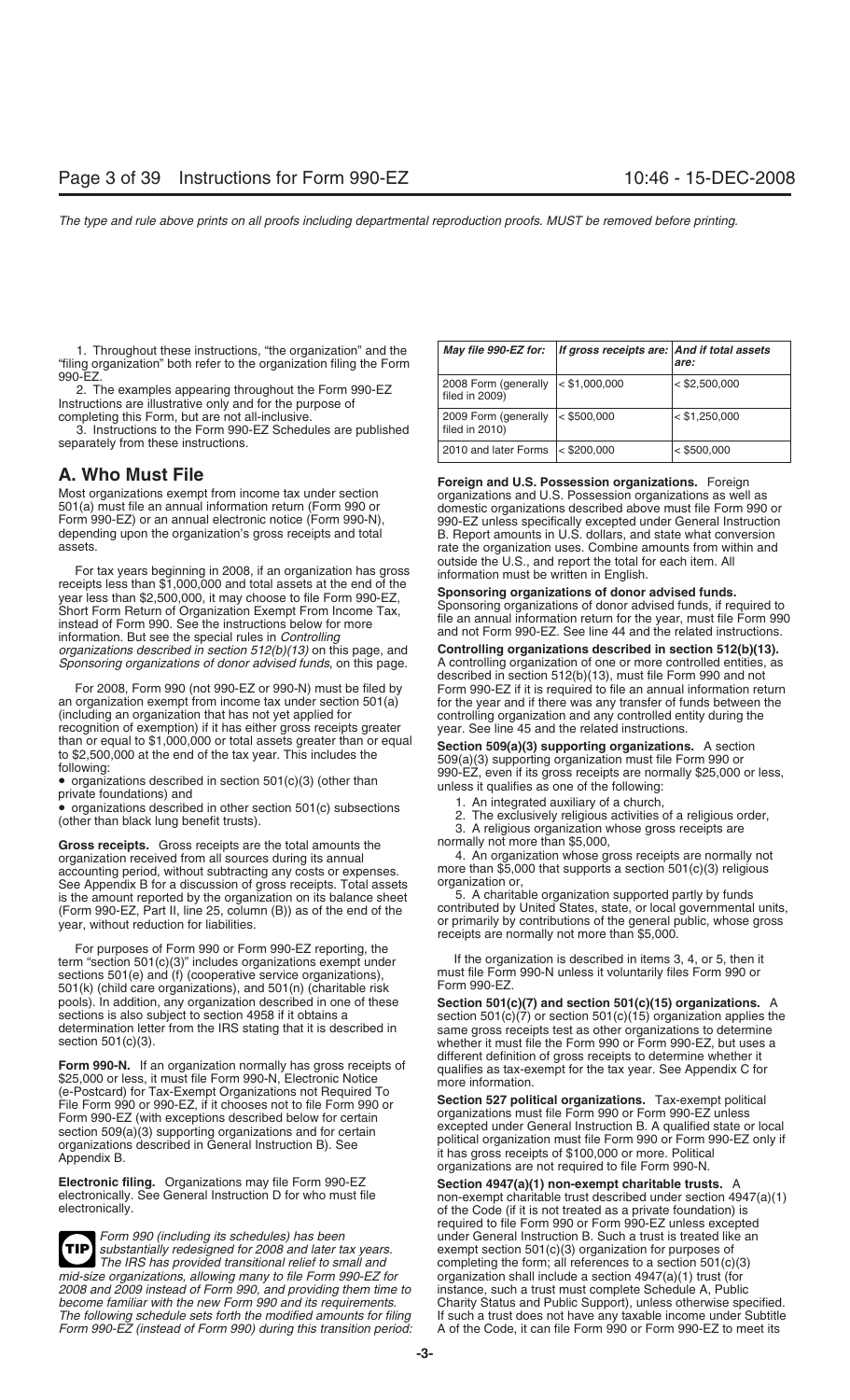Group returns. A group return filed by the central or parent<br>organization's gross receipts "normally" are, see Appendix B.<br>must be filed using Form 990, not Form 990-EZ.

**Returns when exempt status not established.** An 12. A private foundation (including a private operating organization is required to file Form 990 or 990-EZ in foundation) exempt under section 501(c)(3) and describe accordance with these instructions if the organization claims section 509(a). Use Form 990-PF, Return of Private<br>exempt status under section 501(a) but has not yet established Foundation. Use Form 990-PF also for a taxable exempt status under section 501(a) but has not yet established such exempt status by filing Form 1023 (Application for foundation, a section 4947(a)(1) nonexempt charitable trust<br>Recognition of Exemption Under Section 501(c)(3) of the freated as a private foundation, and a private fou Recognition of Exemption Under Section 501(c)(3) of the Internal Revenue Code) or Form 1024 (Application for Recognition of Exemption Under Section 501(a) or for section 507(b)(1)(B) for tax years within its 60-month<br>Determination Under Section 120) and receiving an IRS letter termination period. If the section 507(b)(1)(B) organ Determination Under Section 120) and receiving an IRS letter recognizing exempt status. In such cases, the organization successfully terminates, then it files Form 990 or Form 990-EZ<br>must check the "application pending" checkbox in Item B of the in its final year of termination. must check the "application pending" checkbox in Item B of the in its final year of termination.<br>Form 990 or Form 990-EZ header (whether or not a Form 1023 13. A black lung benefit trust described in section 501(c)(21). Form 990 or Form 990-EZ header (whether or not a Form 1023 or Form 1024 has yet been filed) to indicate that the Form 990 Use Form 990-BL, Information and Initial Excise Tax Return for or form 990-EZ is being filed in the belief that the organization is Black Lung Benefit Trusts a or form 990-EZ is being filed in the belief that the organization is exempt under section  $501(a)$ .

## **B. Organizations Not Required to File Form 990 or Form 990-EZ** Report of Employee Benefit Plan.

For tax years beginning in 2008, an organization does not have to file Form 990 or Form 990-EZ even if it has at least<br>\$1,000,000 of gross receipts or \$2,500,000 of total assets if it is<br>described below (except for section 509(a)(3) supporting<br>existence should first complete Part II described below (except for section 509(a)(3) supporting<br>organizations described above). See General Instruction A for A (Public Charity Status and Public Support) to ensure that it organizations described above). See General Instruction A for *A (Public Charity Status and Public Support) to ensure that it* instead of Form 990. An organization described in Item 10, 11, *to qualify as a public charity, then it must file Form 990-PF* or 13 below is required to file Form 990-N unless it voluntarily files Form 990, Form 990-EZ, or Form 990-BL.

1. A church, an interchurch organization of local units of a<br>church, a convention or association of churches, or an<br>integrated auxiliary of a church as described in Regulations<br>section 1.6033-2(b) (such as a men's or women section 1.6033-2(h) (such as a men's or women's organization, religious school, mission society, or youth group).

2. A church-affiliated organization that is exclusively **Accounting Periods**

section 1.6033-2(g)(1)(vii).

more churches or church denominations, if more than half of accounting period, use the 2008 Form 990-EZ to report on<br>the society's activities are conducted in, or directed at, persons organization's fiscal year that began the society's activities are conducted in, or directed at, persons

of Congress that is an instrumentality of the United States, and use the 2007 Form 990-EZ or Form 990 to file for such short exempt from federal income taxes.

- 
- 
- 
- 

10. An organization whose gross receipts are normally Form 1128 (Application To Adopt, Change, or Retain a Tax<br>1988 S25,000 or less. To determine what an organization's gross Year) to the short-period return. See Rev. Proc receipts "normally" are, see Appendix B. C.B. 740.

section 6012 filing requirement and does not have to file Form 11. A foreign organization, including organizations located in<br>1041, U.S. Income Tax Return for Estates and Trusts. U.S. Possessions, whose gross receipts from U.S. Possessions, whose gross receipts from sources within the U.S. are normally \$25,000 or less. To determine what an

## **Certain organizations that file different kinds of annual information returns**

foundation) exempt under section  $501(c)(3)$  and described in section 509(a). Use Form 990-PF, Return of Private terminating its status by becoming a public charity under

14. A religious or apostolic organization described in section

501(d). Use Form 1065, U.S. Return of Partnership Income. qualifies under section 401. Use Form 5500, Annual Return/

**TIP** continues to qualify as a public charity for the tax year. If it fails

## **Certain religious organizations C. Accounting Periods and Methods**

**TIP**

engaged in managing funds or maintaining retirement programs<br>and is described in Rev. Proc. 96-10, 1996-1 C.B. 577.<br>3. A school below college level affiliated with a church or<br>operated by a religious order, as described in

4. A mission society sponsored by, or affiliated with, one or **Fiscal year.** If the organization has established a fiscal year in foreign countries.<br>5. An exclusively religious activity of any religious order coincide with the natural operating cycle of the organization. I 5. An exclusively religious activity of any religious order coincide with the natural operating cycle of the organization. Be cortain to indicate in the heading of Form 990-EZ the date the described in Rev. Proc. 91-20. certain to indicate in the heading of Form 990-EZ the date the organization's fiscal year began in 2008 and the date the fiscal **Certain governmental organizations** year ended in 2009. 6. A state institution whose income is excluded from gross

income under section 115.<br>
7. A governmental unit or affiliate of a governmental unit<br>
described in Rev. Proc. 95-48, 1995-2 C.B. 418.<br>
8. An organization described in section 501(c)(1). A section<br>
501(c)(1) organization i

Certain political organizations<br>
9. A political organization that is:<br>
• A state or local committee of a political party,<br>
• A political committee of a state or local candidate,<br>
• A caucus or association of state or loca

If the organization previously changed its accounting period Act of 1971 as a political committee (as defined in section within the 10-calendar-year period that includes the beginning<br>301(4) of such Act). of the short period, and it had a Form 990-EZ filing requiremer 1(4) of such Act).<br> **3011** of the short period, and it had a Form 990-EZ filing requirement<br> **Certain organizations with limited gross receipts** at any time during that 10-year period, it must also attach a at any time during that 10-year period, it must also attach a Year) to the short-period return. See Rev. Proc. 85-58, 1985-2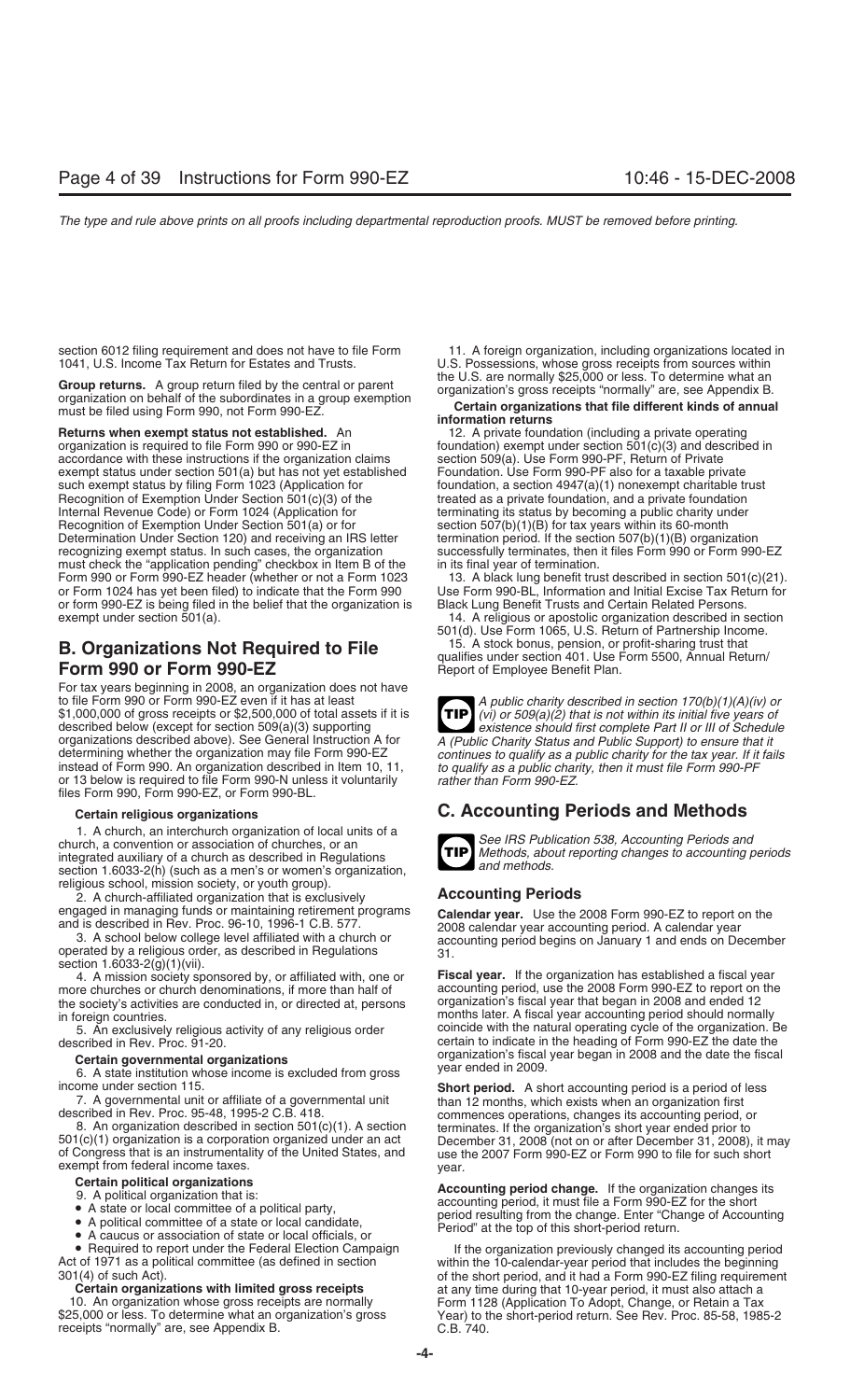Unless instructed otherwise, the organization should generally<br>
use the same accounting method on the return to report<br>
revenue and expenses that it regularly uses to keep its books<br>
and records. To be acceptable for Form in accounting method, regardless of whether it files Form 3115,<br>Application for Change in Accounting Method, and that has **Electronic filing.** The organization can file Form 990-EZ or<br>audited financial statements, must rep audited financial statements, must report any adjustment required by section 481(a) on Form 990-EZ, line 20 (other electronically. However, if an organization files at least 250<br>changes in net assets or fund balances), as a net asset returns of any type during the calendar year changes in net assets or fund balances), as a net asset returns of any type during the calendar year and has total<br>adjustment made during the tax year. The organization must assets of \$10 million or more at the end of the adjustment made during the tax year. The organization must attach an explanation of the change and net asset adjustment. file Form 990 electronically (and not Form 990-EZ). "Returns" The adjustment must be identified as the effect of changing to for this purpose include information returns (for example, Forms the method provided in SFAS 116. The beginning of year W-2, Forms 1099), income tax returns, e the method provided in SFAS 116. The beginning of year W-2, Forms 1099), income tax returns, employment tax statement of financial position (balance sheet) should not be (including quarterly Forms 941), and excise tax retu statement of financial position (balance sheet) should not be

**State reporting.** Most states that accept Form 990-EZ in place does not, the organization is considered not to have filed its of their own forms require that all amounts be reported based return, even if a paper return is on the accrual method of accounting. If the organization prepares Form 990-EZ for state reporting purposes, it may file prepares Form 990-EZ for state reporting purposes, it may file<br>an identical return with the IRS even though the return does not<br>agree with the books of account, unless the way one or more<br>items are reported on the state re

An organization should keep a reconciliation of any differences between its books of account and the Form 990-EZ **F. Amended Return/Final Return**

holiday. **Analyzing the contract of the contract of the contract of the contract of the contract of the contract of the contract of the contract of the contract of the contract of the contract of the contract of the contra** 

extension granted), attach a statement giving the reason(s) for years portion on time original return was due the original return was due the original return was due the original return was due the original return was due not filing on time.

Foreign and U.S. Possession organizations. If the<br>
organization's principal business, office, or agency is located in<br>
a foreign country or U.S. Possession, send the return to the:<br>
Internal Revenue Service Center<br>
Interna

**Accounting Methods**<br>
Linkee instructed ethenwise, the examization should generally and payments. These private delivery services include only the

restated to reflect any prior period adjustments. If an organization is required to file a return electronically but return, even if a paper return is submitted. See Regulations section 301.6033-4 for more information.

cash receipts and disbursements method of accounting but<br>prepares a Form 990-EZ return for the state based on the<br>accrual method. It could use that return for reporting to the IRS.<br>**Example 2.** A state reporting requiremen

To change the organization's return for any year, file a new return including any required schedules. Use the version of **D. When, Where, and How to File**<br>File Form 990-EZ by the 15<sup>th</sup> day of the 5<sup>th</sup> month after the<br>organization's accounting period ends (May 15 for a<br>calendar-year filer). If the regular due date falls on a Saturday,<br>Sunda

If the organization is liquidated, dissolved, or terminated, file  $\frac{1}{2}$  The organization may file an amended return at any time to the return by the 15<sup>th</sup> day of the 5<sup>th</sup> month after liquidation,  $\frac{1}{2}$  change or If the return is not filed by the due date (including any available for inspection for 3 years from the date of filing or 3<br>Itension granted), attach a statement giving the reason(s) for years from the date the original re

Send the return to the: Use Form 4506, Request for Copy of Tax Return, to obtain a Copy of the filing organization's previously filed return. See<br>Internal Revenue Service Center *www.irs.gov* for information on getting blank tax forms.

Ogden, UT 84201-0027<br>
Ogden, UT 84201-0027 If the return is a final return, see the Specific Instructions for<br>
In Person at the server instant of the Specific Instructions of the Specific Instructions of the Specific Instr

Internal Revenue Service Center<br>P.O. Box 409101 Form 990-EZ return (or information send a copy of an amended<br>Private delivery services. The organization can use certain of Form 990-EZ originally to meet that state's filing **Private delivery services.** The organization can use certain of Form 990-EZ originally to meet that state's filing requirement. private delivery services designated by the IRS to meet the A state may require an organizati A state may require an organization to file an amended Form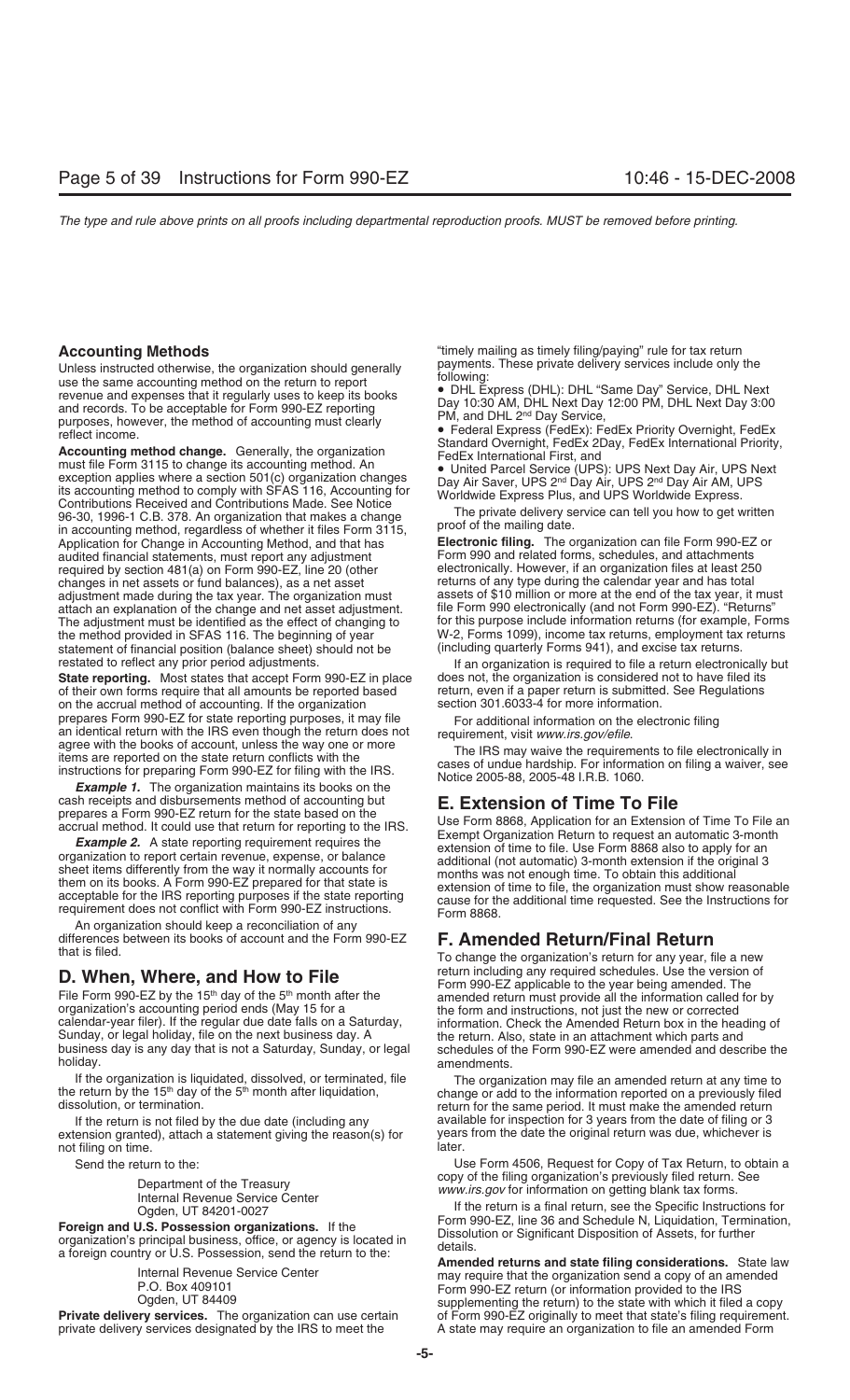Against the organization. Under section 6652(c)(1)(A), a<br>nenalty of \$20 a day, not to exceed the smaller of \$10,000 or **The organization should also keep copies** of any returns it penalty of \$20 a day, not to exceed the smaller of \$10,000 or The organization should also keep copies of any returns it and making it and the organization should also keep copies of any returns it and making it and making 5% of the gross receipts of the organization for the year, may has filed. They help in preparing future return<br>be charged when a return is filed late, unless the organization computations when filing an amended return. be charged when a return is filed late, unless the organization can show that the late filing was due to reasonable cause. are subject to a penalty of \$100 for each day failure continues<br>(with a maximum penalty with respect to any one return of (with a maximum penalty with respect to any one return of amounts under 50 cents and increase amounts from 50 to 99<br>\$50,000). The penalty begins on the due date for filing Form cents to the next dollar. For example, \$1,49 \$50,000). The penalty begins on the due date for filing Form cents to the next dollar. For example, \$1.49 becomes \$1 and

electronically but do not are deemed to have failed to file the return. This is true even if a paper return is submitted.

The penalty may also be charged if the organization files an appropriate) on all lines requiring an amount or other<br>omplete return, such as by failing to complete a required line and information to be reported. Do not leav incomplete return, such as by failing to complete a required line information to be reported. Do not leave any applicable lines<br>item or a required part of a schedule. To avoid penalties and blank, unless expressly instruct item or a required part of a schedule. To avoid penalties and

I. Complete all applicable line items;<br>2. Unless instructed to skip a line, answer each question on leave the "If Yes" line blank. the return; The return; In general, answers may be explained or supplemented in

lines requiring an amount or other information to be reported; and

All organizations must complete Parts I through VI of the Form<br>
990-EZ, and any required schedules and attachments. If an<br>
990-EZ, and any required schedules and attachments. If an<br>
do so, it must file a complete return an

Tax-Exempt Status of Your Organization.<br>
Signature. A Form 990-EZ is not complete without a proper<br>
signature Signature Schedule L, Transactions with Interested Persons, Part II.<br>
Block, later.<br>
Recordkeeping. The organiza

Recordkeeping. The organization's records should be kept as long as they may be needed for the administration of any **•** Schedule N, Liquidation, Termination, Dissolution or provision of the Internal Revenue Code. Usually, records that Significant Disposition of Assets, Parts I and provision of the Internal Revenue Code. Usually, records that support an item of income, deduction, or credit must be kept a minimum of 3 years from the date the return is due or filed, *or Substantial Contraction*.

990-EZ to satisfy state reporting requirements, even if the whichever is later. Keep records that verify the organization's original return was accepted by the IRS. basis in property as long as they are needed to figure the basis of the original or replacement property. Applicable law and an G. Failure-to-File Penalties<br>**Against the organization** Under section  $\epsilon$  ( $\epsilon$ Failure) organization's policies may require that the organization retain

can show that the late filing was due to reasonable cause.<br>Organizations with annual gross receipts exceeding \$1 million off cents to whole dollars on the returns and schedules, unless<br>are subject to a penalty of \$100 for \$2.50 becomes \$3. If the organization has to add two or more Tax-exempt organizations which are required to file amounts to figure the amount to enter on a line, include cents<br>extronically but do not are deemed to have failed to file the when adding the amounts and round off only th

**Completing all lines.** Make an entry (including a zero when having to supply missing information later:<br>
a line is predicated on a "Yes" answer to the preceding line was "No," then<br>
if the organization's answer to the preceding line was "No," then

3. Make an entry (including a zero when appropriate) on all an attachment if the allotted space in the form or other schedule<br>In an amount or other information to be reported; is insufficient, or if a "Yes" or "No" answer organization wishes to explain its answer.

4. Provide required explanations as instructed. **Reporting proper amounts.** Some lines may request<br>Also, this papelty may be impesed if the exapization's return information reported on other forms filed by the organization

Also, this penalty may be imposed if the organization's returm<br>
contains incorrect information term field by the organization<br>
the organization is aware that the mount actually reported on<br>
that reports contributions net

with the IRS (sections 7203, 7206, and 7207). States may<br>impose additional penalties for failure to meet their separate<br>filing requirements. An organization may be required to file one or more of Schedules<br>filing requireme **H. Requirements for a Properly Hermonth of the form or instructions.** The following is a list of the Form 990-EZ schedules that the organization may have to **Completed Form 990-EZ** complete.<br>All grapizations must complete Parts Librough VI of the Form **Complete** A, Public Charity Status and Public Support. See

- 
- 
- 
- 
- 

contraction). See Line 36. Liquidation, Dissolution, Termination,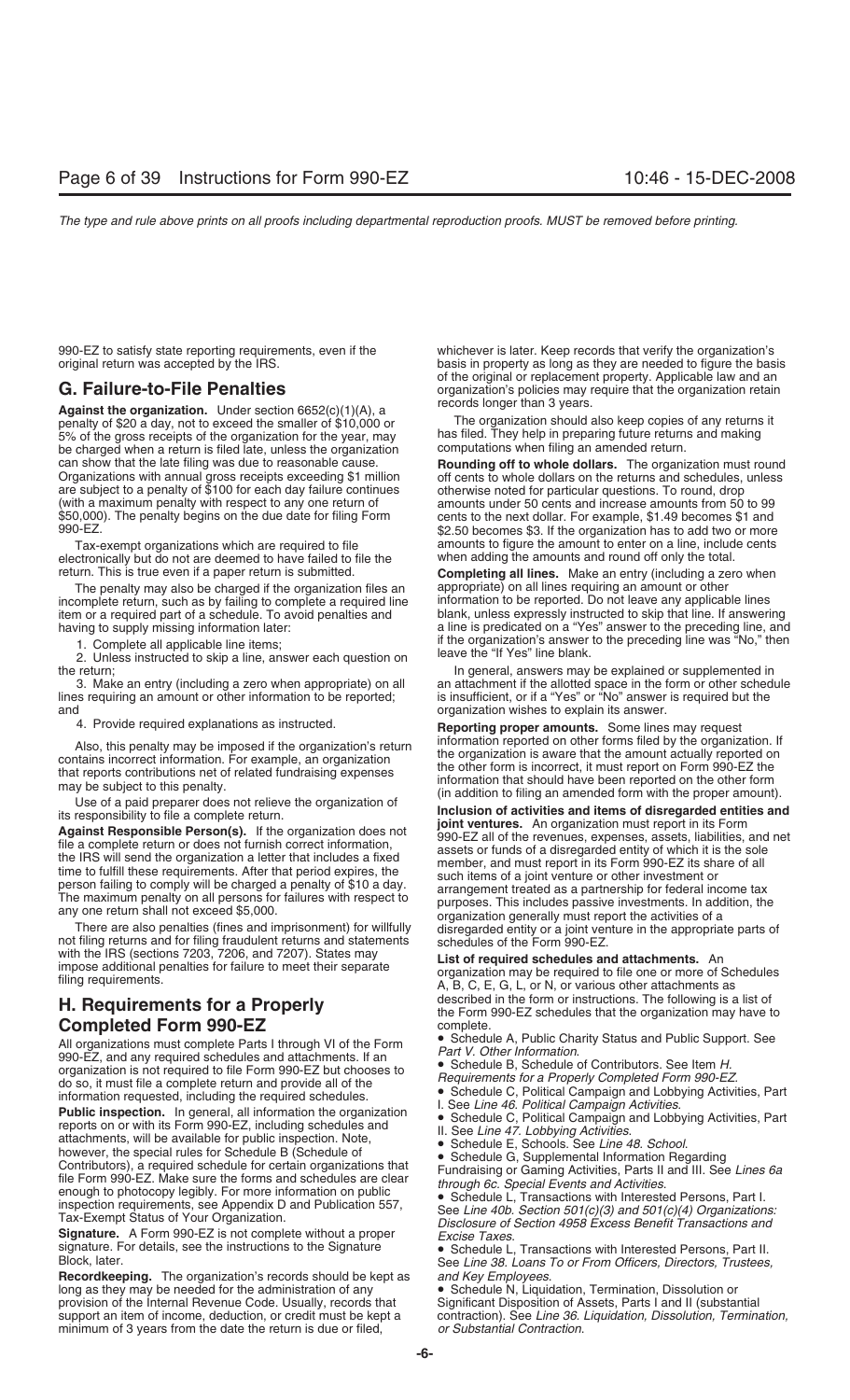The following is a list of required attachments to Form 990-EZ legal name (not its "doing business as" name) since it filed its

1. Form 1128 for change of accounting period. See C. The either a Form 990 or a Form 990-EZ.

*Accounting Periods and Methods*. If the organization has changed its name, attach the 2. Reasons for late filing. See *D. When, Where, and How to* following documents: *File*.

balances. See *Line 20. Other Changes in Net Assets or Fund*

*Statement of Program Service Accomplishments, Line 31 Other* program services and Part III. Statement of Program Service

10. Statement regarding personal benefit contracts. See *Part* VI. Section 501(c)(3) Organizations Only.

11. Description of activities not previously reported. See *Line* 33. Change in Activities.

exempt status. See *Schedule N (Form 990 or 990-EZ)* **Application pending.** Check this box if the organization has

15. Articles of merger or dissolution, resolutions, and plans of has filed one and is awaiting a response. If this box is checke<br>uidation or merger. See *Schedule N (Form 990 or 990-EZ)* the organization must complete all liquidation or merger. See Schedule N (Form 990 or 990-EZ) *Instructions*. **and any required schedules** and any required schedules.

## **Assembling Form 990-EZ, schedules, and attachments. Item C. Name and Address**

Before filing the Form 990-EZ, assemble the package of forms, Enter the organization's legal name in the "Name of schedules, and attachments in the following order: organization" box. If the organization operates under

1. Core form with all parts completed (Parts I-V, Part VI by section 501(c)(3) organizations, Signature Block),

3. Attachments, completed as applicable (including organization has changed its legal name, follow the including or<br>achments to explain or supplement answers because the for Name change in Item B— Checkboxes. attachments to explain or supplement answers because the

# **990-EZ**<br>**1990-EZ** address or P.O. box.<br>**1990-EZ** For foreign addresses, enter information in the following

began in 2008 and ended in 2009. For a fiscal year return, fill in the tax year space at the top of page 1. See General Instruction

the appropriate box if the organization changed its address or notify the:

(not including required schedules listed above). previous return, or if this is the first time the organization is filing

| 3. Description of amendments in amended return. See F.<br>Amended Return/Final Return.                                                                                                                          | IF the organization is:       | THEN attach:                                                                                                                                                      |
|-----------------------------------------------------------------------------------------------------------------------------------------------------------------------------------------------------------------|-------------------------------|-------------------------------------------------------------------------------------------------------------------------------------------------------------------|
| 4. Name change amendment to organizing document. See<br>heading Item B. Checkboxes.<br>5. Additional "also known as" (a.k.a.) names. See Heading,                                                               | A corporation                 | Amendments to the articles of<br>incorporation with proof of filing<br>with the state of incorporation.                                                           |
| Item C. Name and Address.<br>6. Explanation of why an organization that reports more<br>than \$15,000 in Part I, line 6a, is not required to complete                                                           | A trust                       | Amendments to the trust<br>agreement signed by the trustee.                                                                                                       |
| Schedule G. See Lines 6a through 6c. Special Events and<br>Activities.<br>7. Schedule of grants made. See Line 10. Grants and<br>Similar Amounts Paid.<br>8. Explanation of other changes in net assets or fund | An unincorporated association | Amendments to the articles of<br>association, constitution, bylaws,<br>or other organizing document,<br>with the signatures of at least two<br>lofficers/members. |

*Balances*. **Termination.** Check this box if the organization has terminated its existence or ceased to be a section 501(a) or section 527 organization and is filing its final return as an *program services* and *Part III. Statement of Program Service* exempt organization or 4947(a)(1) trust. See the instructions for line 36 that discuss liquidations, dissolutions, terminations, or substantial contractions. An organization that checks this box must also attach Schedule N, Liquidation, Termination, Dissolution or Significant Disposition of Assets.

33. Change in Activities.<br>
12. Conformed copy of changes to organizing or governing<br>
document. See Line 34. Changes in Organizing or Governing<br>
Documents.<br>
To Reasons for not reporting income from business activities<br>
on F

*Instructions*. not yet filed either a Form 1023 or Form 1024 with the IRS, or

organization<sup>"</sup> box. If the organization operates under a name different from its legal name, identify its alternate name, after the legal name, by writing "a.k.a." (also known as) and the 2. Schedules A, B, C, E, G, L, and/or N, completed as alternate name of the organization. If multiple a.k.a. names will applicable, filed in alphabetical order, and and the box, list them in an attachment. However, if the not fit in the box, list them in an attachment. However, if the organization has changed its legal name, follow the instructions

allotted space in the form is insufficient), filed in sequential Include the suite, room, or other unit number after the street order. Do not attach materials not authorized in the instructions. address and the organization has a P.O. box, show the box number instead of the street address.

If the organization receives its mail in care of a third party Specific Instructions for Form **Supply and Secountant or an attorney**), enter on the street **Specific Instructions for Form** address line C/O followed by the third party's name and street

**Completing the heading of Form 990-EZ**<br>The instructions that follow are keyed to items in the heading for<br>Form 990-EZ.<br>Form 990-EZ.<br>Form 990-EZ.<br>In the address. Please do not abbreviate the country name.

If a change of address occurs after the return is filed, use<br>File the 2008 return for calendar year 2008 and fiscal years that<br>address. Change of Address, to notify the IRS of the new

## **Item D. Employer Identification Number (EIN)**

*C* for additional information about accounting periods. Use the employer identification number (EIN) provided to the organization for filing its Form 990-EZ and federal tax returns.<br>The organization must have only one EIN. If the organization<br>Address change, name change, and initial return. Check has more than one EIN and has not been ad has more than one EIN and has not been advised which to use,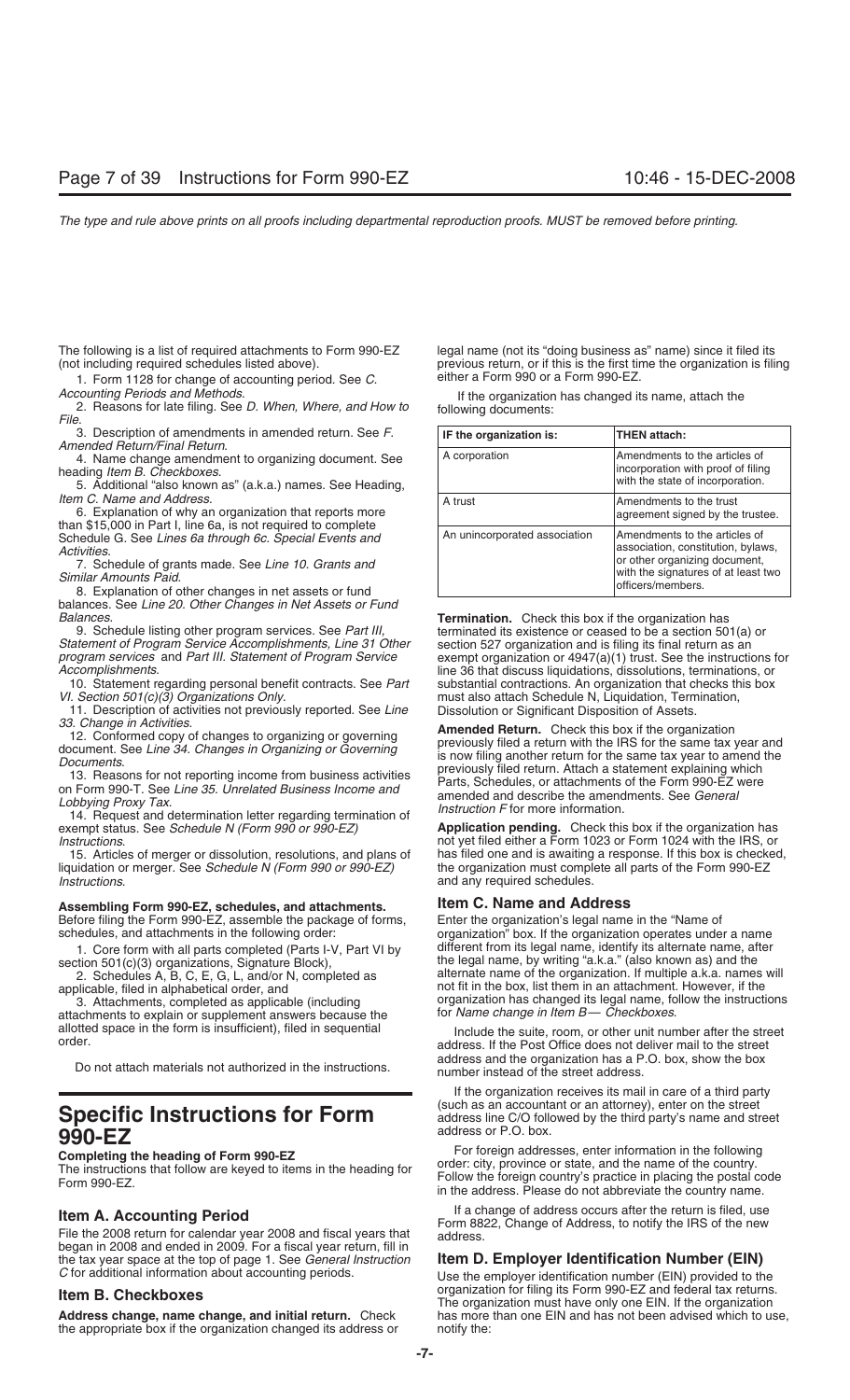organization's principal office. The IRS will advise the organization which number to use.





*A section 501(c)(9) voluntary employees' beneficiary association must use its own EIN and not the EIN of its sponsor.*

**Item E. Telephone Number**<br>Enter a telephone number of the organization that members of<br>the public and government personnel may use during normal<br>business hours to obtain information about the organization's finances and activities. If the organization does not have a telephone number, enter the telephone number of an organization official who can provide such information.

## **Item F. Group Exemption Number**

Enter the four-digit group exemption number if the organization is included in a group exemption. The group exemption number (GEN) is a number assigned by the IRS to the central/parent **All Other Form 990-EZ Organizations (General** central/parent organization to ascertain the GEN assigned.





*file a group return with Form 990-EZ but must use Form* **CAUTION** *990.*

**Section 501(c)(3) organizations and section 4947(a)(1)** nonexempt charitable trusts. Such organizations must **nonexempt charitable trusts.** Such organizations must **Item J. Organization Type** complete and attach Schedule A (Form 990 or 990-EZ), Public

Indicate the method of accounting used in preparing this return.<br>See General Instruction C.



## Department of the Treasury<br>
Internal Revenue Service Center<br>
Ogden, UT 84201-0027<br> **Of Schedule B** of Schedule B

## **Section 501(c)(3) Organization Meeting the 1 /3** State what EINs the organization has, the name and address **Support Test of 170(b)(1)(A)(vi)** to which each number was assigned, and the address of the

| organization's principal office. The IRS will advise the<br>organization which number to use.<br>A subordinate organization in a group exemption that is<br>TIP] filing an individual Form 990-EZ return must use its own<br>EIN, not that of the central organization or of the group |                  | $ A$ section 501(c)(3) organization that met the<br>33-and-1/ <sub>3</sub> % support test of the regulations under<br>section $509(a)(1)$ and $170(b)(1)(A)(vi)$ did not receive<br>a contribution of the greater of \$5,000 or 2% of the<br>amount on line 1 of Form 990-EZ from any one<br>contributor.* |
|----------------------------------------------------------------------------------------------------------------------------------------------------------------------------------------------------------------------------------------------------------------------------------------|------------------|------------------------------------------------------------------------------------------------------------------------------------------------------------------------------------------------------------------------------------------------------------------------------------------------------------|
| return.                                                                                                                                                                                                                                                                                | Then             | The organization should check the box in item H to<br>certify that it is not required to attach Schedule B.                                                                                                                                                                                                |
| $\sim$ A section $501(c)(9)$ voluntary employees' beneficiany                                                                                                                                                                                                                          | <b>Otherwise</b> | Complete and attach Schedule B.                                                                                                                                                                                                                                                                            |

## **Section 501(c)(7), (8), or (10) Organizations**

| lf               | A section $501(c)(7)$ , (8), or (10) organization did not<br>receive any contribution or bequest for use<br>exclusively for religious, charitable, scientific, literary,<br>or educational purposes, or the prevention of cruelty<br>to children or animals (and did not receive any<br>noncharitable contributions of \$5,000 or more as<br>described below under General Rule), |
|------------------|-----------------------------------------------------------------------------------------------------------------------------------------------------------------------------------------------------------------------------------------------------------------------------------------------------------------------------------------------------------------------------------|
| Then             | The organization should check the box in item H to<br>certify that it is not required to attach Schedule B.                                                                                                                                                                                                                                                                       |
| <b>Otherwise</b> | Complete and attach Schedule B.                                                                                                                                                                                                                                                                                                                                                   |

| oomal paront organization to associating the GETY assigned.                                                                                                          |                  |                                                                                                                                               |
|----------------------------------------------------------------------------------------------------------------------------------------------------------------------|------------------|-----------------------------------------------------------------------------------------------------------------------------------------------|
| If the organization is covered by a group exemption<br>If the organization is covered by a group exemption<br>letter as a subordinate organization, the organization |                  | The organization did not receive a contribution of<br>\$5,000 or more from any one contributor* (reportable<br>on line 1 of the Form 990-EZ), |
| <b>ENTION</b> should file Form 990-EZ only if the organization is not<br>included in a group return filed by the central/parent<br>organization.                     | <b>Then</b>      | The organization should check the box in item H to<br>certify that it is not required to attach Schedule B.                                   |
|                                                                                                                                                                      | <b>Otherwise</b> | Complete and attach Schedule B.                                                                                                               |

*The central/parent organization of a group ruling cannot* \* Add a contributor's gifts of \$1,000 or more to determine if a

## **Item I. Website**

Enter the organization's website address. If the organization does not maintain a website, enter "N/A" (not applicable).

Charity Status and Public Support.<br>Check the applicable box to show the organization's type of tax status. If the organization is exempt under section 501(c), check the 501(c) box and insert the appropriate subsection number **Item G. Accounting Method** within the parentheses (for example, "3" for a 501(c)(3)<br>Indicate the method of accounting used in preparing this return organization). See the chart in Appendix A, Exempt Organization Reference Chart. The term section 501(c)(3) includes organizations exempt under sections  $501(e)$ ,  $(f)$ ,  $(k)$ , and (n).

**Item K. Gross Receipts of \$25,000 or Less**<br>Whether or not the organization enters any amount on line 1 of<br>Form 990-EZ, the organization must either check the box in<br>item H or attach Schedule B. Failure to either check the complete return.

For purposes of Schedule B, contributors include<br>individuals, fiduciaries, partnerships, corporations,<br>organizations of gross receipts to determine<br>organizations, trusts, and exempt organizations. For<br>organizations descri **CAUTION !** 509(a)(2), contributors also include governmental units. exemption purposes under Appendix C. Do not use the section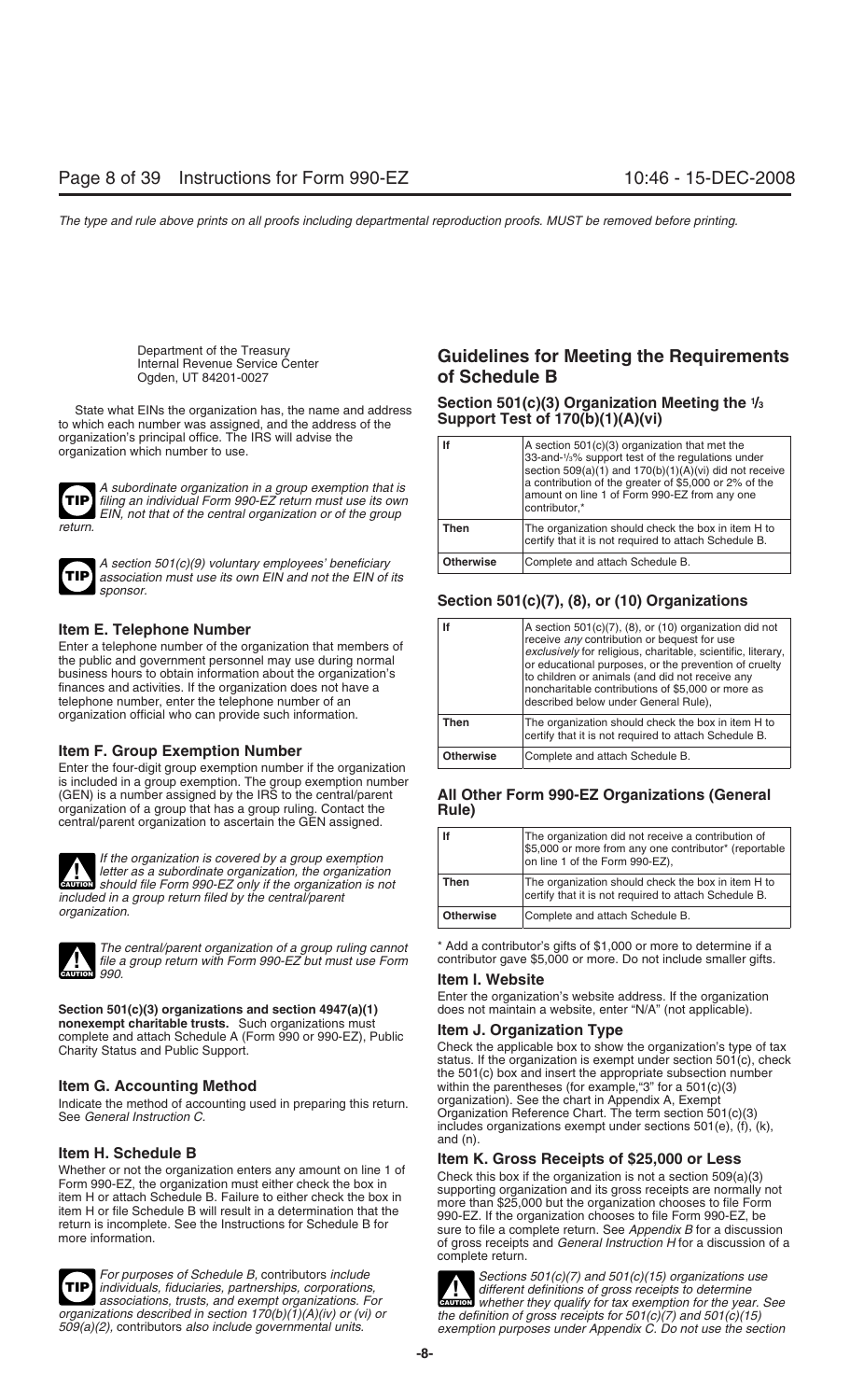*501(c)(7) or 501(c)(15) definition of gross receipts to determine Example.* An organization announces that anyone who *whether the organization's gross receipts are normally \$25,000* contributes at least \$40 to the organization can choose to receive a book worth \$16 retail value. A person who gives

For 2008 tax years, only those organizations with gross receipts of less than \$1,000,000 and total assets of less than<br>receipts of less than \$1,000,000 and total assets of less than<br>\$2,500,000 at the end of the year can us



**ENTION** in Appendix C) to determine the amount to enter here.

## **Part I. Revenue, Expenses, and Changes**

All organizations filing Form 990-EZ with the IRS or any state *that are eligible to receive tax-deductible contributic*<br>must complete Part L Some states that accent Form 990-EZ in must complete Part I. Some states that accept Form 990-EZ in<br>place of their own forms may require additional information. See federal tax purposes. See Pub. 1771, Charitable Contributions place of their own forms may require additional information. See Appendix G. **Appendix G.** Substantiation and Disclosure Requirements.

• Report amounts received as voluntary contributions; for line 1. See also the instruction for *line 6, B1* regarding nominal example, payments, or the part of any payment, for which the or insubstantial value. Report all example, payments, or the part of any payment, for which the payer (donor) does not receive full retail value (fair market through 16. value) from the recipient (donee) organization. Contributions Benefits have a nominal or insubstantial value if the<br>are reported on line 1 regardless of whether they are deductible organization informs patrons how much of

is acceptable but not required by the IRS. However, state law **A4. Grants equivalent to contributions.** Grants made to may require it. An organization that receives a grant to be paid **A4. Grants equivalent to contribution** 

activities relate to soliciting and receiving contributions.<br>However, special fundraising activities such as dinners,<br>door-to-door sales of merchandise, carnivals, and bingo games<br>door-to-door sales of merchandise, carniva door-to-door sales of merchandise, carnivals, and bingo games can produce both contributions and revenue. Report as a *1, B1, below).* contribution, both on line 1 and on line 6a (within the **A5. Contri** contribution, both on line 1 and on line 6a (within the **A5. Contributions or grants from governmental units.** A parentheses), any amount received through such a special grant or other payment from a governmental unit is t event that is greater than the fair market value (retail value) of grant equivalent to a contribution if its primary purpose is to the merchandise or services furnished by the organization to enable the recipient to provid the merchandise or services furnished by the organization to enable the recipient to provide a service to, or maintain a facility<br>for, the direct benefit of the public rather than to serve the direct

This situation usually occurs when organizations seek and immediate needs of the grantor (even if the public pays part support from the public through solicitation programs that are in the expense of providing the service contributions. The primary purpose of such solicitations is to The following are examples of governmental grants and<br>receive contributions and not to sell the merchandise at its retail other payments that are treated as co value, even though this might produce a profit. The same on line 1:

receive a book worth \$16 retail value. A person who gives \$40, **Item L. Determining Gross Receipts Item L. Determining Gross Receipts In the and who chooses the book, is really purchasing the book for set of the contribution of \$24. The contribution of \$24. The contribution of** Add lines 5b, 6b, and 7b to line 9 to determine gross receipts. \$24, which is the difference between the buyer's payment and See Appendix B and Appendix C for discussion of gross the \$16 retail value of the book, would be See *Appendix B* and *Appendix C* for discussion of gross the \$16 retail value of the book, would be reported on line 1 and received received received again on line 6a (within the parentheses). The revenue received

Do not use the definition of gross receipts for section<br>501(c)(7) or 501(c)(15) exemption purposes (discussed<br>fitall value of \$16 and the amount actually given. Rev. Rul. 67-246, 1967-2 C.B. 104, explains this principle in detail. See also the instructions for line 6 and Pub. 526, Charitable

**in Net Assets or Fund Balances**<br>All organizations filing Form 990-EZ with the IRS or any state *All organization or payment, organizations* **!**

**Revenue:**<br>
Line 1. Contributions, Gifts, Grants, and Similar<br>
Amounts Received<br>
Amounts Received<br>
Amounts Received<br>
Amounts Received<br>
Amounts Received<br>
Amounts Received<br>
Amounts Received<br>
Amounts Received<br>
Amounts Receive distributes free, unordered, low-cost items to patrons, report the **A. What is included on line 1** entire amount received for such benefits as a contribution on

are reported on line 1 regardless of whether they are deductible<br>
by the contribution, and either:<br>
by the contributions, and<br>
bequests that the organization received from individuals, trusts,<br>
bequests that the organizati

amounts of contributions collected in the charity's name by<br>fundraisers.<br>Reporting line 1 amounts in accordance with SFAS 116,<br>Accounting for Contributions Received and Contributions Made,<br>is acceptable but not required by

in future years should, according to SFAS 116, report the<br>in future years should, according to SFAS 116, report the<br>increments to the unpaid grant should also be reported on line 1<br>in future years.<br>In future years.<br>**A1. Co** 

grant or other payment from a governmental unit is treated as a for, the direct benefit of the public rather than to serve the direct

other payments that are treated as contributions and reported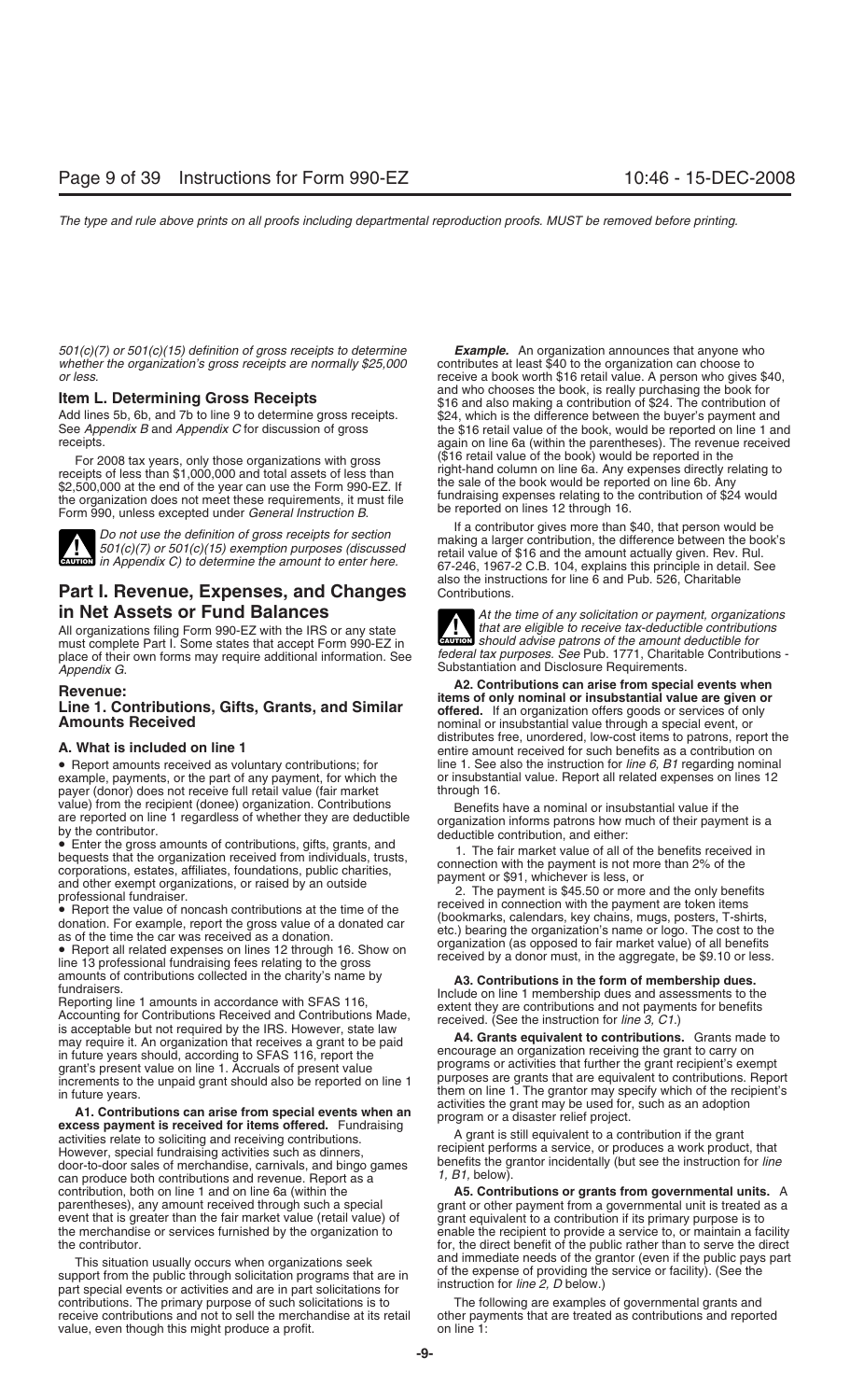• Payments by a governmental unit for the construction or **D. Schedule of contributors.** Attach Schedule B if required. maintenance of library or museum facilities open to the public, See the Specific Instructions for *Co*.<br>• Payments by a governmental unit to nursing homes to Form 990-EZ, Item H. Schedule B. • Payments by a governmental unit to nursing homes to provide health care to their residents (but see treatment of Medicare, Medicaid, and other third-party reimbursements on **Section 501(c)(3) organizations must compute the**<br>behalf of specific individuals under the line 2 instructions), and **TIP** amount of contributions according to t behalf of specific individuals under the line 2 instructions), and *amount of contributions according to the above*<br>• Payments by a governmental unit to child placement or child **and instructions in preparing the support** • Payments by a governmental unit to child placement or child *quidance organizations under government programs* to better serve children in the community.

provide vaccinations to the general public is a contribution Enter the total program service revenue (exempt function reported on line 1. A payment by a governmental agency to a income). Program services are primarily thos reported on line 1. A payment by a governmental agency to a income). Program services are primarily those medical clinic to provide vaccinations to employees of the basis of an organization's exemption from tax. medical clinic to provide vaccinations to employees of the

agency is program service revenue reported on line 2.<br>
● A payment by a governmental agency to an organization to<br>
provide job training and placement for disabled individuals is a<br>
contribution reported on line 1. A payme

**A6. Contributions received through other fundraising** school; revenue from admissions to a concert or other public through solicitation campaigns conducted by federated author of an educational publication distributed by a<br>fundraising agencies (such as United Way) are included on line publisher; payments received by a section 50 fundraising agencies (such as United Way) are included on line

organizations closely associated with the reporting organization. **B. Program-related investment income.** Program service This includes contributions received from a parent organization, revenue also includes income from p

Include amounts contributed by a commercial co-venture on line 1. These contributions are amounts received by the investments are scholarship loans and low-interest loans to organization (donor) or charitable organizations, indigents, or victims of a disaster. individual to use the recipient organization's name in a sales

contribution, when the terms of the grant provide the grantor should report such rental income as program service revenue<br>with a specific service facility or product rather than providing on line 2. For purposes of this re with a specific service, facility, or product, rather than providing on line 2. For purposes of this return, re<br>a benefit to the general public or that part of the public served from an affiliated organization on line 2. a benefit to the general public or that part of the public served

contributions on line 1. However, for the optional reporting of the use of its tennis courts and golf course.

**B3. Section 501(c)(9), (17), and (18) organizations.** For the primary benefit of the general public. These organizations provide participants with life, sickness, accident, welfare and unemployment insurance, pension(s), or **Line 3. Membership Dues and Assessments** an organization receives payments from participants, or their employers, to provide these benefits, report the payments on line 2 as program service revenue, rather than on line 1 as **A. What is included on line 3?**

value cannot be readily determined, use an appraised or compare reasonably with the value of benefits provided to<br>estimated value. See also the instructions for Part II of members (whether or not the membership benefits ar

**TIP** or III of Schedule A (Form 990 or 990-EZ), Public Charity Status and Public Support.

# The following examples illustrate the distinction between<br>government payments reportable on lines 1 and 2.<br>• A payment by a governmental agency to a medical clinic to<br>provide vaccinations to the general public is a contrib

reported on line 2. Program service revenue also includes tuition received by a **organizations.** Contributions received indirectly from the performing arts event or to a museum; royalties received as public through solicitation campaigns conducted by federated and author of an educational publication organization from participants or employers of participants for<br>health and welfare benefits coverage; and registration fees A7. Contributions received from associated<br>organizations. Include on line 1 amounts contributed by other received in connection with a meeting or convention.

**A8. Contributions from a commercial co-venture. accomplish an exempt purpose of the investing organization**<br>lude amounts contributed by a commercial co-venture on **the accomplish an** to produce income. Examples of progr charitable organizations, indigents, or victims of a disaster. See also the instructions for line 4.

promotion campaign, such as where the outside organization<br>agrees to contribute 2% of all sales proceeds to the<br>organization.<br>**B. What is not included on line 1?**<br>**B. What is not included on line 1?**<br>**B. What is not includ B. What is not included on line 1?** persons. When an organization rents to an unaffiliated exempt **B1. Grants that are payments for services are not** organization at less than fair rental value for the purpose of **contributions.** A grant is a payment for services, and not a aiding that tenant's exempt function, the reporting organization

by the grant recipient. The recipient organization would report<br>such a grant as income on line 2 (program service revenue).<br>**B2. Donations of services or use of property.** Do not frees for services may also be program serv fees for services may also be program service activities. A include the value of services donated to the organization, or of social club, for example, should report as program service<br>the free use of property (such as equipment or facilities), as revenue the fees it charges both me the free use of property (such as equipment or facilities), as revenue the fees it charges both members and nonmembers for

such amounts, see the instruction for donated services in Part<br>III. **D. Government fees and contracts**. Program service<br>Any unreimbursed expenses of officers, employees, or<br>volunteers do not belong on the Form 990-EZ. See

Enter members' and affiliates' dues and assessments that are not contributions.

contributions. **A1. Dues and assessments received that compare** reasonably with the benefits of membership. When the contributions on line 1 at fair market (retail) value. If fair market organization receives dues and assessments the value of which estimated value. See also the instructions for Part II of members (whether or not the membership benefits are used by<br>Schedule B.<br>Schedule B. the members), report such dues and assessments on line 3.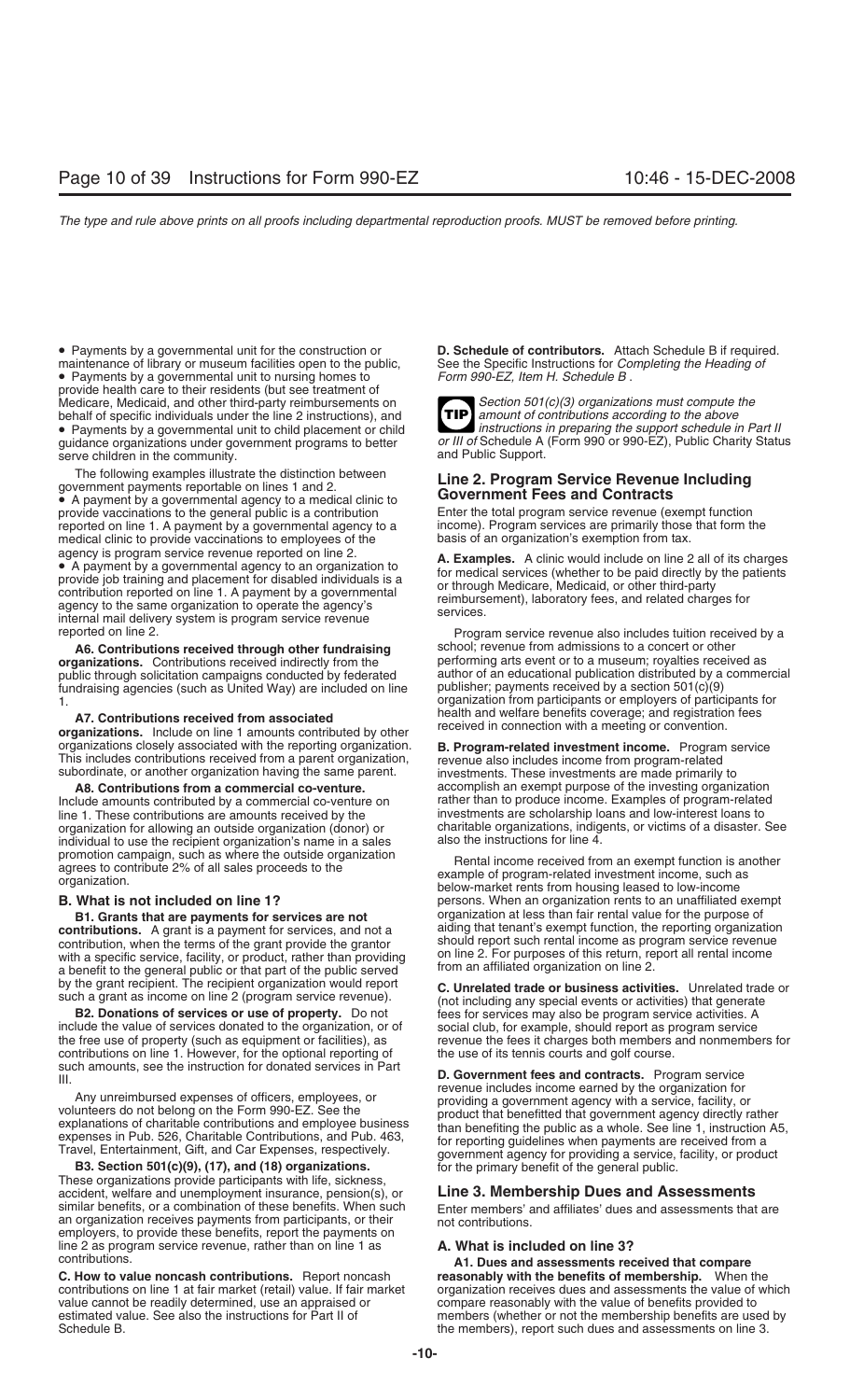**benefits.** Organizations described in section 501(c)(5), (6), or (7) generally provide benefits with a reasonable relationship to this income on lines 12 through 16.<br>dues, although benefits to members may be indirect. **Exempt function rental income**.

admissions to events sponsored by the organization; use of the organization's facilities; and discounts on articles or services the reporting organization's exempt purpose. Exempt function<br>that both members and nonmembers can buy. In figuring the income also arises when an organizatio value of membership benefits, disregard such intangible exempt organization at less than fair rental value for the<br>benefits as the right to attend meetings, vote, or hold office in purpose of helping that unaffiliated orga benefits as the right to attend meetings, vote, or hold office in purpose of helping that unaffiliated organization carry out the organization, and the distinction of being a member of the exempt purpose. Report rental inc the organization, and the distinction of being a member of the

**C. What is not included on line 3?**<br> **C1. Dues or assessments received that exceed the value**<br> **C1. Dues or assessments received that exceed the value**<br> **of available membership benefits.** Dues received by an<br>
organizati

**support.** If a member pays dues primarily to support the support: in a member pays dues primality to support the<br>organization's activities, and not to obtain benefits of more than **Lines 5a through 5c. Gains (or Losses) From**<br>nominal or insubstantial monetary value those dues ar nominal or insubstantial monetary value, those dues are a contribution to the organization includible on line 1.

contribution to the organization includible on line 1.<br> **Example.** M is an organization whose primary purpose is to<br>
support the local symphony orchestra. Members have the<br>
privilege of purchasing subscriptions to the symp concert series before they go on sale to the general public, but<br>must pay the same price as any other member of the public.<br>They also are entitled to attend a number of rehearsals each used by the organization in its relat

banks, money market funds, etc., are actually interest and<br> **B. What is not included on line 5?**<br> **B. What is not included on line 5?** 

**A2. Dividends and interest from securities.** Include Do not include on line 5 any unrealized gains or losses on dividends from equity securities (stocks), and interest income securities that are carried in the books of account at market<br>from debt securities and notes and loans receivable, other than value. See the instructions for l from debt securities and notes and loans receivable, other than program-related investments. Include amounts received from

**A4. Other investment income.** Include, for example, should include: royalties received by the organization from licensing the • A description of the asset, ongoing use of its property to others (other than royalties • Date acquired,<br>generated in the conduct of the organization's exempt function, • Whether acquired by donation or purchase, generated in the conduct of the organization's exempt function, • Whether acquired by donatio such as royalties received from a publisher for an educational • Date sold and to whom sold, such as royalties received from a publisher for an educational • Date sold and to whork authored by the organization). Typically, royalties are • Gross sales price, work authored by the organization). Typically, royalties are **•** Gross sales price,<br>received for the use of intellectual property, such as copyrights, • Cost, other basis, or if donated, value at time acquired, received for the use of intellectual property, such as copyrights, <br>  $\bullet$  Cost, other basis, or if donated, value at time acquired,<br>
patents, and trademarks. Royalties also include payments to  $\bullet$  Expense of sale and cost patents, and trademarks. Royalties also include payments to the owner of property for the right to exploit natural resources acquisition, and on the property, such as oil, natural gas, or minerals. • Depreciation since acquisition, if depreciable property.

**B1. Capital gains dividends and unrealized gains and** On the appropriate line, enter the gross revenue, expenses, losses. Do not include on this line any capital gains dividends. and net income (or loss) from all special They are reported on line 5. Also do not include unrealized such as dinners, dances, carnivals, concerts, sports events, gains and losses on investments carried at market value. See auctions, raffles, bingo games, other gaming activities, and<br>the instructions for line 20.

include on line 4 amounts that represent income from an exempt purpose. Their sole or primary purpose is to raise funds

**A2. Organizations that generally match dues and** exempt function (program service). Report these amounts on **nefits.** Organizations described in section 501(c)(5), (6), or line 2 as program service revenue. Report expense

dues, although benefits to members may be indirect. **Exempt function rental income.** An organization whose exempt purpose is to provide low-rental housing to persons with subscriptions to publications; newsletters (other than one about low income receives exempt function income from such rentals.<br>the organization's activities only); free or reduced-rate An organization receives exempt funct An organization receives exempt function income if it rents or sublets rental space to a tenant whose activities are related to income also arises when an organization rents to an unaffiliated organization.<br> **C** MIbert is not included an line 2. Only for purposes of completing this return, treat income from renting property to

They also are entitled to attend a number of rehearsals each<br>season without charge. Under these circumstances, M's<br>receipts from members are contributions reported on line 1.<br>Line 4. Investment Income<br>Line 4. Investment In

Total the cost or other basis (less depreciation) and selling expenses and enter the result on line 5b. On line 5c, enter the

**A. What is included on line 4?**<br> **A. What is included on line 4?**<br> **A. Interest on savings and temporary cash**<br> **investments.** Include the amount of interest received from<br>
interest-bearing checking accounts, savings, and

program-related investments. Include amounts received from<br>
payments on securities loans, as defined in section 512(a)(5).<br> **A3. Gross rents.** Include gross rental income received<br>
during the year from investment property

- 
- 
- 
- 
- 
- 
- 
- 

## **B. What is not included on line 4? Lines 6a through 6c. Special Events and Activities**

and net income (or loss) from all special events and activities, door-to-door sales of merchandise.

**B2. Exempt function revenue (program service).** Do not Special events and activities only incidentally accomplish an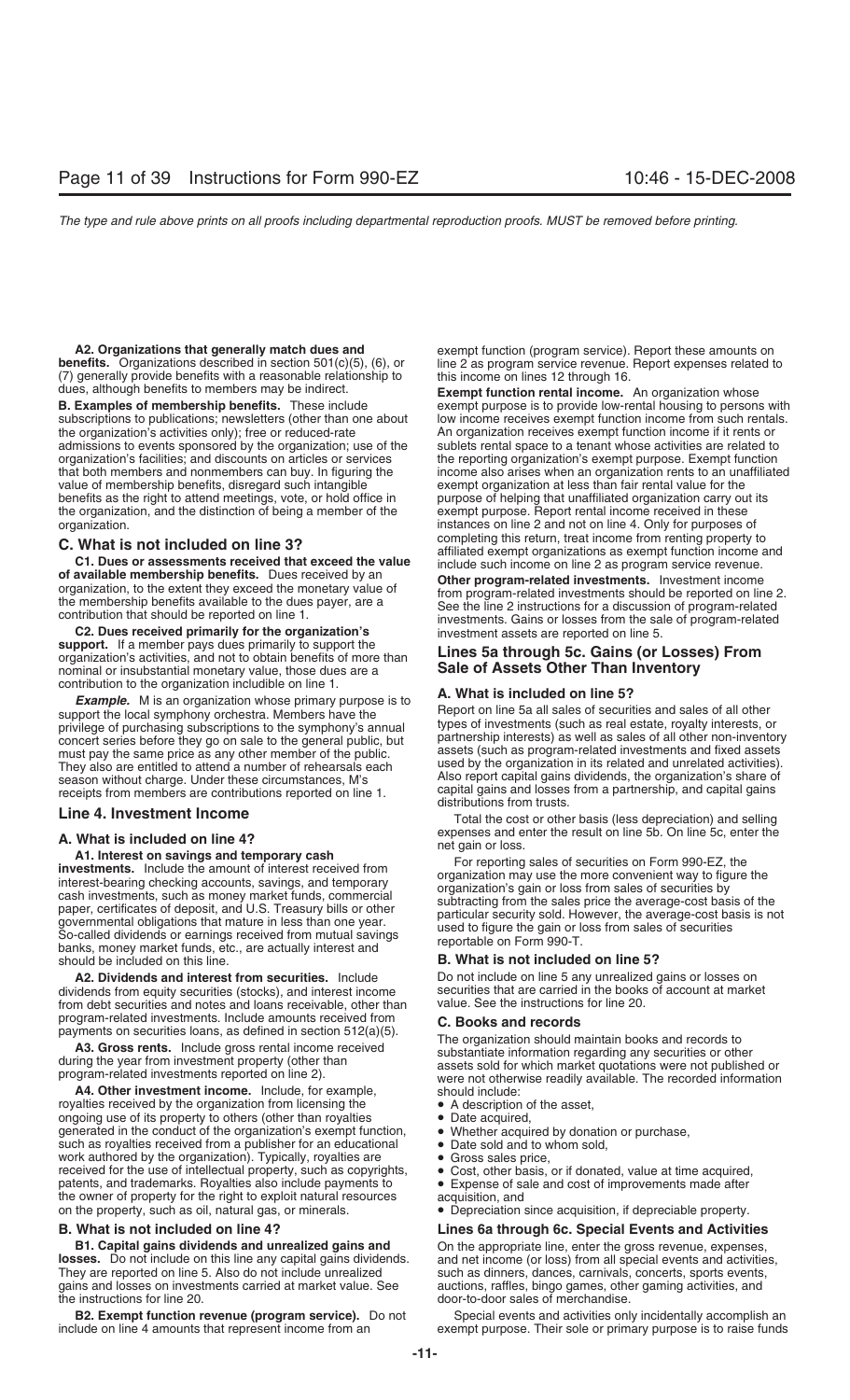to finance the organization's exempt activities. They do not the prizes awarded have only nominal or insubstantial value.<br>include events or activities that substantially further the See line 6, instruction B1 and B2, below include events or activities that substantially further the

folk music and related cultural traditions holds an annual folk attributable to contributions reported on lines 1 and 6a (music festival featuring concerts, handicraft demonstrations, the parentheses) are reportable on lin music festival featuring concerts, handicraft demonstrations, and similar activities. Because the festival directly furthers the

and similar activities. Because the festival directly furthers the<br>
be reported on line 2 as program service revenue.<br>
Special events and activities raise funds by offering goods or<br>
Special events and activities raise fun

not control how these payments should be reported on Form a drawing for prizes.<br>990-EZ.

events must be reported in the right-hand column on line 6a without reduction for cash or noncash prizes, cost of goods Report the related expenses on lines 12 through 16.

**Gaming.** Check the box for gaming if the organization gaming during the year. Report the gross revenue, expenses, a cany amount received should be included on line 1 as a<br>and net income (or loss) from all gaming activities, whether or contribution. Related expenses are report and net income (or loss) from all gaming activities, whether or contribution<br>not requiarly carried on. in line 6. not regularly carried on, in line 6.

Gaming includes (but is not limited to): bingo, pull tabs, **C. Attach Schedule G, Parts II and III**<br>instant bingo raffles, scratch-offs, charitable gaming tickets, **C. Attach Schedule G, Parts II and III** instant bingo raffles, scratch-offs, charitable gaming tickets,<br>
break-opens, hard cards, banded tickets, jar tickets, pickle<br>
cards, Lucky Seven cards, Nevada Club tickets, casino nights,<br>
Las Vegas nights, and coin-opera

games is generally not subject to the tax on unrelated business property must be distributed in the presence of all persons

A wagering game that does not meet the legal definition of<br>bingo does not qualify for the exclusion, regardless of its name.<br>For example, "instant bingo," in which a player buys a<br>pre-packaged bingo card with pull-tabs tha to determine if he or she is a winner, does not qualify. See Pub.<br>598, Tax on Unrelated Business Income of Exempt \$14,000 during the tax year from the sale of pull tabs.

**A1. Gross revenue/contributions.** When an organization<br>receives payments for goods or services offered through a<br>special event, enter:<br>Special event, enter:<br>Special event, enter:<br>Special event, enter:<br>Special event, enter

2. As a contribution, on both line 1 and line 6a (within the parentheses), any amount received that exceeds the retail exceeds the \$15,000 threshold for filing Schedule G.<br>value of the goods or services given. Container as a fundraisin

**Example.** At a special event, an organization received \$100 dinner (including contributions) was \$6,000 (in excess of in gross receipts for goods valued at \$40. The organization  $$5,000$ ). Organization Y must report the \$ line 6a. The contribution was the difference between the gross total amount reported on line 6a exceeded \$15,000.<br>**Fxample 3.** Organization Z conducted six special events

**A2. Raffles or lotteries.** Beport as revenue, on line 6a, (other than gaming) during the tax year. Each special event any amount received from raffles or lotteries that require generated \$3,000 in gross revenue and \$1,000 payment of a specified minimum amount for each entry, unless

organization's exempt purpose even if they also raise funds.<br>
They do not include activities regularly carried on (except for<br>
gaming).<br> **A3. Direct expenses.** Report on line 6b only the direct<br>
expenses attributable to th *Example.* An organization formed to promote and preserve 6b, do not report it again on line 7b. Fundraising expenses

The fact that tickets, advertising, or solicitation materials which the names of contributors and other respondents (who refer to a required payment as a donation or contribution does were not required to make a minimum pa

Where a minimum payment is required for each raffle or The gross revenue from gaming activities and other special lottery entry and prizes of only nominal or insubstantial value<br>ents must be reported in the right-hand column on line 6a lackera are awarded, report any amount re

sold, compensation, fees, or other expenses.<br> **B3. Activities that generate only contributions are not**<br> **Gaming.** Check the box for gaming if the organization<br> **B3. Activities that generate only contributions,** conducted directly, or through a promoter, any amount of such as a solicitation campaign by mail, is not a special event.<br>
gaming during the year. Report the gross revenue, expenses. Any amount received should be included

Many games of chance are taxable. Income from bingo "fundraising events.") If the organization reports more than<br>mes is generally not subject to the tax on unrelated business \$15,000 in line 6a (not including the contribut income if the games meet the legal definition of bingo. For a parentheses) and any part of the amount is gross revenue from game to meet the legal definition of bingo, wagers must be gaming, then it must complete Schedule G, Part III, to report its gaming activities. If the organization reports more than \$15,000 gaming activities. If the organization reports more than \$15,000 in line 6a (not including the contribution amount in the placing wagers in that game.<br>A wagers in that does not moot the logal definition of Part III of Schedule G, then explain this in an attachment.

Organizations and Form 990-T.<br>Organization X reports \$14,000 in line 6a. Organization X is not required to file Schedule G because its line 6a amount does not **A. What is included on line 6?** exceed \$15,000.

1. As gross revenue, on line 6a (in the right-hand column), \$4,000 in contributions) from the dinner and \$14,000 in gross the retail value of the goods or services, exergentions, the retail value of the goods or services, revenue from the bingo nights. Organization Y is directed to Schedule G because it reports \$16,000 on line 6a, which Organization Y must report the dinner as a fundraising event in Part II of Schedule G because the gross receipts from the dinner (including contributions) was \$6,000 (in excess of

generated \$3,000 in gross revenue and \$1,000 in contributions.<br>Organization Z is directed to Schedule G because it reports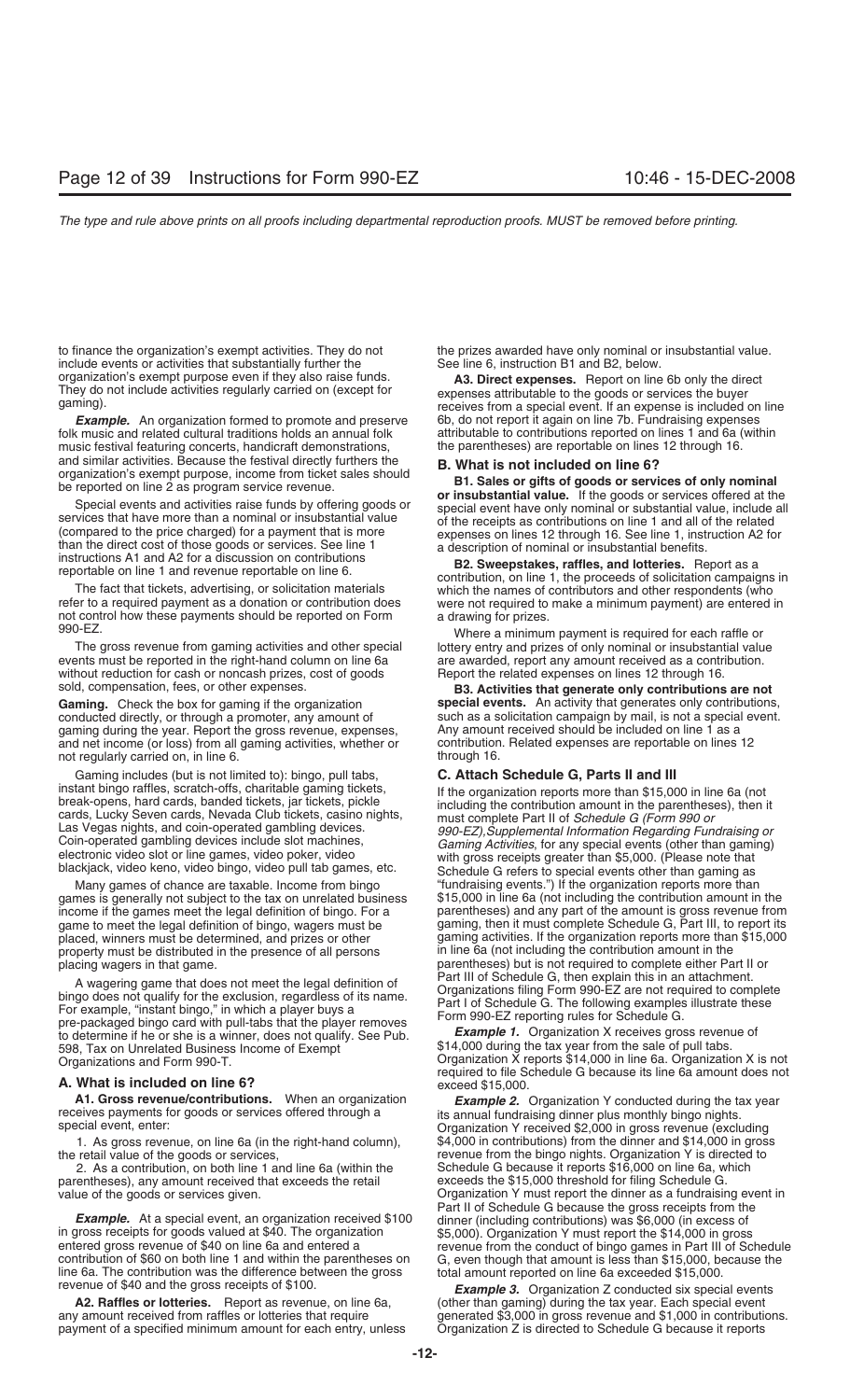\$18,000 in line 6a. Organization Z is not required to file Part II **C. Attach schedule**<br>of Schedule G, however, as each event had gross receipts of **Attach a schedule to ite** of Schedule G, however, as each event had gross receipts of<br>
\$4,000, below the \$5,000 threshold for reporting fundraising<br>
events in Part II. Because Organization Z had no gross revenue<br>
from gaming, it is not required to

## **Lines 7a through 7c. Gross Sales of Inventory** • The amount given, and **Fig. 2** The amount given, and **Fig. 2** The relationship of the grantee (in the case of grants to

**Exercise 2. Sales of inventory.** Include on line 7a the gross<br> **Line 7a. Sales of inventory.** Include on line 7a the gross<br>
sales (less returns and allowances) of inventory items, whether<br>
the sales activity is an exempt sales except sales of goods at special events, which are **If the individual grantee is related to a grantor or**<br>**If the individual grantee is related to a grantor or** reportable on line 6. Do not include on line 7 sales of *contributor to the organization, then do not provide the* investments on which the organization expected to profit by **CAUTON** *name of the grantor or contributor. Instead, identify as "grantor" or* and as "grantor" or contributor. Instead, identify as "grantor" or contributor. appreciation and sale; report sales of these investments on line <sup>"</sup>contributor."<br>5. **I ine 7h Cost of goods sold** On line 7h report the cost of lany affiliate received any payment reported on line 10,

Line 7b. Cost of goods sold. On line 7b, report the cost of If any affiliate received any payment reported on line 10,<br>goods sold related to sales of such inventory. The usual items then so indicate, and also specify the p goods sold related to sales of such inventory. The usual items included in cost of goods sold are direct and indirect labor, Classify activities on this schedule in more detail than by materials and supplies consumed, freight-in, and a proportion of using such broad terms as charitable, educational, religious, or overhead expenses. Marketing and distribution expenses are scientific. For example, identify not includible in cost of goods sold but are reported on lines 12 through 16.

Enter the total income from all sources not covered by lines 1<br>through 7. Examples of types of income includible on line 8 are<br>interest on notes receivable not held as investments or as<br>provided; (b) indicates the number o interest on loans to officers, directors, trustees, key employees, If an organization gives property other than cash and<br>and other employees: and rovalties that are not investment measures an award or grant by the property and other employees; and royalties that are not investment measures an award or grant income or program service revenue

## income or program service revenue.<br> **Expenses**<br> **Expenses**<br> **Expenses**<br> **Expenses**<br> **Expenses**<br> **Expenses**<br> **Expenses**<br> **Expenses**<br> **Expenses**<br> **Expenses**<br> **Expenses**<br> **Expenses**<br> **Expenses**<br> **Expenses**<br> **Expenses**<br> **Expen Line 10. Grants and Similar Amounts Paid**

Enter the amount of actual grants and similar amounts paid to<br>
individuals and organizations selected by the filing organization.<br>
Include scholarship, fellowship, and research grants to<br>
individuals.<br>
Include scholarship,

payments by local organizations to their state or national<br>organizations.<br>**Line 12. Salaries, Other Compensation, and**<br>**Employee Benefits** 



If the organization uses Form 990-EZ for state reporting<br>purposes, be sure to distinguish between payments to<br>examents to the fees paid to all employees and<br>the fees paid to officers, directors, and trustees. Include the<br>t

**B1. Administrative expenses.** Do not include on this line<br>expenses made in selecting recipients or monitoring<br>compliance with the terms of a grant or award. Enter those<br>expenses on lines 12 through 16.<br>expenses on lines 1

**B2. Purchases of goods or services from affiliates.** Do **EMPLEM** Employee Benefit Plann Plann File it. not report the cost of goods or services purchased from affiliates on line 10. Report these expenses on lines 12 through

Report membership dues that the organization pays to another share of social security and Medicare taxes, Federal organization (other than an affiliated organization) for general unemployment tax (FUTA), state unemployment compensation<br>membership benefits, such as regular services, publications, tax, and other state and local payroll

**EAUTION** name of the grantor or contributor. Instead, identify such

scientific. For example, identify payments to affiliates; payments for nursing services; fellowships; and payments for food, shelter, or medical services for indigents or disaster victims.

**Line 8. Other Revenue**<br> **Enter the total income from all sources not covered by lines 1** Feporting scholarships or other financial assistance may instead

- 
- 
- 
- How the organization determined the fair market value, and **A. What is included on line 10?** The date of the gift.

individuals.<br> **A1. Specific assistance to individuals.** Include on this<br>
line **11. Benefits Paid To or For Members**<br>
line the amount of payments to, or for the benefit of, particular<br>
clients or patients, including assista

total of the employer's share of the contributions the **B. What is not included on line 10?** organization paid to qualified and nonqualified pension plans<br>**B1. Administrative expanses** De not include on this line and the employer's share of contributions to employee benefit



Complete Form 5500, Annual Return/Report of<br>Employee Benefit Plan, if the organization is required to

iliates on line 10. Report these expenses on lines 12 through Also include in the total the amount of federal, state, and<br>Also include in the total the amount of federal, state, and local payroll taxes for the year that ar organization as an employer. This includes the employer's membership benefits, such as regular services, publications, tax, and other state and local payroll taxes. Taxes withheld from<br>and materials, on line 16 as other expenses. expenses employees' salaries and paid over to the employees' salaries and paid over to the various governmental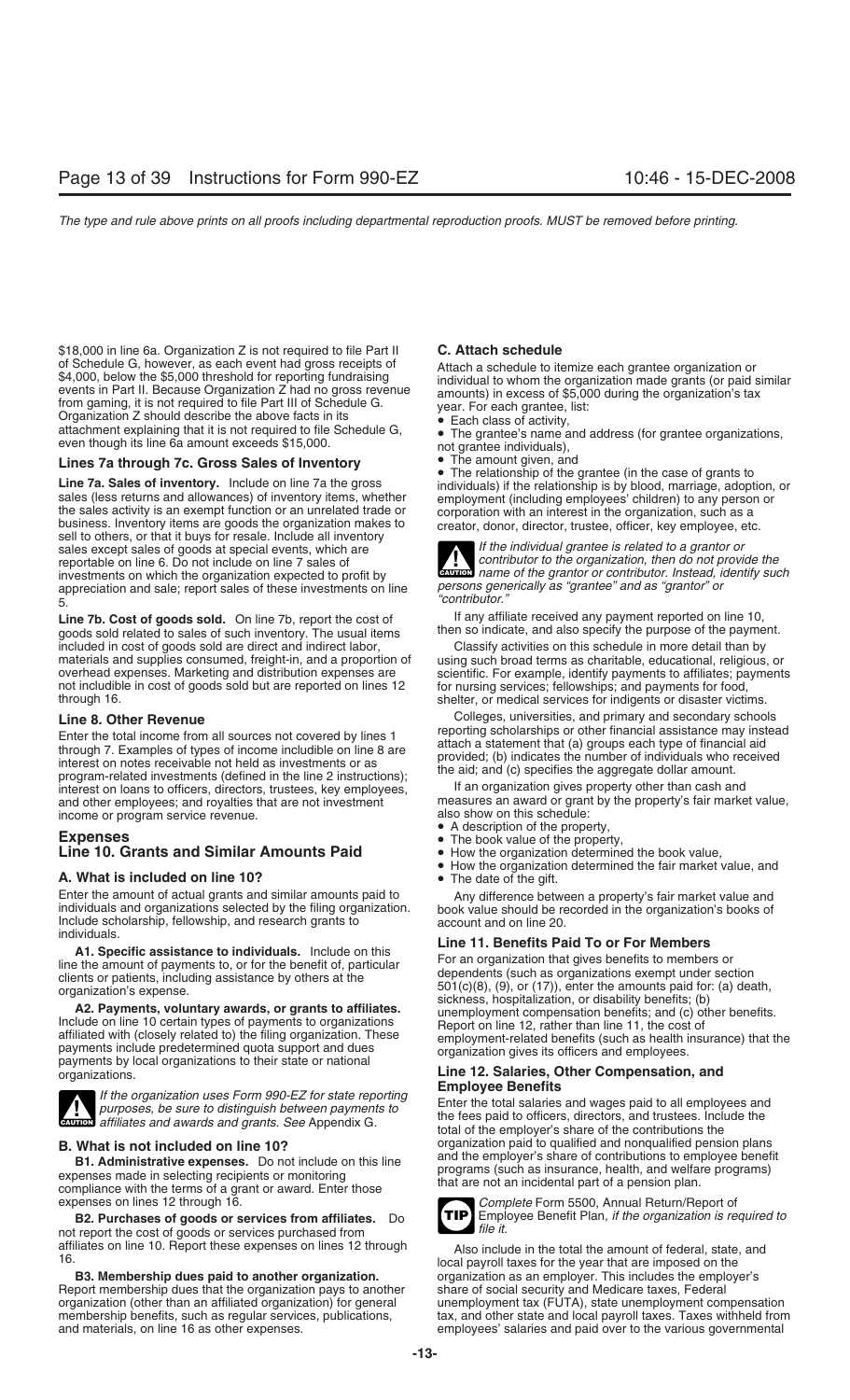units (such as Federal and state income taxes and the **Net Assets** employees' share of social security and Medicare taxes) are part of the employees' salaries included on line 12. Report **Line 18. Excess or (Deficit) for the Year** expenses paid or incurred for employee events such as a picnic<br>or holiday party on this line.<br>than line 9, enter the difference in parentheses.

Enter the total amount of legal, accounting, auditing, other<br>professional fees (such as fees for fundraising or investment<br>services) and related expenses charged by outside firms and<br>individuals who are not employees of th

**Balances** Do not include any penalties, fines, or judgments imposed against the organization as a result of legal proceedings; report Attach a statement explaining any changes in net ass<br>and identify those expenses on line 16. Benort on line 12 fees fund balances between the beginning and paid to directors and trustees. Also report on line 12 organization's tax year that are not accounted for by the a<br>compensation to employees that provide fundraising legal on line 18. Amounts to report here include adjustm compensation to employees that provide fundraising, legal, on line 18. Amounts to report here include adjustmen<br>accounting or other professional services as part of their earlier years' activity; unrealized gains and losse accounting, or other professional services as part of their earlier years' activity; unrealized gains and losses on<br>employment. Benort broker fees/commissions as sales investments carried at market value; and any differenc employment. Report broker fees/commissions as sales expenses on line 5b. between fair market value and book value of property given as expenses on line 5b.



report payments to an independent contractor on Form 1099-MISC, Miscellaneous Income*.*

Enter the total amount paid or incurred for the use of office of the return and may not submit a substitute balance sheet.<br>
space or other facilities, including rent or mortgage interest;<br>
Failure to complete Part II may r space or other facilities, including rent or mortgage interest;<br>
heat, light, power, and other utilities; outside janitorial services; incomplete return. If there is no amount to report in column (A real estate taxes and property insurance attributable to rental *Beginning of year*, enter a zero in that column.<br>property, and similar expenses.

the organization, whether as tenant or owner, or used in the conduct of exempt functions (such as low-income rental housing). Report on line 16 expenses relating to real property<br>used for investment purposes. If the organization occupies part<br>of the property and leases a part to others, then expenses must<br>be reasonably allocated between

occupies, enter the total for the year. For an explanation of investment. Report the investment of the income from the investment. Report the income from the investments on the investment of the international set on the se acceptable methods for computing depreciation, see Pub. 946.

Do not subtract from rental expenses reported on line 14 or **Line 23. Land and Buildings** 16 any rental income received from renting or subletting rented<br>space. See the instructions for lines 2 and 4 to determine<br>whether such income is reportable as exempt function income<br>or investment income. However, report o rental expenses for rental income reported on lines 2 and 4.

Enter the printing and related costs of producing the reporting organization's own newsletters, leaflets, films, and other **Line 25. Total Assets**<br>informational materials on this line. Include the costs of outside Enter the amount of total informational materials on this line. Include the costs of outside<br>mailing services on this line. Also include the cost of any<br>purchased publications as well as postage and shipping costs be filed instead of Form 990-EZ. not reportable on lines 5b, 6b, or 7b. Do not include any expenses, such as salaries, for which a separate line is **Line 26. Total Liabilities** provided. Liabilities include such items as accounts payable, grants

Report expenses here that are not reportable on lines 10 through 15. Include here such expenses as penalties, fines, and **Line 27. Net Assets or Fund Balances** judgments; unrelated business income taxes; insurance, Subtract line 26 (total liabilities) from line 25 (total assets) to interest, depreciation, and real estate taxes not reported as determine net assets. Enter this net interest, depreciation, and real estate taxes not reported as determine net assets. Enter this net asset amount on line 27. expenses for conferences, conventions, and meetings. asset or fund balance amount on line 21.

Some states that accept Form 990-EZ in satisfaction of their States that accept Form 990-EZ as their basic report form<br>filing requirements may require that certain types of may require a separate statement of changes in ne miscellaneous expenses be itemized. See Appendix G.

# **Line 13. Professional Fees and Other Payments to**<br> **Line 19. Net Assets or Fund Balances at Beginning of**<br> **Pear**<br> **Enter the end-of-vear amount from the balance sheet on the**<br> **Enter the end-of-vear amount from the balan**

## Line 20. Other Changes in Net Assets or Fund

and identify those expenses on line 16. Report on line 12 fees fund balances between the beginning and end of the<br>naid to directors and trustees. Also report on line 12 an award or grant. See General Instruction C regarding the *In some cases the organization may be required to* reporting of a section 481(a) adjustment to conform to SFAS<br>report nayments to an independent contractor on Form 116.

## **Part II. Balance Sheet**

**Line 14. Occupancy, Rent, Utilities, and Maintenance** Every organization must complete columns (A) and (B) of Part II Enter the total amount paid or incurred for the use of office of the return and may not submit a substi incomplete return. If there is no amount to report in column (A),

Some states require more information. See Appendix G for These expenses relate to real property actually occupied by more information about completing a Form 990-EZ to be filed<br>organization, whether as tenant or owner, or used in the with any state or local government agency.

If the organization records depreciation on property it investment holdings including land and buildings held for<br>cupies, enter the total for the year. For an explanation of investment. Report the income from these investm

Line 15. Printing, Publications, Postage, and<br>
Shipping<br>
Shipping<br>
Shipping<br>
Shipping<br>
Shipping<br>
Shipping<br>
Shipping<br>
Shipping<br>
Shipping<br>
Shipping<br>
Shipping<br>
Shipping<br>
Shipping<br>
Shipping<br>
Shipping<br>
Shipping<br>
Shipping<br>
Shipp

**Line 16. Other Expenses Line 16. Other Expenses Report Community** revenue (revenue received but not yet earned).

The amount entered in column (B) must agree with the net

may require a separate statement of changes in net assets.<br>See Appendix G.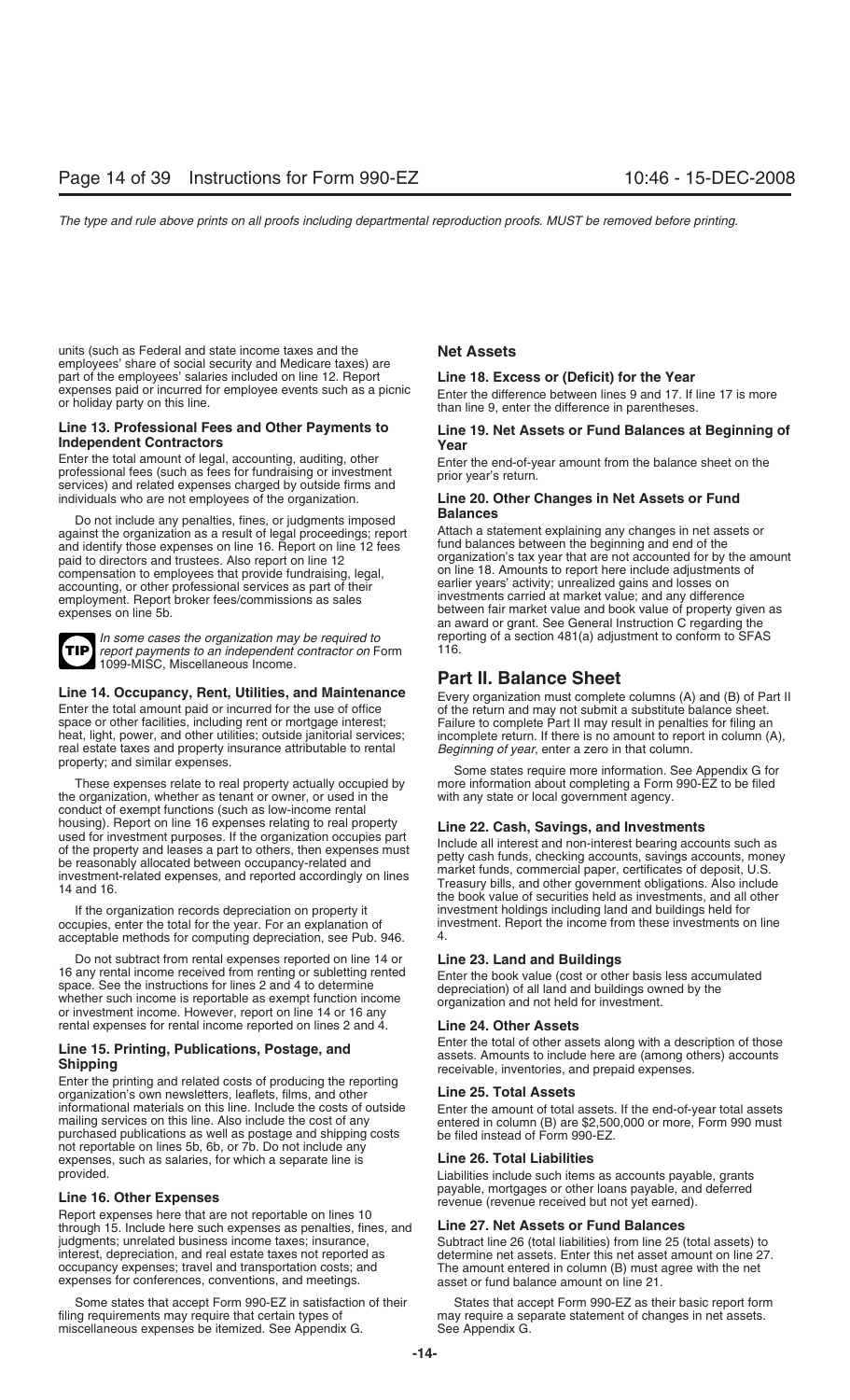# **Part III. Statement of Program Service** body, but at a minimum include those officers required by applicable state law.<br>**Accomplishments Accomplishments** *Director or Trustee.* A director or trustee is a membe

A program service is a major (usually ongoing) objective of an the organization's governing body, but only if the member has a recreation for the elderly.<br>
organization, such as adoptions, recreation for the elderly.<br>
yoti organization, such as adoptions, recreation for the elderly, rehabilitation, or publication of journals or newsletters.

- 
- **2** All organizations must describe their exempt purpose of a corporation or association, or the board of trustees of a achievements for each of their three largest program services (as trust (sometimes referred to simply measured by total expenses incurred). If there were three or fewer only one trustee).<br>
of such activities, describe each program service activity.
	-
	-
	- exact figures are not readily available. Indicate that this organization's activities, its finances, or both.<br>information is estimated. Continues are or both or both of the column (e) in columns (c), (d), and (e) (leave co
	-
- 
- recovered in each case. See Rev. Proc. 92-59, 1992-2 C.B. 411. deferred, as describe<br>If part of the total expenses of any program service consists of 2 instructions below. If part of the total expenses of any program service consists of
	-
	-
- -
	-
- **6** The organization may report the amount of any donated services, connection with a specific program service.<br>• Disclose the applicable amounts of any donated services,
	-
	-
	-

List each person who was an officer, an exact, or key or here in a control **Column (a)**<br>the organization's tax year, even if they did not receive any employee apport the name and address of each person who was an the organization's tax year, even if they did not receive any compensation from the organization.



manage the organization's daily operations, such as a president, vice-president, secretary, or treasurer. The officers of Give the preferred address at which officers, directors, etc., an organization may be determined by reference to its want the Internal Revenue Service to an organization may be determined by reference to its want the Internal Revenue Service to contact them, whether

**Director or Trustee.** A director or trustee is a member of authorized under state law to make governance decisions on behalf of the organization and its shareholders or members, if **Step Action**<br>**1** State the organization's primary exempt purpose.<br>**1** State the organization's primary exempt purpose.<br>**2** State the organization's primary exempt purpose.<br>**2** State the organization's primary exempt purpo 11 State the organization's primary exempt purpose.<br> **1** All organizations must describe their exempt purpose of a corporation or association, or the board of trustees of a trust (sometimes referred to simply as the trustees, or trustee, if

For the activities, describe each program service activity.<br>
The activities of such activities, directors,<br>
The term includes the chief management and<br>
The term includes the chief management and<br>
The term includes the chie in a research activity.<br>• Give reasonable estimates for any statistical information if employees if they have the authority to control the<br>• exact figures are not readily available. Indicate that this organization's activi

information is estimated.<br>
• Be clear, concise, and complete in the description. Avoid<br>
attaching brochures, newsletters, newspaper articles about<br>
the organization, etc.<br> **Public interest law firm exempt under**<br> **Enter a** 

case, describe the matter in dispute and explain how the litigation<br>will benefit the public generally. Also state the fees sought and<br>recovered in each case. See Rev. Proc. 92-59, 1992-2 C.B. 411. deferred, as described mo

grants reported on line 10, enter the amount of grants in the space provided and include the grants in the Expenses column. If<br>the organization pays any other person, such as a<br>the amount of grants entered includes foreig

amount of grants and allocations to others and must enter<br>the total expenses for each program service reported.<br>For all other organizations, completing the *Program* organization and the individuals responsible for such fa • For all other organizations, completing the *Program* organization and the individuals responsible for such failure to penalties for filing an incomplete return. See General Instruction is optional. G. In particular, entering the phrase on Part IV, "Information **5** Attach a schedule that lists the organization's other program available upon request,<sup>n</sup> or a similar phrase, is not acceptable.

Services.<br>
• The detailed information required for the three largest<br>
• The detailed information required for the three largest<br>
services is not necessary for this schedule.<br>
• However, section 501(c)(3) and (4) organizati

section 4947(a)(1) nonexempt charitable trusts must show Form 941 must be filed to report income tax withholding and<br>the expenses attributable to their program services.<br>Social security and Medicare taxes. The organization social security and Medicare taxes. The organization must also<br>file Form 940 to report Federal unemployment tax, unless the or use of materials, equipment, or facilities it received or utilized in organization is not subject to these taxes. See Pub. 15 (Circular

Disclose the applicable amounts of any donated services,<br>etc., on the lines for the narrative description of the<br>appropriate program service.<br>as paid accrued or held directly by the organization. Treat appropriate program service.<br>
Do not include these amounts in the expense column in Part<br>
III. and amounts paid or accrued under a deferred compensation plan,<br>
See the instructions for line 1, B2.<br>
See the instructions for

Treat as paid or accrued directly by the organization any **Part IV. List of Officers, Directors,** amounts paid or accrued by a common paymaster as defined in **Trustees, and Key Employees**<br>List each person who was an officer, director, trustee, or key<br>**Collyman (c)**<br>**Collyman (c)** 

officer, director, trustee, or key employee (defined above) at any time during the organization's tax year.

Beginning in 2008, Form 990-EZ filers have two options<br>for reporting compensation (see the instructions below). together, preferably at the end of the list, those who received no compensation. Be careful not to repeat names.

**Officer.** An officer is a person elected or appointed to Use an attachment if there are more than 18 persons to list name the organization's daily operations such as a unit Part IV.

home address, business address, or the organization's address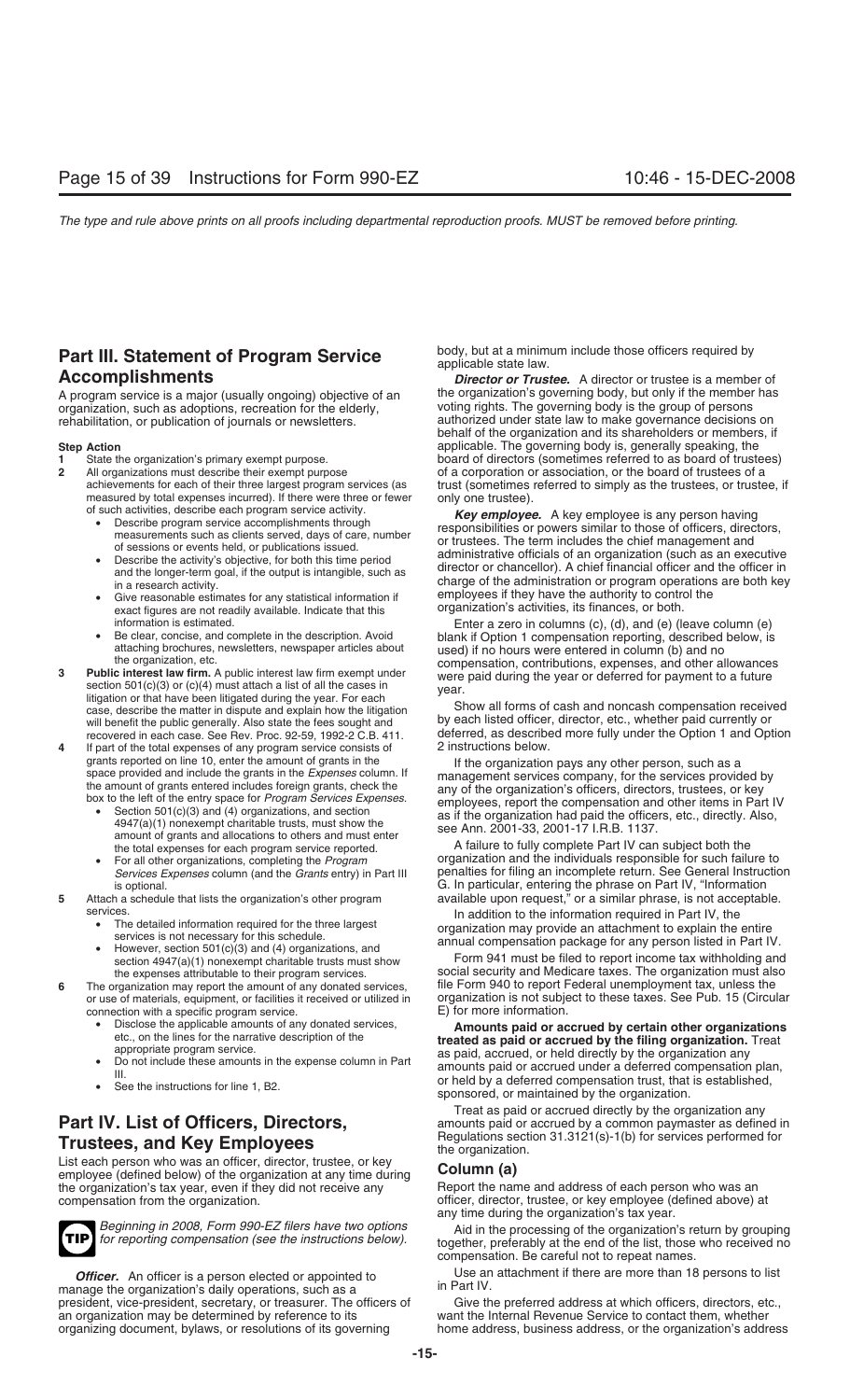listed on page 1 of Form 990-EZ. This information, like the other or not funded, vested, or subject to a substantial risk of information in the Form 990-EZ, will be available to the public. forfeiture; and

titles or positions if more than one (for instance, President and

In column (b), a numerical estimate of the average hours per<br>ek devoted to the position is required for a complete answer **Option 1 – column (e).** Leave column (e) blank. week devoted to the position is required for a complete answer. **Option 1 – column (e).** Leave column (e) blank.<br>Statements such as "as needed" or "as required" or "40+" are **Option 2 (Pre-2008 Method).** For purposes of re Statements such as "as needed" or "as required" or "40+" are unacceptable.

The organization may report the compensation of officers, ending within such tax year. Whichever year is selected (tax<br>directors, trustees, and key employees in accordance with year or calendar year) must be used consisten directors, trustees, and key employees in accordance with<br>
either Option 1 or Option 2. Option 1 is similar to the 2008 Form<br>
990 method of compensation reporting but simplified. Option 2<br>
is essentially the 2007 Form 990consistently from year to year, and must be used for all officers, fees, bonuses, and severance payments paid. Include<br>directors, trustees, and key employees (and, for section express current-year payments of amounts repor directors, trustees, and key employees (and, for section current-year payments of amounts report 501(c)(3) organizations, for their five highest compensated deferred compensation in any prior year.  $501(c)(3)$  organizations, for their five highest compensated

**Option 1 (Form W-2 Method).** All compensation reporting deferred compensation and future severance payments under Option 1 is based on the calendar year ending with or (whether or not funded; whether or not vested; and wh under Option 1 is based on the calendar year ending with or (whether or not funded; whether or not vested; and whether or within the organization's tax year. For example, if a fiscal-year not the deferred compensation plan within the organization's tax year. For example, if a fiscal-year not the deferred compensation plan is a qualified plan under organization's tax year is the 12-month period ending June 30, section 401(a)). Include also pa

compensation. Reportable compensation consists of:<br>• For officers and other employees  $-$  amounts required to be

be reported in box 7 of Form 1099-MISC (plus box 5 of Form but not yet paid by the date the organization files its return.<br>W-2 if also compensated as an officer or employee); and **Ontion 2 – column (e)** Foter both taxable

W-2 if also compensated as an officer or employee); and<br>
• For institutional trustees (such as banks or trust companies)<br>
– fees for services paid pursuant to a contractual agreement or<br>
statutory entitlement.<br>
If the org

*Corporate officers are considered employees for* 3. *De minimis* fringe benefits described in section 132(e).<br>purposes of Form W-2 reporting, unless they perform no producted amounts that the recipients must report as inc **Purposes of Form W-2 reporting, unless they perform no** Include amounts that the recipients must report as income on *services as officers, or perform only minor services and neither receive nor are entitled to receive,* **TIP**

For certain kinds of employees, such as certain members of organization (or provided for the organization's use without the clergy and religious workers who are not subject to social charge), as well as any other taxable a the clergy and religious workers who are not subject to social charge), as well as any other taxable and nontaxable fringe security and Medicare taxes as employees, box 5 of Form W-2 benefits. See Pub. 525, Taxable and Nontaxable Income, for may be zero or blank. In such case, the amount required to be more information. reported in box 1 of Form W-2 must be reported as reportable

**Option 1 – column (d).** Report the following items of deferred See the beginning of the Part VI instructions for required compensation and benefits:<br>statements for certain organizations regarding personal benefit

1. Tax-deferred contributions by the employer to a qualified contracts and Schedule A filing.<br>defined-contribution retirement plan;<br>**1. ing. 33. Change in Active** 

defined-contribution retirement plan; **Line 33. Change in Activities** 2. The annual increase in actuarial value of a qualified

IRS on Form 990-EZ or Form 990. Also describe significant<br>
nurnose health benefits provided by the employer include<br>
activities that were discontinued. purpose, health benefits provided by the employer include payments of health benefit plan premiums, medical payments of health benefit plan premiums, medical<br>
reimbursement and flexible spending programs, and the value<br>
of health coverage (rather than actual benefits paid) provided<br>
by an employer's self-insured or self-funded a Health benefits include dental, optical, drug, and medical incorporation, articles of association, constitution, trust<br>equipment benefits. They do not include disability or long-term instrument, or other organizing documen equipment benefits. They do not include disability or long-term care insurance premiums or benefits for this purpose;<br>
other governing document.<br>
4. Tax-deferred contributions by the employer and A conformed copy is one th

employee to a non-qualified defined contribution plan, whether

**Column (b)**<br>List each person's title or position with the organization. List all the assubstantial risk of forfeiture.<br>List each person's title or position with the organization. List all to a substantial risk of forfeitu

Reasonable estimates may be used if precise cost figures are not readily available to determine column (d) amounts.

amounts in columns (b) through (e) in Part IV, fiscal-year<br>organizations may either use their tax year, or the calendar year **Two methods to report compensation in columns (c)–(e).** organizations may either use their tax year, or the calendar year is selected (tax  $\overline{I}$ ) ending within such tax year. Whichever year is selected (tax

**Option 2 – column (c).** For each person listed, report salary, fees, bonuses, and severance payments paid. Include

employees in Part VI).<br>**Option 1 (Form W-2 Method).** All compensation reporting deferred compensation and future severance payments organization's tax year is the 12-month period ending June 30, section 401(a)). Include also payments to welfare benefit plans<br>2009, the organization must report compensation for the contraction behalf of the officers, etc on behalf of the officers, etc. Such plans provide benefits such calendar year ending December 31, 2008. **as medical, dental, life insurance, severance pay**, disability, etc. **Option 1 – column (c).** Report the person's reportable Reasonable estimates may be used if precise cost figures are<br>compensation Benortable compensation consists of:<br>compensation Benortable compensation consists of:

• For officers and other employees – amounts required to be Unless the amounts were reported in column (c), report, as reported in box 5 of Form W-2;<br>deferred compensation in column (d), salaries and other • For directors and individual trustees – amounts required to compensation earned during the period covered by the return, be reported in box 7 of Form 1099-MISC (plus box 5 of Form but not vet paid by the date the organi

Services as officers, or perform only minor services and<br>
neither receive nor are entitled to receive, directly or indirectly,<br>
any compensation. Corporate directors are considered<br>
independent contractors, not employees,

## **Part V. Other Information**

defined benefit plan, whether or not funded or vested;<br>
3. The value of health benefits provided by the employer, and the past 3 years that were not previously reported to the during the past 3 years that were not previously reported to the

4. Tax-deferred contributions by the employer and **A** conformed copy is one that agrees with the original ployee to a non-qualified defined contribution plan, whether document and all amendments to it. If the copies are no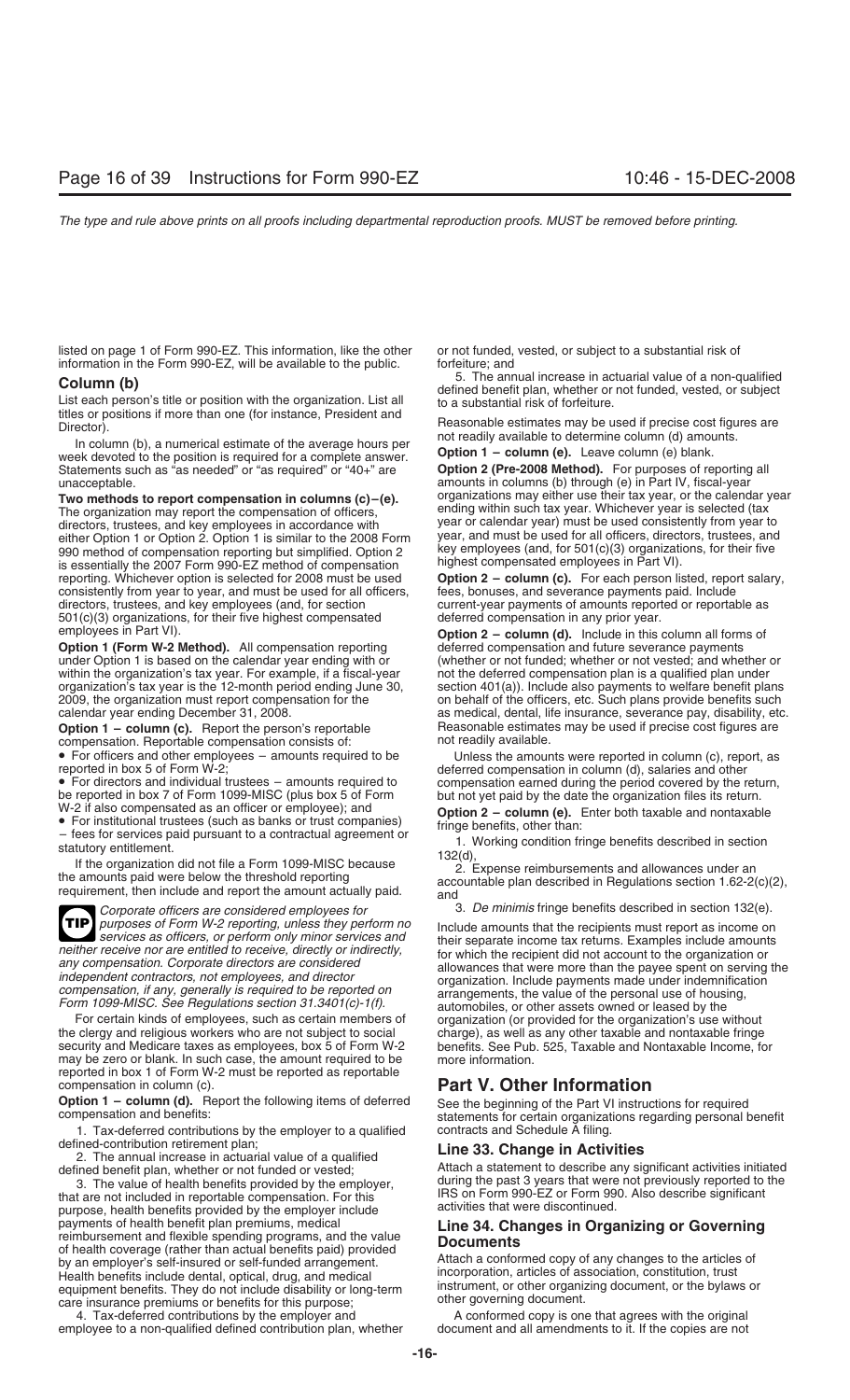signed, they must be accompanied by a written declaration entity of the organization had \$1,000 or more of unrelated business signed by an officer authorized to sign for the organization.<br>Straned by an officer authorized t signed by an officer authorized to sign for the organization, certifying that they are complete and accurate copies of the certifying that they are complete and accurate copies of the<br>original documents. Photocopies of articles of incorporation<br>original documents. The companied by such a declaration. See Rev. Proc. 68-14,<br>be accompanied by su

## **Lobbying Proxy Tax a. Section 501(c)(3) organizations,**

Political organizations described in 1 section 527 are not required<br>
to answer this question.<br>
Check "Yes" on line 35a if the organization's total gross<br>
Check "Yes" on line 35a if the organization's total gross<br>
income fr

Neither Form 990-T nor Form 990-EZ is a substitute for the similar amounts) as business expenses whether or not any part<br>er. Items of income and expense reported on Form 990-T of their dues are used for lobbying purposes; other. Items of income and expense reported on Form 990-T must also be reported on Form 990-EZ (and vice versa) when the organization is required to file both forms.

with respect to their unrelated business income if they<br>expect their tax liability to be \$500 or more. Use Form

990-W to compute these amounts.<br> **Section 6033(e) Tax for Lobbying Expenditures**<br> **Section 6033(e) Tax for Lobbying Expenditures**<br>
If the organization checks "No" to line 35a, it is certifying that<br>
the organization check

had reportable section 6033(e) lobbying and political expenses

in the tax year (and potential liability for the proxy tax): **Definitions**

Only the following tax-exempt organizations are subject to **•** Legislation through consection 6033(e) notice and reporting requirements, and a government officials, and the section  $6033(e)$  notice and reporting requirements, and a

- $\bullet$  501(c)(4) social welfare organizations,
- 

**If the organization is not tax-exempt under sections** • Any local council on legislation of direct interest to the<br>1(c)(4), (5), or (6), check "No" on line 35a, unless it had organization or its members, and 501(c)(4), (5), or (6), check "No" on line 35a, unless it had

If the organization meets *Exception 1* or *2* below, it is **COLOGO** below, it is the organization metal est.<br>Inded from the notice, reporting, and proxy tax requirements **Other lobbying includes:** excluded from the notice, reporting, and proxy tax requirements of section 6033(e), and it should check "No" to line 35a, unless • Grassroots lobbying,

qualifies for exemption.<br>**Line 35. Unrelated Business Income and** more than 90% of their dues from:

b. State or local governments,

**Unrelated Business Income**<br> **Entities whose income is exempt from tax under section**<br> **Political arganizations described in section 527 arg pot required**<br> **115. or** 

- 
- 
- 

8. Any organization that is not a membership organization.

*Special rules treat affiliated social welfare organizations, All tax-exempt organizations must pay estimated taxes* All tax-exempt organizations must pay estimated taxes<br>with respect to their unrelated business income if they<br>expect their tax liability to be \$500 or more. Use Form

The Complete Parts in-A and the Di Schedule C (Porm 990<br>or 990-EZ), Political Campaign and Lobbying Activities (see<br>instructions); and<br>2. Attach this schedule to Form 990-EZ.<br>Only the following tax-exempt organizations are

potential proxy tax:<br>• 501(c)(4) social welfare organizations, executive branch officials through direct communication.

## • 501(c)(5) agricultural and horticultural organizations, and *Direct lobbying does not include attempting to* • 501(c)(6) organizations. *influence:*

\$1,000 or more of unrelated business income.<br>
If the grassroots of the general public regarding legislative matters (grassroots lobbying).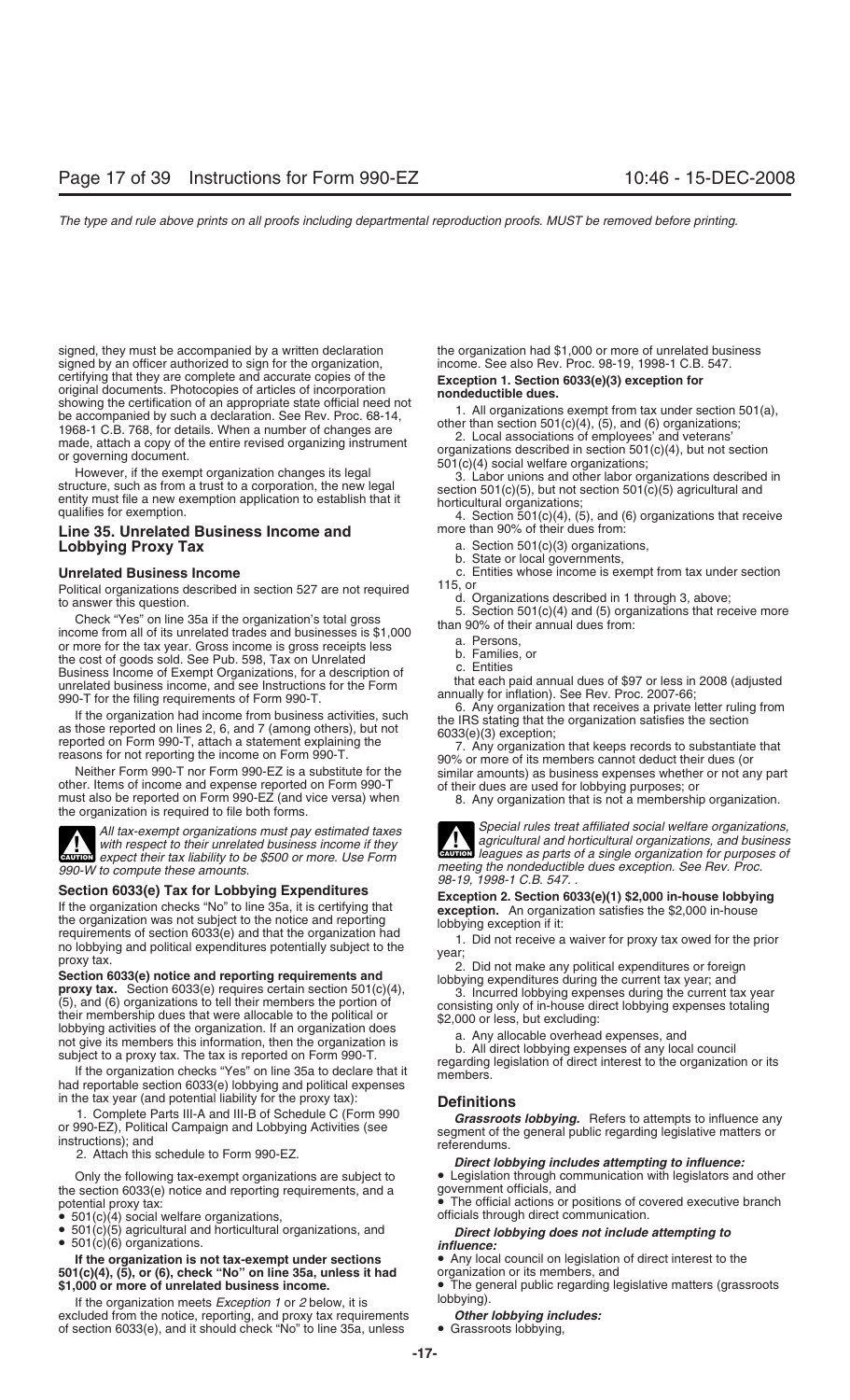- 
- 
- Dues paid to another organization that were used to lobby.
- 

• Other expenses of the organization's officials and staff opposition to, any candidate for public office. The organization's officials and staff over the must pay an additional excise tax if it fails to correct the (including amounts paid or incurred for the planning of must pay an additic<br>legislative activities) legislative activities).

## **Line 36. Liquidation, Dissolution, Termination,** When an organization promotes a candidate for public office

If there was a liquidation, dissolution, termination, or substantial candidate), amounts paid or incurred for the following purposes contraction state "Yes" and complete and attach the applicable are political expenditures contraction, state "Yes" and complete and attach the applicable

For a complete liquidation, dissolution, termination, or<br>
cessation of operations, also check the Termination box in the<br>
heading of the return.<br>
A substantial contraction is a partial liquidation or other<br>
A substantial c

A substantial contraction is a partial liquidation or other • Expenses of Expenses of advertision of assets except transfers for full major disposition of assets except transfers for full

A major disposition of assets means one or more<br>
dispositions for the tax year that:<br>
1. Amount to more than 25% of the fair market value of the<br>
organization's effectively controlled by a candidate or<br>
organization's net

**TIP**

*An organization filing Form 990-EZ need not complete* Use Form 4720 to figure and report these excise taxes.<br>Part II of Schedule N for a transaction that is not a **ILLA 38 LOANS TO OF From Officers. Directors** 

selection, nomination, election, or appointment of anyone to a report \$1,500 on line 38b.<br>federal, state, or local public office, or office in a political For loans outstanding

**All section 501(c) organizations.** An exempt organization **Line 39. Section 501(c)(7) Organizations** that is not a political organization must file Form 1120-POL if it

section 527(f)(1).<br>
If a section 501(c) organization establishes and maintains a<br>
section 527(f)(3) separate segregated fund, it is the fund's<br>
responsibility to file its own Form 1120-POL if the fund meets<br>
the Form 1120that establishes and maintains the fund. When answering **Line 39b.** Gross receipts for public use of club facilities are<br>that establishes and maintains the fund. When answering **Line 39b.** Gross receipts for public use of question 37 on its Form 990-EZ, the section  $501(c)$  organization should disregard the political expenses and Form 1120-POL<br>fling requirement of the segregated fund. However, when a<br>section 501(c) organization transfers its own funds to a<br>separate segregated section 527(f)(3) fund for us separate segregated section 527(f)(3) fund for use as political **Investment income and Form 990-T.** Include the incom<br>expenses, the 501(c) organization must report the transferred shown on Line 39b on the club's Form 990-T expenses, the 501(c) organization must report the transferred funds as its own political expenses on its Form 990-EZ.

• Foreign lobbying, **Section 501(c)(3) organizations.** A section 501(c)(3) organization will lose its tax-exempt status if it engages in political activity.

*In-house expenditures include:* A section 501(c)(3) organization must pay a section 4955<br>Salaries, and<br>Salaries, and<br>Salaries, and excise tax for any amount paid or incurred on behalf of, or in opposition to, any candidate for public office. The organization

*In-house expenditures do not include:*<br>
• Amy payments to other taxpayers engaged in lobbying or<br>
• Any payments to other taxpayers engaged in lobbying or<br>
• Any dues paid to another organization that are allocable to<br>
•

(or is used or controlled by a candidate or prospective

parts of Schedule N.<br>Fare accordite limitation disability density time the setting density of the second candidate) for speeches or other services;

consideration or distributions from current income. • Any other expense that has the primary effect of promoting

## *Part II of Schedule N for a transaction that is not a* **Line 38. Loans To or From Officers, Directors,** *substantial contraction.* **Trustees, and Key Employees**

**Line 37. Expenditures for Political Purposes** Enter the end-of-year unpaid balance of secured and<br>Relitived acceptional acception in continue 507 are not unsecured loans made to or received from officers, directors, Political organizations described in section 527 are not<br>required to answer this question.<br>example, if the organization borrowed \$1,000 from one officer A political expenditure is one intended to influence the and loaned \$500 to another, none of which has been repaid,

rederal, state, or local public office, or office in a political For loans outstanding at the end of the year, complete and<br>organization, or the election of Presidential or Vice-Presidential attach Part II of Schedule L (F

An expenditure includes a payment, distribution, loan,<br>advance, deposit, or gift of money, or anything of value. It also includes a contract, promise, or agreement to make an<br>includes a contract, promise, or agreement to m

is treated as having political organization taxable income under **Gross receipts test.** See Appendix C for discussion of the

required to file Form 990-T. Investment income earned by a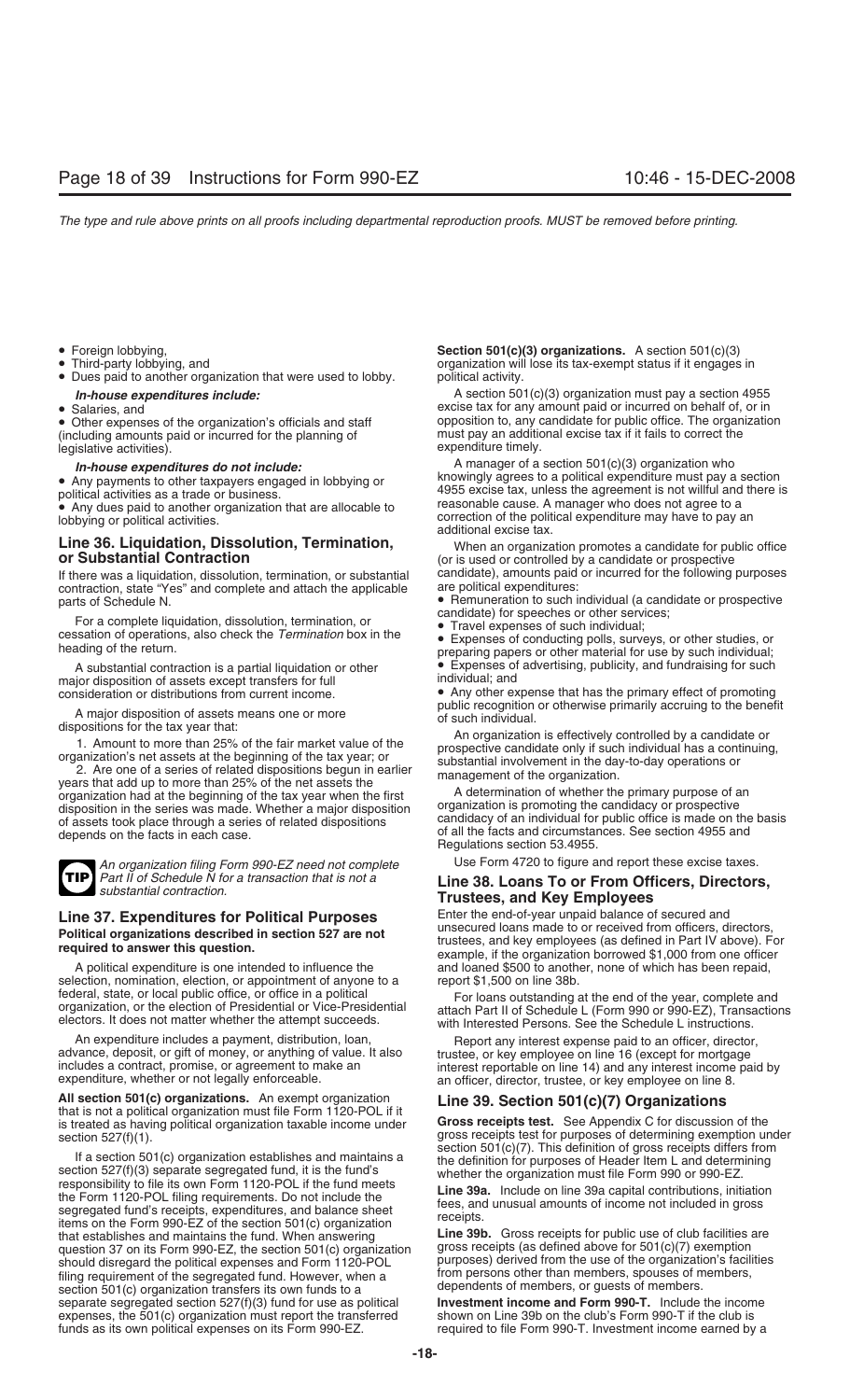section 501(c)(7) organization is not tax-exempt income unless compensation to that person, including the reimbursement, is<br>it is set aside for one or more of the following purposes:<br> it is set aside for one or more of the following purposes:<br>religious, charitable, scientific, literary, educational purposes, or

investment income and other unrelated business income<br>exceeds \$1,000, it must report the investment income and other shelter transaction as described in section 4965(e) at any time

However, section 501(i) allows social clubs to retain their exemption under section 501(c)(7) even though their membership is limited (in writing) to members of a particular **Line 41. List of States** 

1. Is an auxiliary of a fraternal beneficiary society exempt return in full or partial satisfaction of state filing requirements.<br> **1.** I ine  $42a$  **Location of Books and Becords** 

## **Line 40a. Section 501(c)(3) Organizations: Line 42b. Foreign Financial Accounts Disclosure of Excise Taxes Imposed under** Answer "Yes" if either item 1 or 2 below applies:<br>**Section 4911, 4912, or 4955 Answer** L. At any time during the calendar year (end

Section 501(c)(3) organizations must disclose any excise tax within the organization's tax year), the organization had an<br>imposed during the year under section 4911 (excess lobbying interest in, or signature or other autho imposed during the year under section 4911 (excess lobbying unless abated, 4955 (political expenditures). See sections 4962 and 6033(b).

# **Line 40b. Section 501(c)(3) and 501(c)(4)** \$10,000 at any time during the calendar year; and<br> **Organizations: Disclosure of Section 4958**<br> **Excess Benefit Transactions and Excise Taxes**<br>
Sections 6033(b) and 6033(f) requi

Sections  $6033(b)$  and  $6033(f)$  require section  $501(c)(3)$  and  $(4)$ organizations to report the amount of taxes imposed under section 4958 (excess benefit transactions) involving the If the "Yes" box is checked, enter the name of the foreign<br>organization, unless abated, as well as any other information country or countries. Attach a separate shee organization, unless abated, as well as any other information country the Secretary may require concerning those transactions reded. the Secretary may require concerning those transactions.

Part I of Schedule L (Form 990 or 990-EZ), Transactions with

**TIP** the transaction with the organization, any organization<br>
managers that knowingly approved of the transaction, and the<br>
organization itself. A section 501(c)(3) or 501(c)(4) organization<br> **Line 43. Section 4947(a)(1) Nonexe** *organization itself. A section 501(c)(3) or 501(c)(4) organization that becomes aware that it may have engaged in an excess* **Charitable Trusts**<br>*benefit transaction should obtain competent advice regarding*  $\Lambda$  section 4947(a)(1) por

For line 40c, enter the amount of taxes imposed on organization<br>managers and/or disqualified persons under sections 4912. **Line 44. Donor Advised Funds** managers and/or disqualified persons under sections 4912, 4955, and 4958, unless abated.

reimbursed by the organization. Any reimbursement of the excise tax liability of a disqualified person or organization A sponsoring organization is any of the following types of manager will be treated as an excess benefit unless (1) the organizations if it maintains one or more donor advised funds:<br>organization treats the reimbursement as compensation during 1. A section 501(c)(3) public charity organization treats the reimbursement as compensation during  $1.$  A section 501(the year the reimbursement is made, and (2) the total  $509(a)(1)$ , (2), or (3). the year the reimbursement is made, and  $(2)$  the total

# religious, charitable, scientific, literary, educational purposes, or<br>prevention of cruelty to children or animals.<br>If the combined amount of an organization's gross<br>investment income and other unrelated business income<br>An

unrelated business income on Form 990-T.<br>
unrelated business income on Form 990-T.<br>
Negative state of the property of the COMEC (other than a section 527 political organization or **Nondiscrimination policy.** A section 501(c)(7) organization is<br>
not exempt from income tax if any written policy statement,<br>
including the governing instrument and bylaws, allows<br>
including the governing instrument and b

religion, if the social club: List each state with which the organization is filing a copy of this

2. Limits its membership to the members of a particular<br>
2. Limits its membership to the members of a particular<br>
a. A good-faith attempt to further the teachings or principles<br>
3. A good-faith attempt to further the teach

1. At any time during the calendar year (ending with or within the organization's tax year), the organization had an expenditures), 4912 (disqualifying lobbying expenditures), or, account in a foreign country (such as a bank account, securities unless abated, 4955 (political expenditures). See sections 4962 account, or other financial ac

a. The combined value of the accounts was more than

If the organization answers "Yes," then complete and attach File Form TD F 90-22.1, Report of Foreign Bank and<br>It Lof Schedule L (Form 990 or 990-EZ). Transactions with Financial Accounts by June 30 after the end of the ca Interested Persons.<br>
Interested Persons.<br>
The Department of the Treasury at the address shown<br>
on the form. Form TD F 90-22.1 is available by calling An excess benefit transaction may have serious<br>implications for the disqualified person that entered into<br>the IRS website at www.irs.gov. Do not file it with the IRS or<br>the transaction with the organization, any organizati

benefit transaction should obtain competent advice regarding<br>section 4947(a)(1) nonexempt charitable trust that has no<br>section 4958, consider pursuing correction of any excess<br>benefit, and take other appropriate steps to p **Line 40c. Taxes Imposed on Organization** exempt-interest dividends received from a mutual fund or other **Managers or Disqualified Persons** regulated investment company as well as tax-exempt interest<br> **Managers or Disqualified Persons** 



**Line 40d. Taxes Reimbursed by the Organization**<br>For line 40d, enter the amount of tax on line 40c that was<br>For line 40d, enter the amount of tax on line 40c that was<br>the amount of its gross receipts or net assets. **ENTION** the amount of its gross receipts or net assets.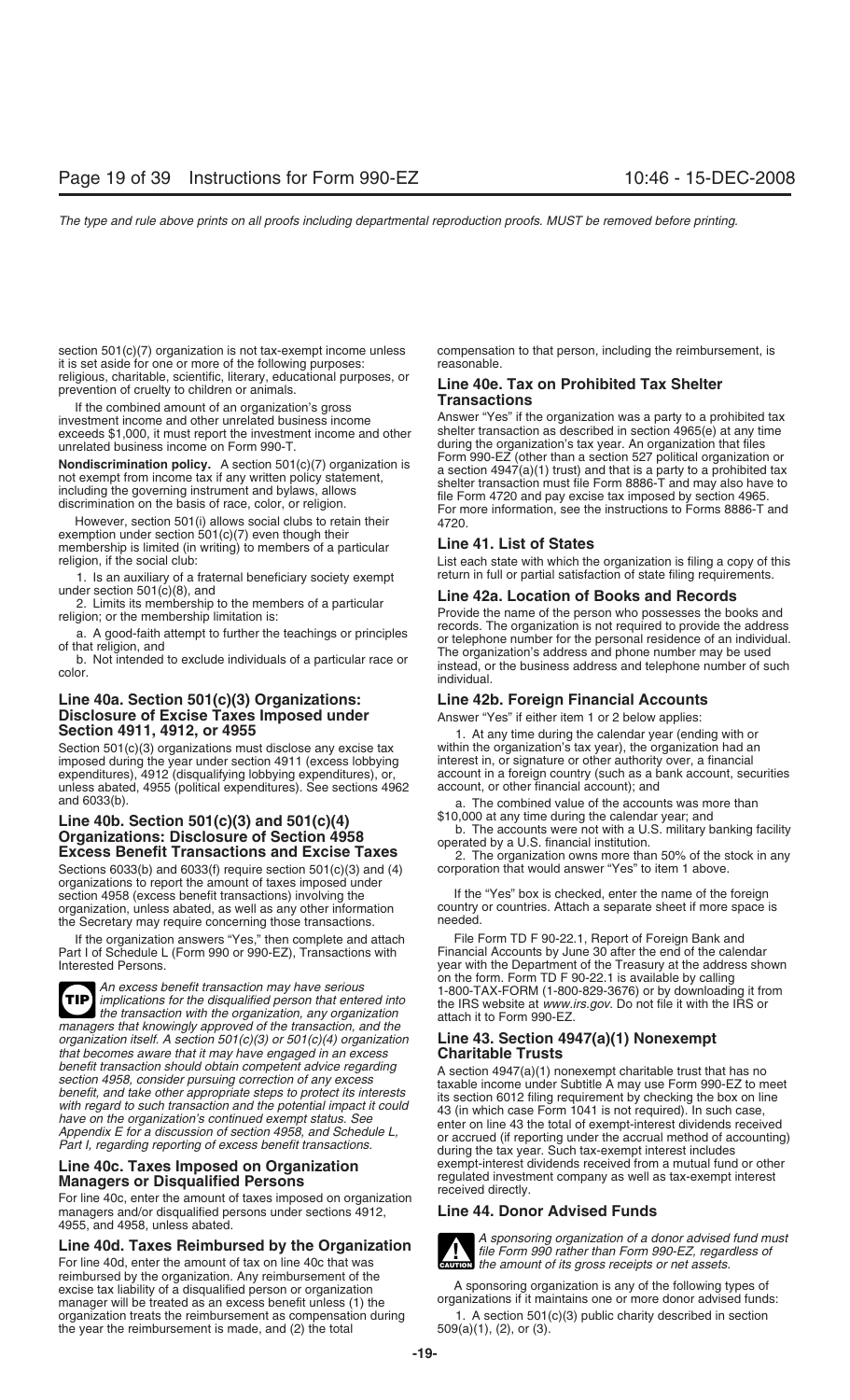or any of its possessions, no part of the net earnings of which director. inures to the benefit of any private shareholder or individual,

3. A domestic fraternal organization described in section **Only** for charitable purposes.

4. A cemetery company described in section 501(c)(13). **Required Statements**

1. That is separately identified by reference to contributions and section 4947(a)(1) nonexempt charitable trusts must of a donor or donors, complete and attach Schedule A (Form 990 or 990-EZ).

2. That is owned and controlled by a sponsoring

3. For which the donor or donor advisor has or reasonably connection with a transfer of funds to the organization, the expects to have advisory privileges in the distribution or  $\frac{1}{2}$  organization directly or indirectl investment of amounts held in the donor advised funds or personal benefit contract, or there is an understanding or accounts because of the donor's status as a donor.

1. That makes distributions only to a single identified organization or governmental entity, or

which individuals receive grants for travel, study, or other

a. The donor or donor advisor's advisory privileges are performed exclusively by such person in his or her capacity as

2006-109, 2006-51 I.R.B. 1121, and any future related **Line 47. Lobbying Activities** guidance. Answer "Yes" and complete Part II of Schedule C (Form 990 or

fund or similar account. **Line 48. School**

section 512(b)(13) must file Form 990 rather than Form **CAUTION** *Section 512(b)(13)* must file Form 990 rather than Form<br>**EXECUTE:** if there was any transfer of funds between the

- 
- 

Control of a nonstock corporation means that over 50% of its<br>directors or trustees are either representatives of, or directly or<br>indirectly controlled by the controlling organization A trustee or A related organization for indirectly controlled by, the controlling organization. A trustee or A related organization for this purpose is an organization<br>director is a representative of an exempt organization whenever with either of the following r director is a representative of an exempt organization whenever with either of the following relationships to the<br>such a person is a trustee, director, agent, or employee of such at any time during the organization's tax y such a person is a trustee, director, agent, or employee of such at any time during the organization's tax year:<br>exempt organization. A trustee or director is controlled by an a metally a The two organizations share some e exempt organization. A trustee or director is controlled by an 1. The exempt organization if such organization has the power to control, or exempt organization if such organization has the power to

2. A veterans' organization, organized in the United States remove such trustee or director and designate a new trustee or

# that meets the requirements to receive deductible contributions **Part VI. Section 501(c)(3) Organizations** under section 170(c)(3).

All section 501(c)(3) organizations and  $4947(a)(1)$  trusts must complete Part VI.

A "donor advised fund" is a fund or account: 1. **Schedule A attachment.** Section 501(c)(3) organizations<br>1. That is separately identified by reference to contributions and section 4947(a)(1) nonexempt charitable trusts mus complete and attach Schedule A (Form 990 or 990-EZ), Public Charity Status and Public Support.

organization, and 2. **Statement regarding personal benefit contract.** If, in organization directly or indirectly pays premiums on any expectation that any person will directly or indirectly pay such premiums, the organization must do the following:

A donor advised fund does not include any fund or account: • • Attach a statement describing the organization's 1. That makes distributions only to a single identified involvement with the personal benefit contract(s);

anization or governmental entity, or equivale about<br>2. In which a donor or donor advisor gives advice about paid, and the premiums paid by others but treated as paid by paid, and the premiums paid by others but treated as paid by the organization; and

similar purposes, if:<br> **•** Report and pay an excise tax, equal to premiums paid, on<br> **Form 4720.** 

performed exclusively by such person in his or her capacity as<br>a committee member in which all of the committee members<br>are appointed by the sponsoring organization;<br>b. No combination of donors or donor advisors (and relat

approved in advance by the board of directors of the sponsoring<br>
organization. The procedure must be designed to ensure that<br>
all grants meet the requirements of sections 4945(g)(1), (2), or<br>
(3); or<br>
(3) ar That the Secre

A "donor advisor" is any person appointed or designated by<br>a donor to advise a sponsoring organization on the distribution<br>or investment of amounts held in the donor's donor advised<br>activities.

Line 45. Section 512(b)(13) Controlled Entity Answer "Yes" and complete Schedule E (Form 990 or 990-EZ), Schools, if the organization checked the box on line 2 of *A controlling organization of a controlled entity under* Schedule A (Form 990 or 990-EZ), Public Charity Status and<br>section 512(b)(13) must file Form 990 rather than Form Public Support, Part I, indicating that it is a sc

**EXECUTE:** The Was any transfer of tunds between the<br>controlling organization and any controlled entity during the<br>year.<br>The controlled entity may be a stock or nonstock<br>corporation, association, partnership, limited liab

• The stock of a corporation (measured by voting power or A transfer for this purpose is any transaction or arrangement value), in which the organization transferred something of value (cash,<br>• The profits or capital interest in a partnership, or other assets, services, use of property, etc.) to the exempt • The profits or capital interest in a partnership, or other assets, services, use of property, etc.) to the exempt <br>• The beneficial interest in a trust or other entity. The beneficial interest in a trust or other entity. non-charitable related organization, whether or not for adequate consideration. The organization may (but is not required to)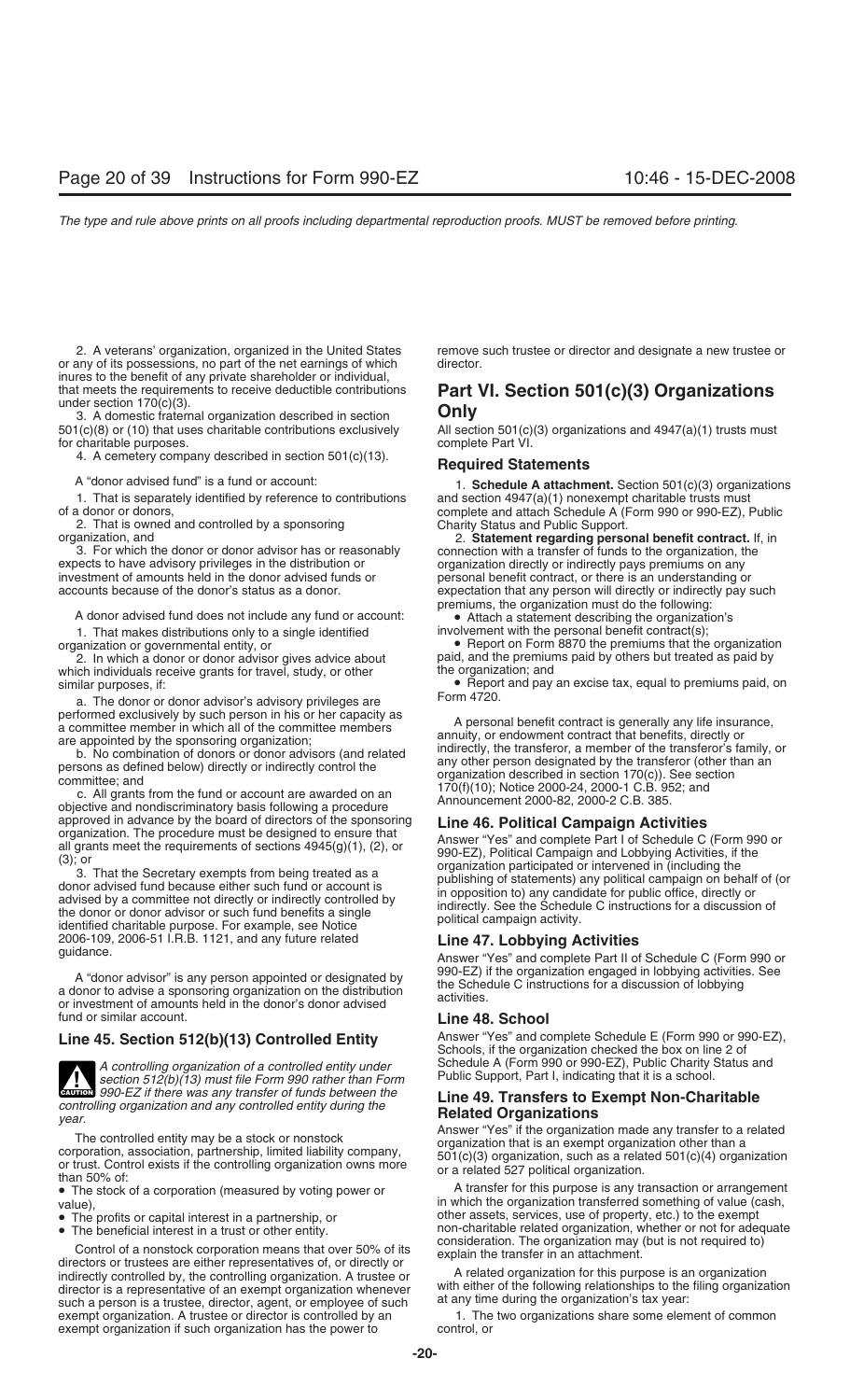2. A historic and continuing relationship exists between the consisting of the \$80,000 salary and \$2,000 bonus; and

An element of common control is present when one or more<br>of the officers, directors, or trustees of one organization are<br>elected or appointed by the officers, directors, trustees, or<br>elected or appointed by the officers, d

A historic and continuing relationship exists when two organizations participate in a joint effort to work in concert toward the attainment of one or more common purposes on a **Contractors over \$100,000**<br>continuous or recurring basis rather than on the basis of one or **Complete this table for the five big** 

## **Line 50. Five Highest Compensated Employees** compensation over \$100,000 who are not individually listed.<br>Independent contractors include organizations as well as

the same year as was used in reporting compensation for *Form 1099-MISC is not always required to be issued for*<br>officers, directors, trustees, and key employees in Part IV. officers, directors, trustees, and key employees in Part IV. Combine compensation includible in columns (c), (d), and (e) in

calendar tax year. During the year, S received a salary of to the organization. \$80,000 and a \$2,000 bonus. S contributed \$5,000 of the salary on a pre-tax basis to a qualified defined-contribution retirement<br>plan, and received a matching employer contribution of \$5,000<br>from the organization. S contributed another \$5,000 of the<br>salary on a pre-tax basis to a qual

To determine whether S is to be listed as among the five or she files for a corporation or association. For a trust, the highest compensated employees under Option 1, S's authorized trustee(s) must sign. compensation in column (c) would be \$82,000, the amount<br>reportable in Form W-2, box 5, consisting of the \$80,000 salary **Paid Preparer**<br>(including her contributions to the qualified plans) and the Generally, anyone \$2,000 bonus. S's compensation in column (d) would be the return and fill in the other blanks in the Paid Preparer's Use<br>\$15,000, consisting of the organization's payments of \$5,000 to Only area. An employee of the filing \$15,000, consisting of the organization's payments of \$5,000 to Only area.<br>the retirement plan and \$10,000 to the health plan. Thus, under preparer. the retirement plan and \$10,000 to the health plan. Thus, under Option 1, S's total compensation of \$97,000 would not place<br>
The paid preparer must:<br>
\$100,000.<br>
\$100,000.<br>
\$100,000.

To determine whether S is to be listed as among the five  $\quad \bullet \quad$  Enter the preparer information (other than PTIN and EIN<br>hest compensated employees under Option 2, S would have blocks, except as described below), and highest compensated employees under Option 2, S would have the following compensation: \$82,000 under column (c), • Give a copy of the return to the organization.

two organizations.<br>\$20,000 under column (d), consisting of the employer's<br>payments of \$5,000 to the retirement plan, \$10,000 to the

## **Line 51. Five Highest Compensated Independent**

continuous or recurring basis rather than on the basis of one or<br>several isolated transactions or activities. Such a relationship<br>also exists when two organizations share facilities, equipment,<br>or paid personnel during the

Independent contractors include organizations as well as individuals and may include professional fundraisers, law firms, Complete this table for the five employees (other than officers,<br>
accounting firms, publishing companies, maragement<br>
directors, truestes, and key employees as defined in Part IV<br>
accounting firms, publishing companies, ma



determining whether compensation exceeds \$100,000.<br>
See the Part IV instructions for more information on Option 1<br>
and Option 2 compensation reporting and for filling out the table<br>
columns (a) through (e) of line 50.<br> **Ex** expenses and fees if the expenses are not separately reported

Generally, anyone who is paid to prepare the return must sign

- 
- 
-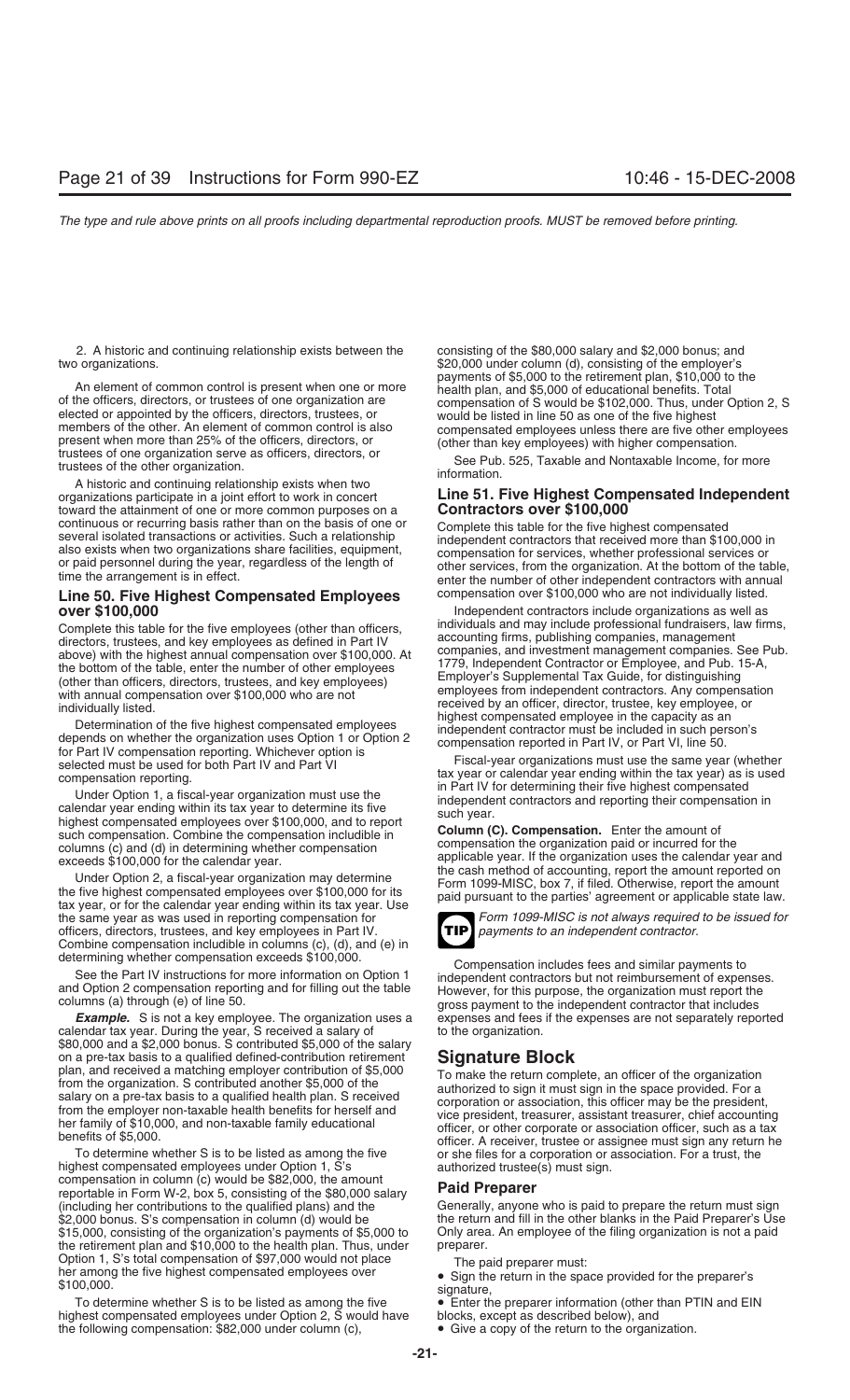The paid preparer must enter the preparer's identifying By checking this box "Yes," the organization is authorizing<br>taxpayer identification number and the preparer's firm's EIN the IRS to contact the paid preparer to answe only if filing Form 990-EZ for a section  $4947(a)(1)$  nonexempt charitable trust that is not filing Form 1041. The preparer's organization is also authorizing the paid preparer to:<br>identifying number is the preparer's social security number or • Give the IRS any information that is mis identifying number is the preparer's social security number or • Give the IRS any information that is missing from the return, the preparer's taxpayer identification number (PTIN), if the preparer's taxpayer identification number (PTIN), if  $\bullet$  Call the IRS for information about the processing of the obtained.

social security number if such SSN is entered in the paid **CAUTION** *preparer's block. Because the Form 990-EZ is a publicly*<br> *preparer's block. Because the Form 990-EZ is a publicly* disclosable document, any information entered in this block will<br>be publicly disclosed (see Appendix D). Accordingly, any paid<br>preparer whose identifying number must be listed on the Form<br>ganization before the IRS.<br>990 ma

**Paid Preparer Authorization**<br>
On the last line of Part II, check "Yes" if the IRS may contact the<br>
paid preparer's authorization or revoke the authorization before it<br>
paid preparer who signed the return to discuss the re 990-EZ. It does not apply to the firm, if any, shown in that section. **the paid preparer.** the paid preparer.

the IRS to contact the paid preparer to answer any questions that may arise during the processing of the return. The

*The IRS is not authorized to redact the paid preparer's* • Respond to certain IRS notices about math errors, offsets, social security number if such SSN is entered in the paid and return preparation.

990 may wish to apply for and obtain a PTIN using Form W-7P,<br>Application for Preparer Tax Identification Number.<br>**Daid Dreparer Authorization**<br>**Daid Dreparer Authorization** 

Check "No" if the IRS is to contact the organization at the address or telephone number listed in the heading, rather than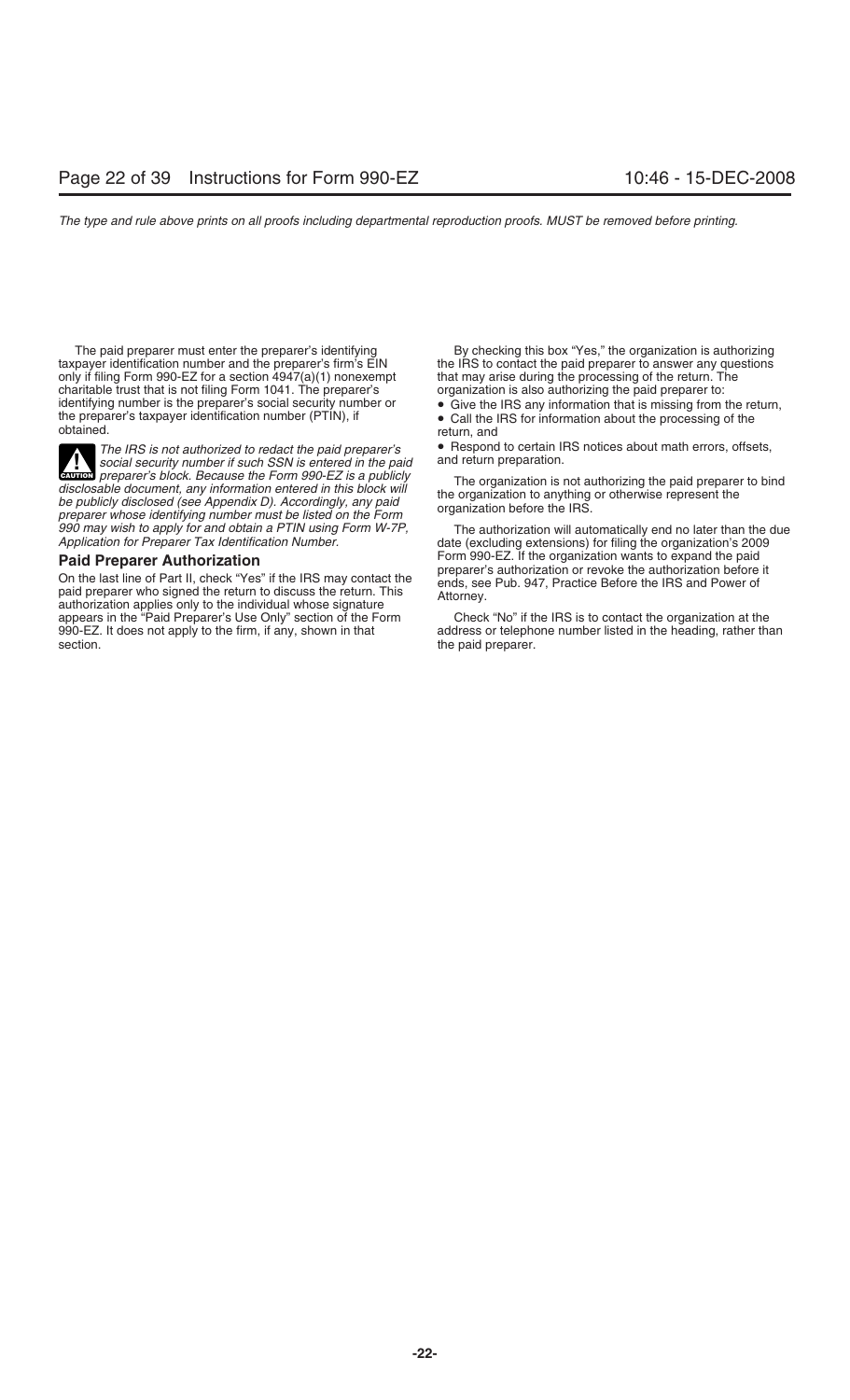## **Appendix of Special Instructions to Form 990-EZ Contents**

- **A** Exempt Organizations Reference Chart<br>**B** How to Determine Whether an Organiza
- **B** How to Determine Whether an Organization's Gross Receipts Are Normally \$25,000 (or \$5,000) or Less **C** Special Gross Receipts Test for Determining Exempt Status of Section 501(c)(7) and Section 501(c)(15)
- **C** Special Gross Receipts Test for Determining Exempt Status of Section 501(c)(7) and Section 501(c)(15) Organizations<br>**D** Public Inspection of Returns
- **D** Public Inspection of Returns<br>**E** Section 4958 Excess Benefit
- **E** Section 4958 Excess Benefit Transactions<br>**F** Forms and Publications To File or Use
- **F** Forms and Publications To File or Use
- **G** Use of Form 990, or Form 990-EZ, To Satisfy State Reporting Requirements

## **Appendix A: Exempt Organizations Reference Chart**

 To determine how the instructions for Form 990-EZ apply to the organization, an organization must know the Code section under which the organization is exempt.

| <b>Type of Organization</b>                                                                                                      | I.R.C. Section      |
|----------------------------------------------------------------------------------------------------------------------------------|---------------------|
|                                                                                                                                  |                     |
| Corporations Organized Under Act of Congress                                                                                     | 501(c)(1)           |
|                                                                                                                                  |                     |
| <b>Title Holding Corporations</b>                                                                                                | 501(c)(2)           |
|                                                                                                                                  |                     |
| Charitable, Religious, Educational, Scientific, etc. Organizations                                                               | 501(c)(3)           |
|                                                                                                                                  |                     |
| Civic Leagues and Social Welfare Organizations                                                                                   | 501(c)(4)           |
|                                                                                                                                  |                     |
| Labor, Agricultural, and Horticultural Organizations                                                                             | 501(c)(5)           |
|                                                                                                                                  |                     |
| Business Leagues, etc.                                                                                                           | 501(c)(6)           |
|                                                                                                                                  |                     |
| Social and Recreation Clubs                                                                                                      | 501(c)(7)           |
|                                                                                                                                  |                     |
| Fraternal Beneficiary and Domestic Fraternal Societies and<br>Associations                                                       | 501(c)(8) & (c)(10) |
|                                                                                                                                  |                     |
| <b>Voluntary Employees' Beneficiary Associations</b>                                                                             | 501(c)(9)           |
|                                                                                                                                  |                     |
| <b>Teachers' Retirement Fund Associations</b>                                                                                    | 501(c)(11)          |
|                                                                                                                                  |                     |
| Benevolent Life Insurance Associations, Mutual Ditch or Irrigation<br>Companies, Mutual or Cooperative Telephone Companies, etc. | 501(c)(12)          |
|                                                                                                                                  |                     |
| <b>Cemetery Companies</b>                                                                                                        | 501(c)(13)          |
|                                                                                                                                  |                     |
| State Chartered Credit Unions, Mutual Reserve Funds                                                                              | 501(c)(14)          |
|                                                                                                                                  |                     |
| Insurance Companies or Associations Other than Life                                                                              | 501(c)(15)          |
|                                                                                                                                  |                     |
| Cooperative Organizations to Finance Crop Operations                                                                             | 501(c)(16)          |
|                                                                                                                                  |                     |
| Supplemental Unemployment Benefit Trusts                                                                                         | 501(c)(17)          |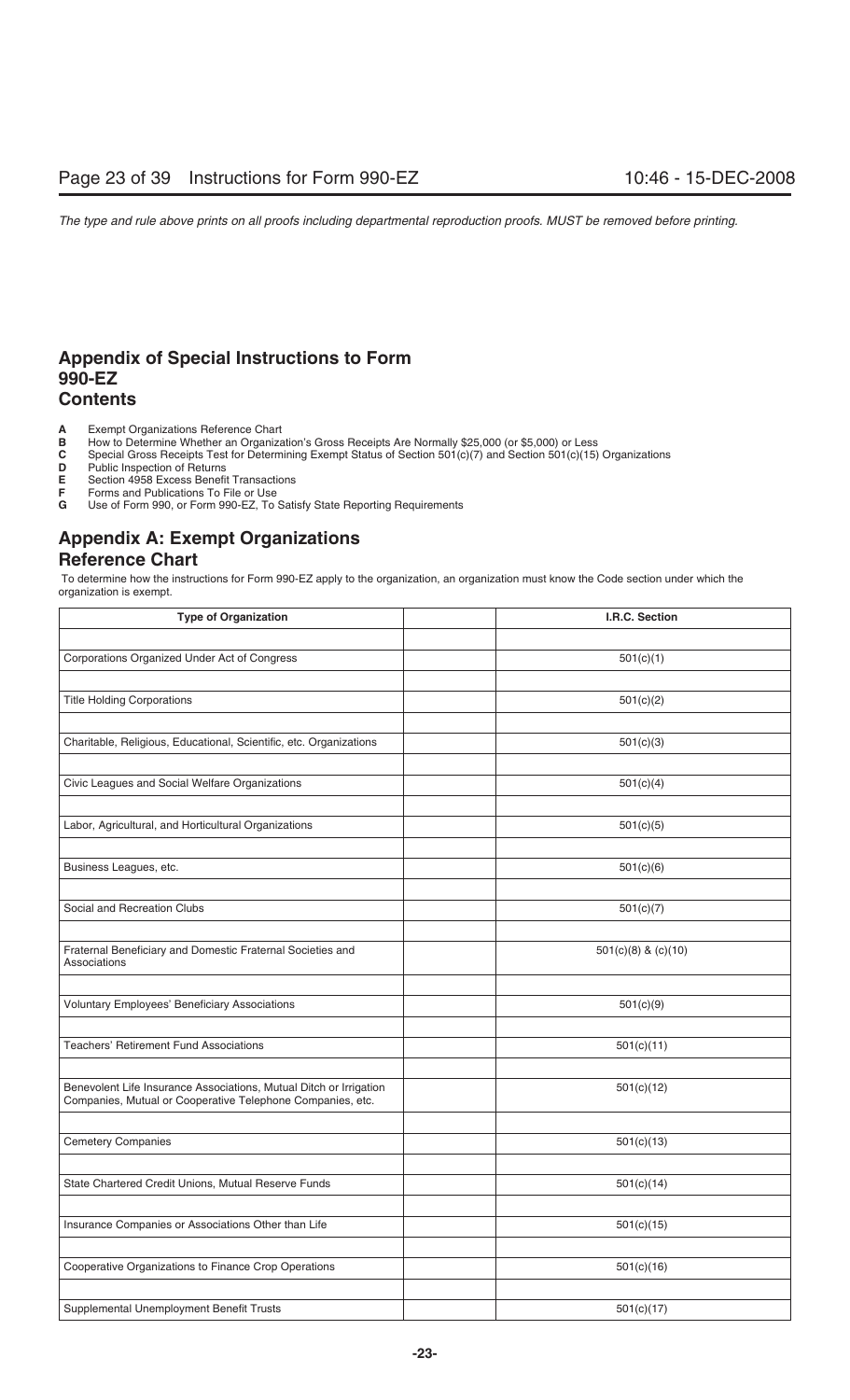| <b>Type of Organization</b>                                                          | I.R.C. Section           |
|--------------------------------------------------------------------------------------|--------------------------|
|                                                                                      |                          |
| Employee Funded Pension Trusts (created before 6/25/1959)                            | 501(c)(18)               |
|                                                                                      |                          |
| Organizations of Past or Present Members of the Armed Forces                         | $501(c)(19)$ & $(c)(23)$ |
|                                                                                      |                          |
| <b>Black Lung Benefit Trusts</b>                                                     | 501(c)(21)               |
|                                                                                      |                          |
| Withdrawal Liability Payment Funds                                                   | 501(c)(22)               |
|                                                                                      |                          |
| Title Holding Corporations or Trusts                                                 | 501(c)(25)               |
|                                                                                      |                          |
| State-Sponsored Organizations Providing Health Coverage for<br>High-Risk Individuals | 501(c)(26)               |
|                                                                                      |                          |
| State-Sponsored Workmen's Compensation and Insurance and                             | 501(c)(27)               |
| Reinsurance Organizations                                                            |                          |
|                                                                                      |                          |
| Religious and Apostolic Associations                                                 | 501(d)                   |
|                                                                                      |                          |
| Cooperative Hospital Service Organizations                                           | 501(e)                   |
|                                                                                      |                          |
| Cooperative Service Organizations of Operating Educational<br>Organizations          | 501(f)                   |
|                                                                                      |                          |
| <b>Child Care Organizations</b>                                                      | 501(k)                   |
|                                                                                      |                          |
| <b>Charitable Risk Pools</b>                                                         | 501(n)                   |
|                                                                                      |                          |
| <b>Political Organizations</b>                                                       | 527                      |

## Appendix B: How to Determine Whether applies in other situations in which one organization collects **Appendix B:** How to Determine Whether *nonding merely as an agent for another.* **an Organization's Gross Receipts Are<br>
Normally \$25,000 (or \$5,000) or Less<br>
To figure whether an organization has to file Form 990-EZ (or follows**<br>
Figure gross receipts for Form 990 and Form 990-EZ as<br>
follows

Form 990), apply the \$25,000 (or \$5,000) gross receipts test (below) using the following definition of gross receipts and **Form 990.** Gross receipts are the sum of lines 6b (both

Gross Receipts<br>Gross receipts are the total amounts the organization received<br>from all sources during its annual accounting period, without<br>subtracting any costs or expenses.<br>Example. Organization M reported \$50,000 as tot



Gross receipts when acting as an agent. If a local chapter normally \$25,000 or less, apply the following test. An<br>of a section 501(c)(8) fraternal organization collects insurance organization's gross receipts are considere of a section 501(c)(8) fraternal organization collects insurance organization's gross receipts are considered normally to be provided normally to be premiums for its parent lodge and merely sends those  $$25,000$  or less if premiums for its parent lodge and merely sends those \$25,000 or less if the organization is:<br>premiums to the parent without asserting any right to use the 1. Up to a year old and has received, or donors have premiums to the parent without asserting any right to use the 1. Up to a year old and has received, or donors have<br>funds or otherwise deriving any benefit from them, the local pledged to give, \$37,500 or less during its fi funds or otherwise deriving any benefit from them, the local chapter does not include the premiums in its gross receipts. The parent lodge reports them instead. The same treatment

columns), 7b (both columns), 8b, 9b, 10b, and 12, Column A of Form 990, Part VIII.

**Example.** Organization M reported \$50,000 as total revenue on line 9 of its Form 990-EZ. M added back the costs  $($1,500)$$ ; and 7b  $($500)$  to its total revenue of  $$50,000$  and determined that its gross receipts for the tax year were \$54,000.

To determine whether an organization's gross receipts are normally \$25,000 or less, apply the following test. An

2. Between 1 and 3 years old and averaged \$30,000 or less in gross receipts during each of its first 2 tax years; or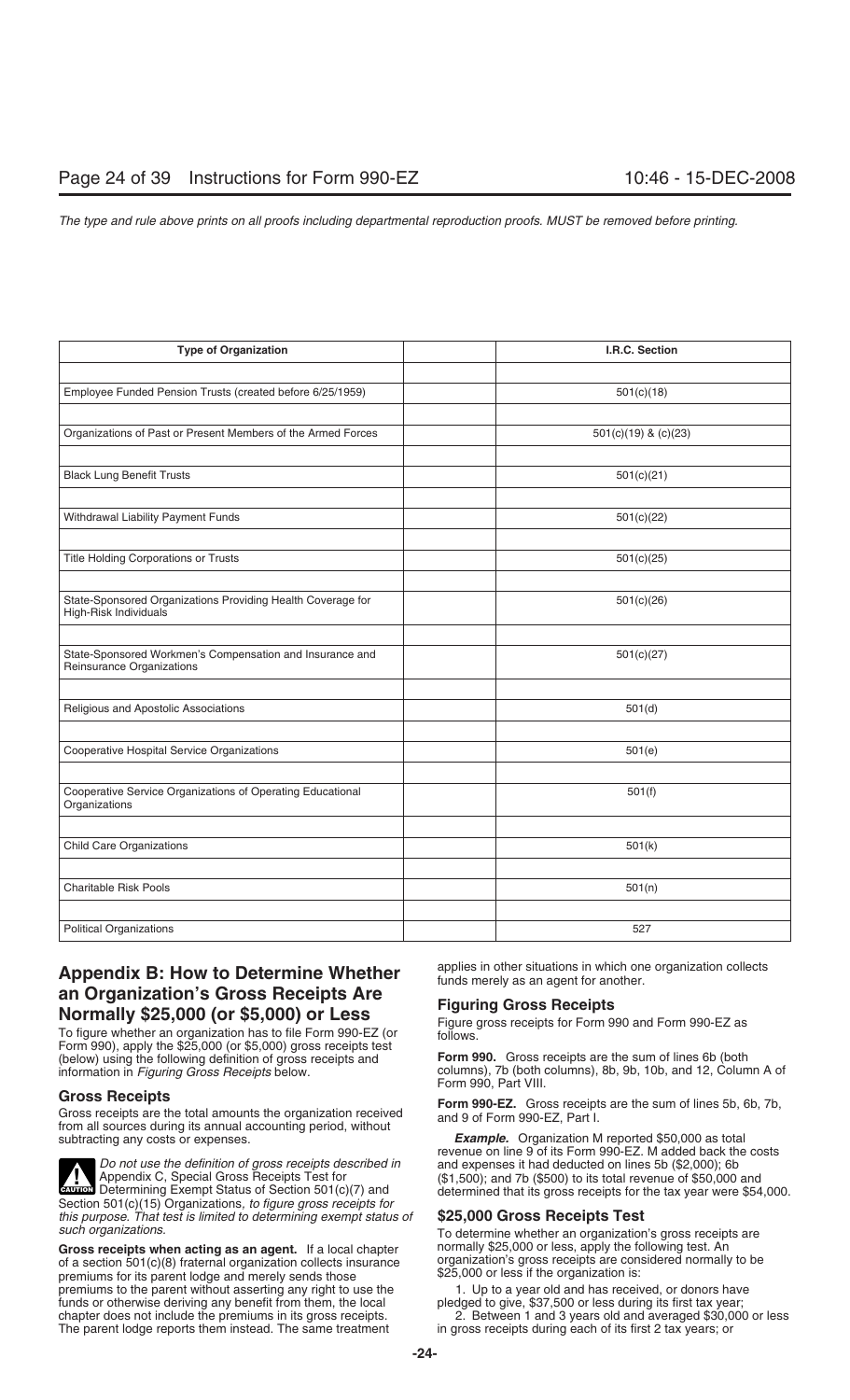3. Three years old or more and averaged \$25,000 or less in If the company did not meet this test and the company is a<br>mutual insurance company, then it must meet the Alternate te (including the year for which the return would be filed).

To determine whether an organization's gross receipts are<br>normally \$5,000 or less, apply the following test. An<br>organization's gross receipts are considered normally to be must meet both parts of the following alternate te

1. Up to a year old and has received, or donors have<br>pledged to give, \$7,500 or less during its first tax year;<br>2. Between 1 and 3 years old and averaged \$6,000 or less gross receipts.

# **Test for Determining Exempt Status of** *that is exempt under section* **Coation 501(c)(7)** and  $FQ1(c)/15$ **Section 501(c)(7) and 501(c)(15)**<br>*Gross receipts.* To determine whether a section 501(c)(15)<br>organization satisfies either of the above tests described in

Section 501(c)(7) organizations (social clubs) and 501(c)(15) Appendix C, figure gross receipts by adding:<br>
Section 501(c)(7) organizations (oppanies) apply the same gross and according (including deposits and assessments) organizations (insurance companies) apply the same gross 1. Premiums (including deposits and assessment receipts test as other organizations to determine whether they reduction for return premiums or premiums paid for receipts test as other organizations to determine whether they reduction for<br>must file the Form 990 or Form 990-EZ. However, section reinsurance; must file the Form 990 or Form 990-EZ. However, section<br>  $501(c)(7)$  and  $501(c)(15)$  organizations are also subject to <br>
2. Gross investment income of a non-life insurance  $501(c)(7)$  and  $501(c)(15)$  organizations are also subject to  $2.$  Gross investment income of a non-life inseparate gross receipts tests to determine whether they qualify company (as described in section 834(b)); and separate gross receipts tests to determine whether they qualify company (as described in section 834(b)); and<br>as tax-exempt for the tax year. The following tests use a special 3. Other items that are included in the filer' as tax-exempt for the tax year. The following tests use a special and the fitems that are included in the filer's gross in definition of gross receipts for purposes of determining whether under Subchapter B, Chapter 1, Sub definition of gross receipts for purposes of determining whether these organizations are exempt for a particular tax year.

A section 501(c)(7) organization may receive up to 35% of its **Premiums.** Premiums consist of all amounts received as a gross receipts, including investment income, from sources result of entering into an insurance contrac outside its membership and remain tax-exempt. Part of the 35% on Form 990, Part VIII (Statement of Revenue), line 2, or on (up to 15% of gross receipts) may be from public use of a social club's facilities.<br>
club's facilit

exemption are the club's income from its usual activities and<br>
include:<br>
■ Charges,<br>
■ Charges,<br>
■ Charges,<br>
■ Charges,<br>
■ Charges,<br>
■ Charges,<br>
■ Charges,<br>
■ Charges,<br>
■ Charges,<br>
■ Charges,<br>
■ Charges,<br>
■ Charges,<br>
■ Ch

- 
- 
- 
- 
- 

- Capital contributions (see Regulations section 1.118-1),<br>• Initiation fees, or
- 
- 



**Section 501(c)(15)** after August 17, 2006, by a 501(c)(3) organization to report any<br>
If any section 501(c)(15) insurance company (other than life<br>
insurance) normally has gross receipts of more than \$25,000<br>
for the tax for the tax year and meets both parts of the following test, then the company may file Form 990 (or Form 990-EZ, if applicable). Use Form 4506-A to request:

than \$600,000, and<br>2. The company's premiums must be more than 50% of its  $\bullet$  An inspection of a return, repo 2. The company's premiums must be more than 50% of its  $\bullet$  An inspection of a return, report, notice, or exemption gross receipts.

mutual insurance company, then it must meet the *Alternate test* to qualify to file Form 990 (or Form 990-EZ, if applicable). If the organization's gross receipts are normally \$25,000 or<br>
Insurance companies that do not qualify as tax-exempt must file<br>
Iess, it must file Form 990-N, Electronic Notice (e-Postcard) for<br>
Tax-Exempt Organizations not

**\$5,000 Gross Receipts Test** *Alternate test.* If any section 501(c)(15) insurance

\$5,000 or less if the organization is:<br>
1. The company's gross receipts must be equal to or less<br>
1. I hat a vear old and bee received at denare have than \$150,000, and

in gross receipts during each of its first 2 tax years; or<br>
3. Three years old or more and averaged \$5,000 or less in<br>
gross receipts for the immediately preceding 3 tax years<br>
(including the year for which the return woul

*The alternate test does not apply if any employee of the* **Appendix C: Special Gross Receipts**<br>**Test for Determining Exempt Status of** *that is exempt under section 501(c)(15) (or would be exempt if* **Test** for **Determining Exempt Status of** *that is exempt under section 501(c)(1* **!**

organization satisfies either of the above tests described in<br>Appendix C, figure gross receipts by adding:

This definition does not, however, include contributions to **Section 501(c)(7) capital.** For more information, see Notice 2006-42.

## • Admissions, **Appendix D: Public Inspection of** • Membership fees,

• Dues,<br>
• Dues,<br>
• Assessments, and sa dividends, rents, and similar<br>
• Investment income (such as dividends, rents, and similar<br>
• Investment income (such as dividends, rents, and similar<br>
• Investments on investments.<br> Gross receipts for this purpose do not include:<br>Capital contributions (see Requiations section 1.118-1). information presented on its returns.

• Initiation fees, or<br>• Unusual amounts of income (such as the sale of the and amounts of income (such as the sale of the available for public inspection as required by section 6104.<br>• Schedule B. Schedule of Contributors Schedule B, Schedule of Contributors (Form 990, 990-EZ, or College fraternities or sororities or other organizations<br>that charge membership initiation fees, but not annual<br>extrem organizations that file Form 990 or Form 990-EZ. For other<br>extrem dues, must include initiation fees i Schedule B may be open to public inspection. Form 990-T filed

1. The company's gross receipts must be equal to or less  $\bullet$  A copy of an exempt or political organization's return, report,

application at an IRS office.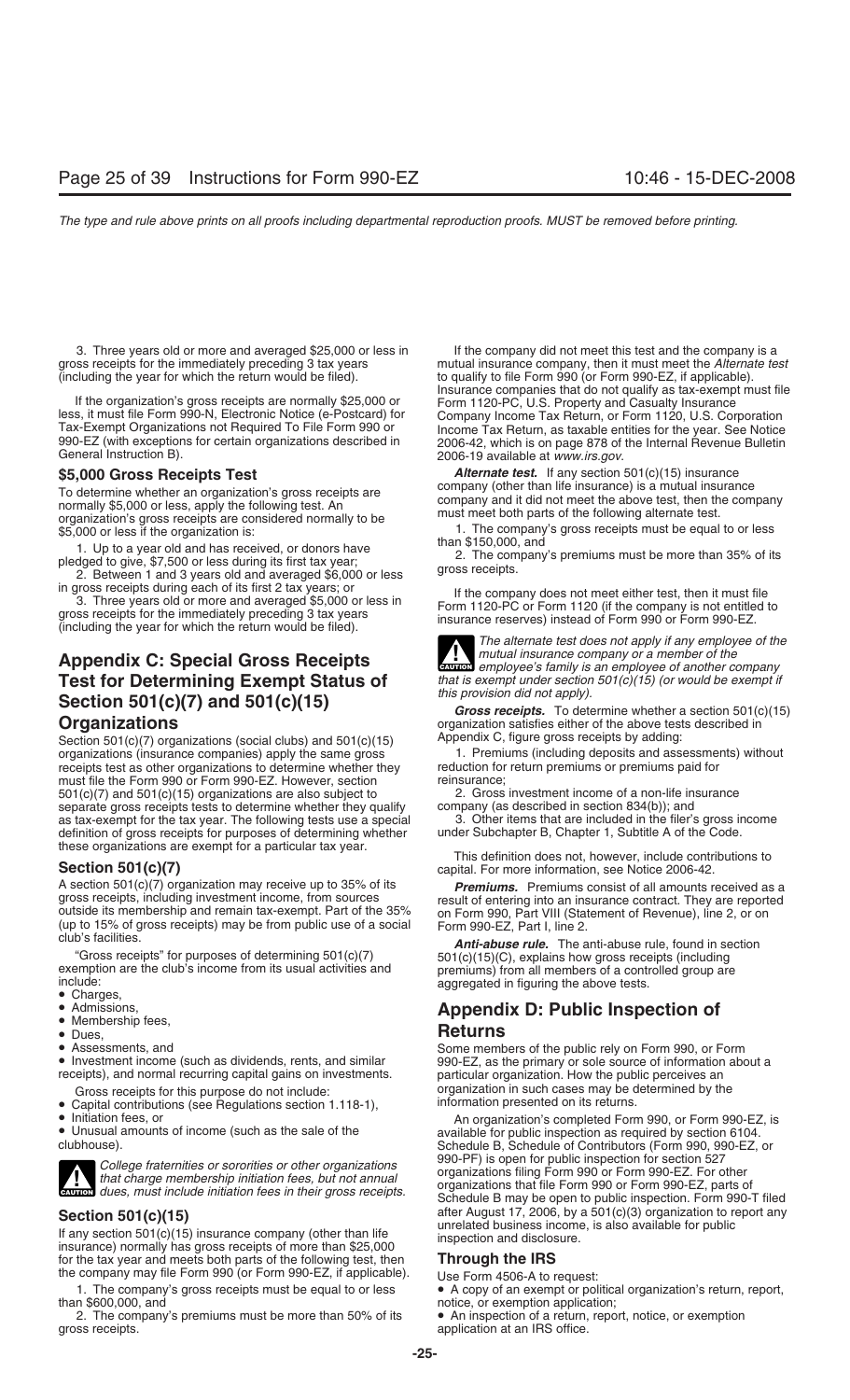The IRS can provide copies of exempt organization returns **Definitions**<br>on a compact disc (CD). Requesters can order the complete set **Tax-axempt** on

The IRS generally may not disclose portions of an exemption  $\bullet$  All documents and blication relating to any trade secrets, etc. Additionally, the  $\bullet$  to file with the form, application relating to any trade secrets, etc. Additionally, the to file with the form,<br>IRS may not disclose the names and addresses of contributors. <br>Any statement or other supporting document submitted in IRS may not disclose the names and addresses of contributors. • Any statement or other support of the application, and See the Instructions for Schedule B (Form 990, 990-EZ, or See the Instructions for Schedule B (Form 990, 990-EZ, or 990-PF) for more information about the disclosure of that schedule. The application of the application.

Notice 2008-49, 2008-20 I.R.B. 979, provides interim *Application for tax exemption* does not include:<br>**a** Any application for tax exemption filed before July organizations and the IRS make available for public inspection Form 990-T. **Example 2018** Form 990-T.

A return, report, notice, or exemption application may be **A** return, report, notice, or exemption application may be section 6104. may also be obtained through the organization as discussed in *If there is no prescribed application form, see*<br>the following section.<br>*Regulations section 301.6104(d)-1(b)(3)(ii).* 

## **Through the Organization**

**Public inspection and distribution of certain returns of** *Annual information return* includes: **unrelated business income.** Section 501(c)(3) organizations • An exact copy of the Form 990 or Form 990-EZ filed by a that are required to file Form 990-T after August 17, 2006, must tax-exempt organization as required by that are required to file Form 990-T after August 17, 2006, must make Form 990-T available for public inspection under section

**Public inspection and distribution of returns and reports** organization.<br> **for a political organization.** Section 527 political organization.<br> **Form 990.** or Form 990-FZ, must **Form 200** and **Form Section 10.** The copy mu organizations required to file Form 990, or Form 990-EZ, must, The copy must include all information furnished to the<br>In general, make their Form 8871, 8872, 990, or 990-EZ on Form 990, Form 990-EZ, or Form 990-T as well a in general, make their Form 8871, 8872, 990, or 990-EZ on Form 990, Form 990-EZ, or Form 990-T as well as all<br>available for public inspection in the same manner as annual schedules, attachments and supporting documents, ex available for public inspection in the same manner as annual schedules, attachments and supporting documents, except for<br>information returns of section 501(c) organizations and sthe name and address of any contributor to t information returns of section 501(c) organizations and the name and address of any contributor to the organization<br>4947(a)(1) nonexempt charitable trusts. See the public See the Instructions for Schedule B (Form 990, 990-4947(a)(1) nonexempt charitable trusts. See the public See the Instructions for Schedule B (Form 990, 990-EZ, or<br>inspection rules for *Tax-exempt organizations*, later, Generally, 990-PF). However, schedules, attachments, inspection rules for *Tax-exempt organizations*, later. Generally, 990-PF). However, schedules, attachments, and supporting<br>Form 8871 and Form 8872 are available for inspection and documents filed with Form 990-T that do n Form 8871 and Form 8872 are available for inspection and documents filed with Form 990-T that do not relate to the<br>printing in the Charities & Nonprofits section of the IRS Web imposition of unrelated business income tax a printing in the Charities & Nonprofits section of the IRS Web site (www.irs.gov).



Note that a section 527 political organization (and an<br>organization filing Form 990-PF) must disclose their<br>Schedule B (Form 990, 990-EZ, or 990-PF). See the<br>tions for Schedule B The perception discussed in General

**Public inspection and distribution of applications for tax**  $\begin{array}{l} \text{If an organization files an amended return, however, the} \\ \text{exumption and annual information returns of tax-exempt \\ \text{organizations. Under Regulation sections 301.6104(d)-1} \\ \text{through -3, a tax-exempt organization must:} \end{array}$ <br>  $\begin{array}{l} \text{If an organization files an amended return of application files an amended return, however, the} \\ \text{amended return must be made available for a period of 3 years} \\ \text{begining on the date it is filed with the IRS.} \\ \text{*Local or subordinate organizations*$ 

annual information returns available for public inspection without charge at its principal, regional and district offices

requirement applies only to Forms 990-T filed after August 17, 2006), other than a reasonable fee for reproduction and actual • The only services provided at the site further exempt postage costs, of all or any part of any application or return purposes (such as day care, health care required to be made available for public inspection to any research); and individual who makes a request for such copy in person or in • The site does not serve as an office for management staff,<br>writing (except as provided in Regulations sections • other than managers who are involved solely in 301.6104(d)-2 and -3). exempt function activities at the site.

on a compact disc (CD). Requesters can order the complete set<br>
(all Forms 990 and 990-EZ or all Forms 990-PF filed for a year)<br>
or a partial set by state or by month. For more information on<br>
the cost and how to order CD-

Internal Revenue Service *Application for tax exemption* includes:<br>
Mail Stop 6716 • Any prescribed application form (such as Form 1023 or Form<br>
Ogden, UT 84201 <sup>1024</sup>),<br>
IRS generally may not disclose portions of an exe

• Any letter or other document issued by the IRS concerning

• Any application for tax exemption filed before July 15, 1987, unless the organization filing the application had a copy of the

Forms 990 or 990-EZ can only be requested for section 527 <br>organization, the name and address of any contributor to the<br>organizations for tax years beginning after June 30, 2000.<br>organization; or



• Any amended return the organization files with the IRS after  $6104(d)(1)(A)(ii).$ <br>  $\bullet$  An exact copy of Form 990-T if one is filed by a 501(c)(3)

be made available for public inspection and copying. See Notice 2008-49, 2008-20 I.R.B. 979.

Instructions for Schedule B. The penalties discussed in General field (including any extension of time take the return is required to be<br>Instruction H also apply to section 527 political organizations filling such return)

through -3, a tax-exempt organization must: *Local or subordinate organizations.* For rules relating to<br>• Make its application for recognition of exemption and its annual information returns of local or subordinate organiz annual information returns of local or subordinate organizations, see Regulations section 301.6104(d)-1(f)(2).

Without charge at its principal, regional and district offices<br>
during regular business hours.<br>
• Make each annual information return available for a period of<br>
3 years beginning on the date the return is required to be fi

• Provide a copy without charge (for Form 990-T, this A site is not considered a regional or district office, however, requirement applies only to Forms 990-T filed after August 17.

purposes (such as day care, health care or scientific or medical

other than managers who are involved solely in managing the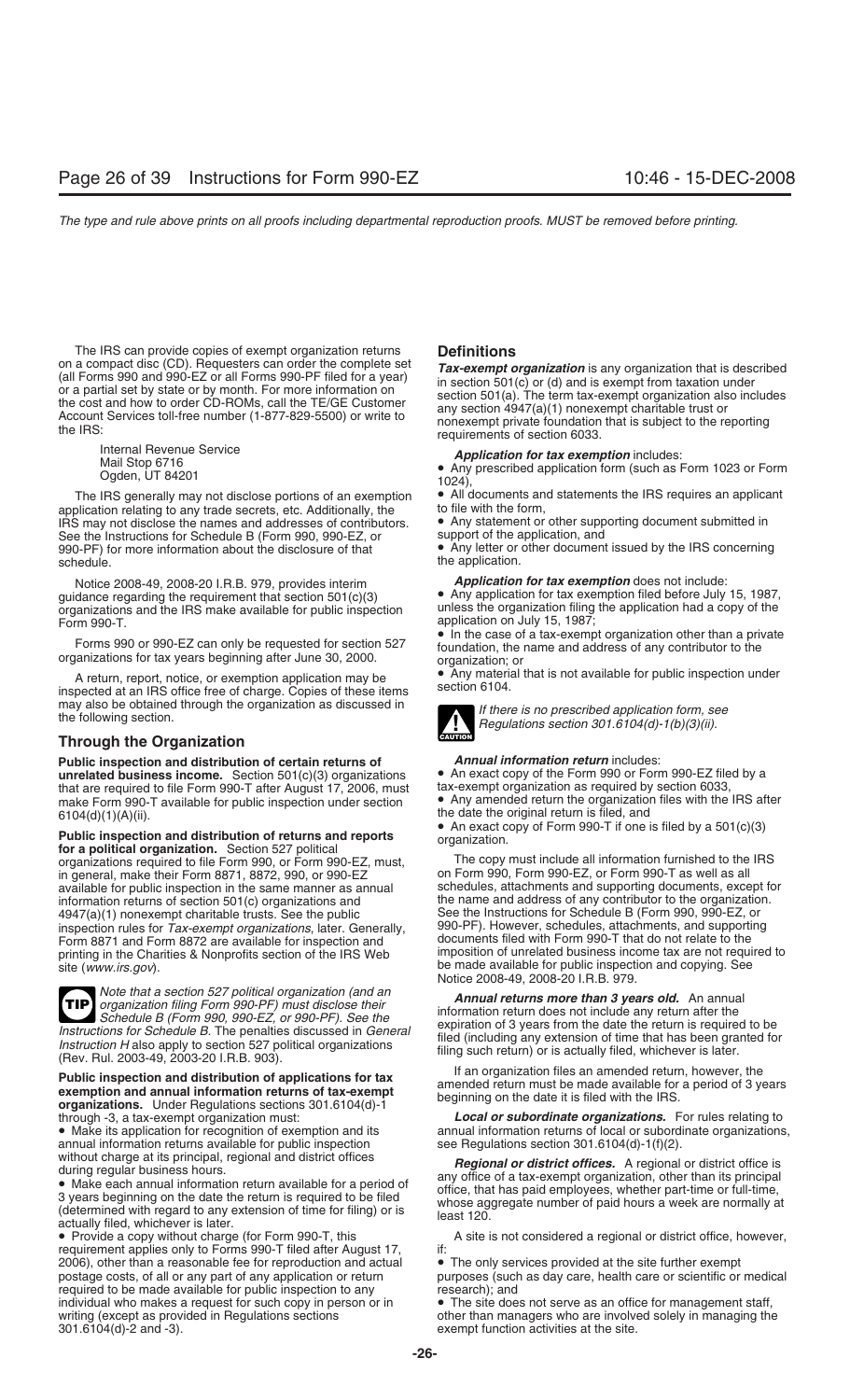## **Special rules relating to public inspection Time and manner of fulfilling written requests**

*Permissible conditions on public inspection.* A tax-exempt organization:

• May have an employee present in the room during an inspection.

• Must allow the individual conducting the inspection to take notes freely during the inspection, and

• Must allow the individual to photocopy the document at no charge, if the individual provides photocopying equipment at the place of inspection.

## **Organizations that do not maintain permanent offices.**

A tax-exempt organization with no permanent office:<br>• Must make its application for tax exemption and its annual<br>information returns available for inspection at a reasonable<br>location of its choice,

• Must permit public inspection within a reasonable amount of time after receiving a request for inspection (normally not more than 2 weeks) and at a reasonable time of day,

• May mail, within 2 weeks of receiving the request, a copy of its application for tax exemption and annual information returns to the requester instead of allowing an inspection, and

• May charge the requester for copying and actual postage costs only if the requester consents to the charge.

An organization that has a permanent office, but has no<br>office hours, or very limited hours during certain times of the<br>year, must make its documents available during those periods when office hours are limited, or not available, as though it were an organization without a permanent office.

**Special rules relating to copies<br>***Time and place for providing copies in response to* **requests made in-person.** A tax-exempt organization must:<br>
• Provide copies of required documents under section 6104(d)<br>
in response to a request made in person at its principal,<br>
regional and district offices during reg

**Unusual circumstances.** In the case of an in-person identify the requested part or schedule.

**Agents for providing copies.** For rules relating to use of agents to provide copies, see Regulations sections<br>agents to provide copies, see Regulations sections<br>301.6104(d)-1(d)(1) and (2).<br>301.6104(d)-1(d)(1) and (2).<br>Th

must honor a written request for a copy of documents (or the receive consent from a requester before providing copies for<br>requested part) required under section 6104(d) if the request:<br>which the fee charged for copying and requested part) required under section  $6104(d)$  if the request:

| IF the organization                                                                                                          | <b>THEN the organization</b>                                                                                                                                                                                           |
|------------------------------------------------------------------------------------------------------------------------------|------------------------------------------------------------------------------------------------------------------------------------------------------------------------------------------------------------------------|
| Receives a written request<br>for a copy,                                                                                    | Must mail the copy of the requested<br>documents (or the requested parts)<br>within 30 days from the date it receives<br>the request.                                                                                  |
| Mails the copy of the<br>requested document,                                                                                 | Is deemed to have provided the copy on<br>the postmark date or private delivery<br>mark (if sent by certified or registered<br>mail, the date of registration or the date<br>of the postmark on the sender's receipt). |
| Requires payment in<br>advance,                                                                                              | Is required to provide the copies within<br>30 days from the date it receives<br>payment.                                                                                                                              |
| Receives a request or<br>payment by mail,                                                                                    | Is deemed to have received it 7 days<br>after the date of the postmark, absent<br>evidence to the contrary.                                                                                                            |
| Receives a request<br>transmitted by electronic<br>mail or facsimile,                                                        | Is deemed to have received it the day<br>the request is transmitted successfully.                                                                                                                                      |
| Receives a written request<br>without payment or with an<br>insufficient payment, when<br>payment in advance is<br>required, | Must notify the requester of the<br>prepayment policy and the amount due<br>within 7 days from the date of the<br>request's receipt.                                                                                   |
| Receives consent from an<br>individual making a<br>request,                                                                  | May provide a copy of the requested<br>document exclusively by electronic mail<br>(the material is provided on the date the<br>organization successfully transmits the<br>electronic mail).                            |

request, where unusual circumstances exist so that fulfilling the<br>
request on the same business day causes an unreasonable<br>
burden to the tax-exempt organization, the organization must<br>
provides the documents, it may requi Unusual circumstances include:<br>
• Requests received that exceed the organization's daily<br>
capacity to make copies;<br>
Form of payment—(A) Request made in person. If a

**Form of payment—(A) Request made in person.** If a tax-exempt organization charges a fee for copying, it must • Requests received shortly before the end of regular business<br>
hours that require an extensive amount of copying; or<br>
• Requests received on a day when the organization's<br>
managerial staff capable of fulfilling the reques

special duties, such as student registration or attending an *(B) Request made in writing.* If a tax-exempt organization off-site meeting or convention, rather than its regular charges a fee for copying and postage, it m charges a fee for copying and postage, it must accept payment administrative duties. by certified check, money order, and either personal check or

**Request for copies in writing.** A tax-exempt organization and enclose payment with a request, an organization must<br>st honor a written request for a copy of documents (or the strate consent from a requester before providin

1. Is addressed to, and delivered by mail, electronic mail,<br>facsimile, or a private delivery service, as defined in section<br>7502(f), to a principal, regional, or district office of the<br>organization; and<br>2. Sets forth the a 2. Sets forth the address to which the copy of the and providing copies of its application for tax exemption and documents should be sent. annual information returns.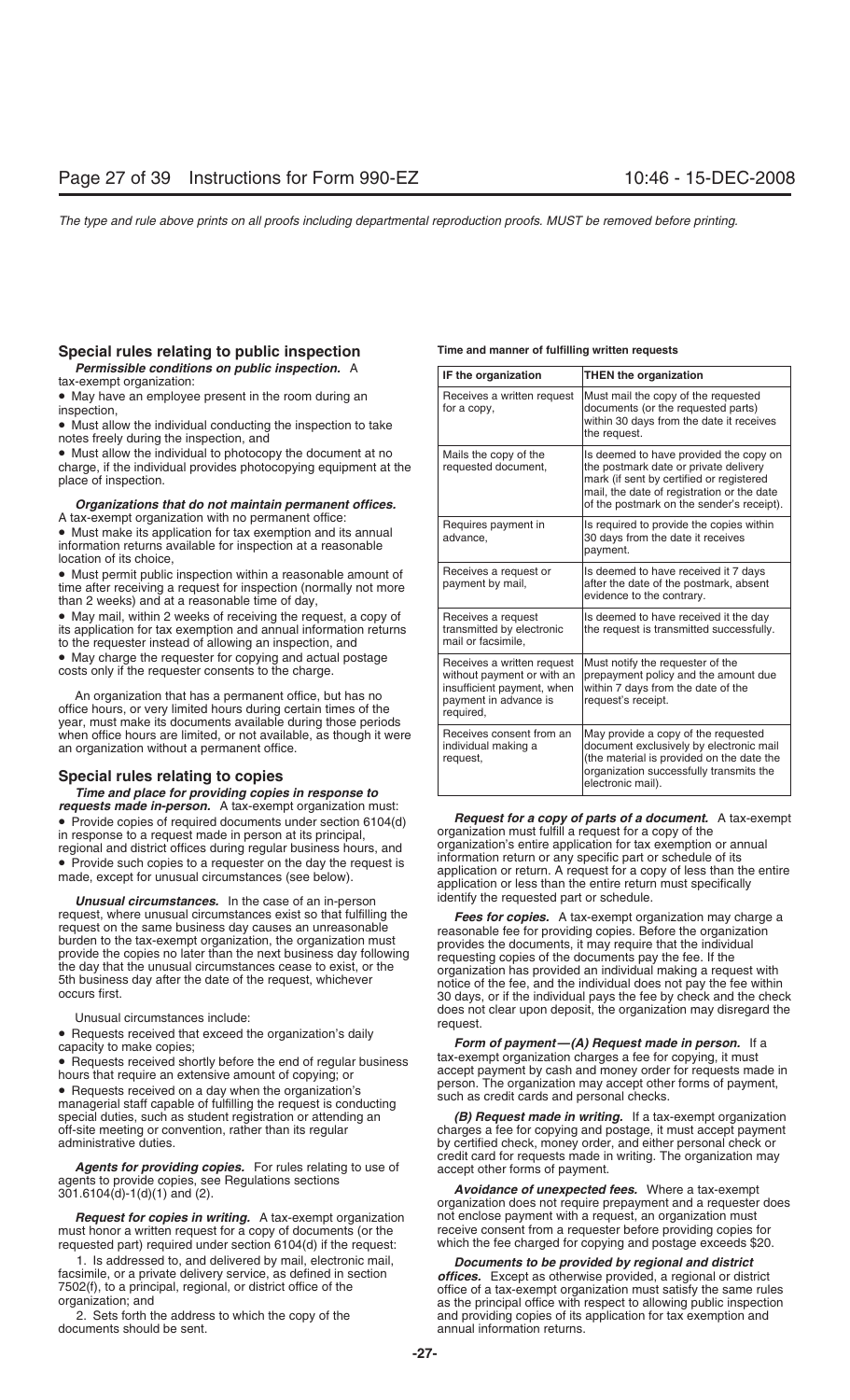A regional or district office is not required, however, to make annual information return if the organization has made the annual information return available for inspection or to requested document widely available (see b its annual information return available for inspection or to provide copies until 30 days after the date the return is required

provided, a tax-exempt organization that did not file its own if the organization complies with the Internet posting<br>application for tax exemption (because it is a local or equirements and the notice requirements given bel application for tax exemption (because it is a local or<br>subordinate organization covered by a group exemption letter)

IRS a list or directory of local or subordinate organizations widely available only if:<br>
covered by the group exemption letter, the local or subordinate • The World Wide Web page through which it is available covered by the group exemption letter, the local or subordinate • The World Wide Web page through which it is available organization is required to provide only the application for the clearly informs readers that the docume<br>group exemption ruling and the pages of the list or directory that provides instructions for downloading it; group exemption ruling and the pages of the list or directory that provides instructions for downloading it;<br>specifically refer to it. The local or subordinate organization (a) The document is posted in a format that, when specifically refer to it. The local or subordinate organization **•** The document is posted in a format that, when acce<br>must permit public inspection, or comply with a request for **but a** downloaded, viewed and printed in h must permit public inspection, or comply with a request for copies made in person, within a reasonable amount of time reproduces the image of the application for tax exemption or<br>(normally not more than 2 weeks) after receiving a request annual information return as it was original (normally not more than 2 weeks) after receiving a request made in person for public inspection or copies and at a reasonable time of day. See Regulations section 301.6104(d)-1(f) for further information.

**Annual information returns.** A local or subordinate<br>organization that does not file its own annual information return<br>(because it is affiliated with a central or parent organization that<br>files a group return) must, upon r

If the local or subordinate organization receives a written writing, the notice must be provided within 7 days of receiving<br>If the local or subordinate organization receives a written the request.<br>The request of a copy of and manner specified in the paragraph earlier, *Request for* **campaign**

or parent organization, at its principal office, inspection or not required to comply with any request for copies that copies that copies of graphs of a harassment campaign. copies of group returns filed by the central or parent organization. The central or parent organization must fulfill such organization. The central or parent organization must fulfill such<br>requests in the time and manner specified in the paragraphs,<br>Special rules relating to public inspection and Special rules<br>relating to copies earlier.<br> $\bullet$ 

**Failure to comply.** If an organization fails to comply with • An extraordinary number of requirements specified in this paragraph, the penalty **sumilarly worded correspondence**; the requirements specified in this paragraph, the penalty similarly worded correspondence; the penalty similarly worded corresponding provisions of sections  $6652(c)(1)(C)$ ,  $6652(c)(1)(D)$ , and  $6685$ provisions of sections  $6652(c)(1)(C)$ ,  $6652(c)(1)(D)$ , and  $6685$ apply. • Evidence showing bad faith or deterrence of the

A tax-exempt organization is not required to comply with a • A demonstration that the organization request.<br>
request for a copy of its application for tax exemption or an being copies of its documents upon request. request for a copy of its application for tax exemption or an

provide copies until 30 days after the date the return is required<br>to be filed (including any extension of time that is granted for<br>filing such return) or is actually filed, whichever is later.<br>mevertheless make the docume **Documents to be provided by local and** as required under Regulations section 301.6104(d)-1(a).

**subordinate organizations** A tax-exempt organization makes its application for tax **Applications for tax exemption.** Except as otherwise exemption and/or an annual information return widely available<br>wided, a tax-exempt organization that did not file its own if the organization complies with the Internet

subordinate organization covered by a group exemption letter) **Internet posting.** A tax-exempt organization can make its<br>must, upon request, make available for public inspection, or<br>provide copies of, the application submi However, if the central or parent organization submits to the maintained by another entity. The document will be considered<br>S a list or directory of local or subordinate organizations widely available only if:

except for any information permitted by statute to be withheld from public disclosure; and

• Any individual with access to the Internet can access, download, view and print the document without special

However, if the group return includes separate schedules<br>
with respect to each local or subordinate organization<br>
included windely available through an Internet posting, the entity<br>
in the group return, the local or subord

## request for a copy of the group return, in the time<br>the request by providing a copy of the group return in the time<br>and manner specified in the paragraph earlier. Request for **campaign**

*copies in writing*. If the Director EO Examination (or designee) determines that The requester has the option of requesting from the central the organization is being harassed, a tax-exempt organization is <br>parent organization, at its principal office, inspection or some that is not required to comply

- 
- A sudden increase in requests;<br>• An extraordinary number of requests by form letters or
- 
- 
- 

**Making applications and returns widely**<br> **available**<br> **available**<br> **A** tax-exempt organization is not required to comply with a<br> **A** demonstration that the organization routinely provides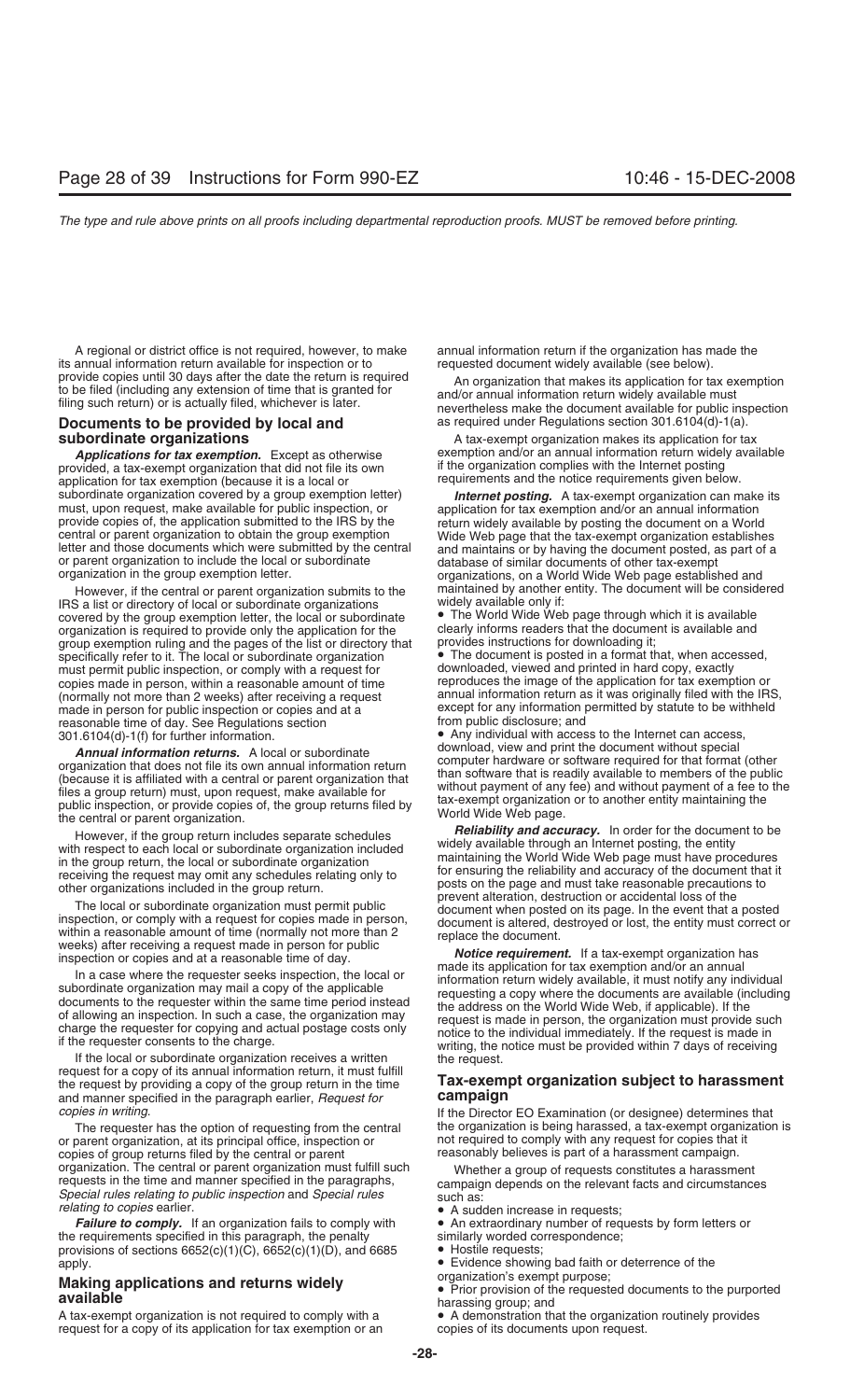A tax-exempt organization may disregard any request for time during a 5-year period ending on the date of the copies of all or part of any document beyond the first two transaction. Persons who hold certain powers, responsibilities, received within any 30-day period or the first four received or interests are among those who are i within any 1-year period from the same individual or the same substantial influence over the affairs of the organization. This address, regardless of whether the Director EO Examination (or would include, for example, voti designee) has determined that the organization is subject to a body, and persons holding the power of:

A tax-exempt organization may apply for a determination **officers**, and **officers** and chief financial officers. that it is the subject of a harassment campaign and that **the subject of a harassment campaign and that set of the campaign would** a disqualified person also includes certain family members compliance with requests that ar compliance with requests that are part of the campaign would<br>
A disqualified person also includes certain family mem<br>
of a disqualified person, and 35% controlled entities of a<br>
of a disqualified person, and 35% controlled not be in the public interest by submitting a signed application to the Director EO Examination (or designee) for the area disqualified person.<br>where the organization's principal office is located. The following per

any request it reasonably believes to be part of the harassment family campaign until it receives a response to its application for a campaign until it receives a response to its application for a harassment campaign determination. However, if the Director • With respect to a transaction involving a donor advised fund,<br>EO Examination (or designee) determines that the organization a donor or donor advisor of that don EO Examination (or designee) determines that the organization did not have a reasonable basis for requesting a determination did not have a reasonable basis for requesting a determination • With respect to a sponsoring organization of a donor advised<br>that it was subject to a harassment campaign or reasonable fund, an investment advisor of the sp belief that a request was part of the campaign, the officer, director, trustee, employee, or other responsible individual of the organization remains liable for any penalties for not the section 509(a)(3) supporting organization.

# **Appendix E: Section 4958 Excess** members and 35% controlled entities.<br>**Benefit Transactions** See **Excess** See the instructions for Form 4720, Schedule I for more

exempt organization community as a whole, and for ensuring compliance in this area. The rules provide a roadmap by which substantial influence over the affairs of an organization. They an organization may steer clear of situations that may give rise include:<br>to inurement. • An en

From an excess benefit transaction with an applicable<br>tax-exempt organization is liable for a 25% tax on the excess<br>benefit. The disqualified person is also liable for a 200% tax on<br>the excess benefit if the excess benefit excess benefit transaction knowingly, willfully, and without engaged in with other section 501(c)(4) organizations.<br>**Who else may be considered a disqualified person?** Other reasonable cause and with other **who else may be** benefit, not to exceed \$20,000 for all participating managers on persons not described above can also be considered

**Applicable Tax-Exempt Organization**<br>
These rules only apply to certain applicable section 501(c)(3)<br>
and 501(c)(4) organizations. An *applicable tax-exempt*<br>
organization is a section 501(c)(3) or a section 501(c)(4)<br>
or

An applicable tax-exempt organization does not include:<br>
■ A private foundation as defined in section 509(a).<br>
■ A governmental entity that is exempt from (or not subject to)<br>
■ Certain organization without regard to sect

501(c)(4) organization for any period covered by a final activities, assets, income, or expenses of the organization, as<br>determination that the organization was not tax-exempt under compared to the organization as a whole. determination that the organization was not tax-exempt under compared to the organization as a whole.<br>section 501(a), so long as the determination was not based on  $\bullet$  The person owns a controlling interest (measured by e section 501(a), so long as the determination was not based on

The vast majority of section  $501(c)(3)$  or  $501(c)(4)$  organization employees and contractors will not be affected by these rules.<br> **Facts and circumstances tending to show no substantial**<br>
covered by these rules when they receive benefits, such as<br> **•** The person is an independent contrac

A *disqualified person*, regarding any transaction, is any transactions from which the independent contractor will not<br>son who was in a position to exercise substantial influence economically benefit. person who was in a position to exercise substantial influence economically benefit.<br>over the affairs of the applicable tax-exempt organization at any  $\bullet$  The person has taken a vow of poverty. over the affairs of the applicable tax-exempt organization at any

or interests are among those who are in a position to exercise would include, for example, voting members of the governing

harassment campaign.<br>A tax-exempt organization may apply for a determination officers, and<br>A tax-exempt organization may apply for a determination officers, and

ere the organization's principal office is located. The following persons are considered disqualified persons<br>In addition, the organization may suspend compliance with with respect to the following organizations, along wit with respect to the following organizations, along with certain family members and 35% controlled entities associated with

fund, an investment advisor of the sponsoring organization, and<br>• With respect to a supported organization of a section  $509(a)(3)$  supporting organization, the disqualified persons of

providing the copies in a timely fashion. See Regulations Substantial contributors to supporting organizations are also section 301.6104(d)-3. considered disqualified persons along with their family

information regarding these disqualified persons.

The intermediate sanction regulations are important to the **Who is not a disqualified person?** The rules also clarify

• An employee who receives benefits that total less than the highly compensated amount (\$100,000 in 2007) and who does Under section 4958, any disqualified person who benefits highly compensated amount (\$100,000 in 2007) and who does<br>from an excess benefit transaction with an applicable not hold the executive or voting powers just mentione

disqualified persons, depending on all the relevant facts and circumstances.

Certain foreign organizations.<br>An organization is not treated as a section 501(c)(3) or **organization that represents a substantial portion** of the

private inurement or one or more excess benefit transactions. vote or value) in a corporation, partnership, or trust that is a disqualified person.

**Disqualified Person**<br>**•** The person is a nonstock organization controlled directly or<br>The vast majority of section 501(c)(3) or 501(c)(4) organization indirectly by one or more disqualified persons.

covered by these rules when they receive benefits, such as<br>compensation, fringe benefits, or contract payments. The IRS<br>calls this class of covered individuals disqualified persons.<br>(without having decision-making authorit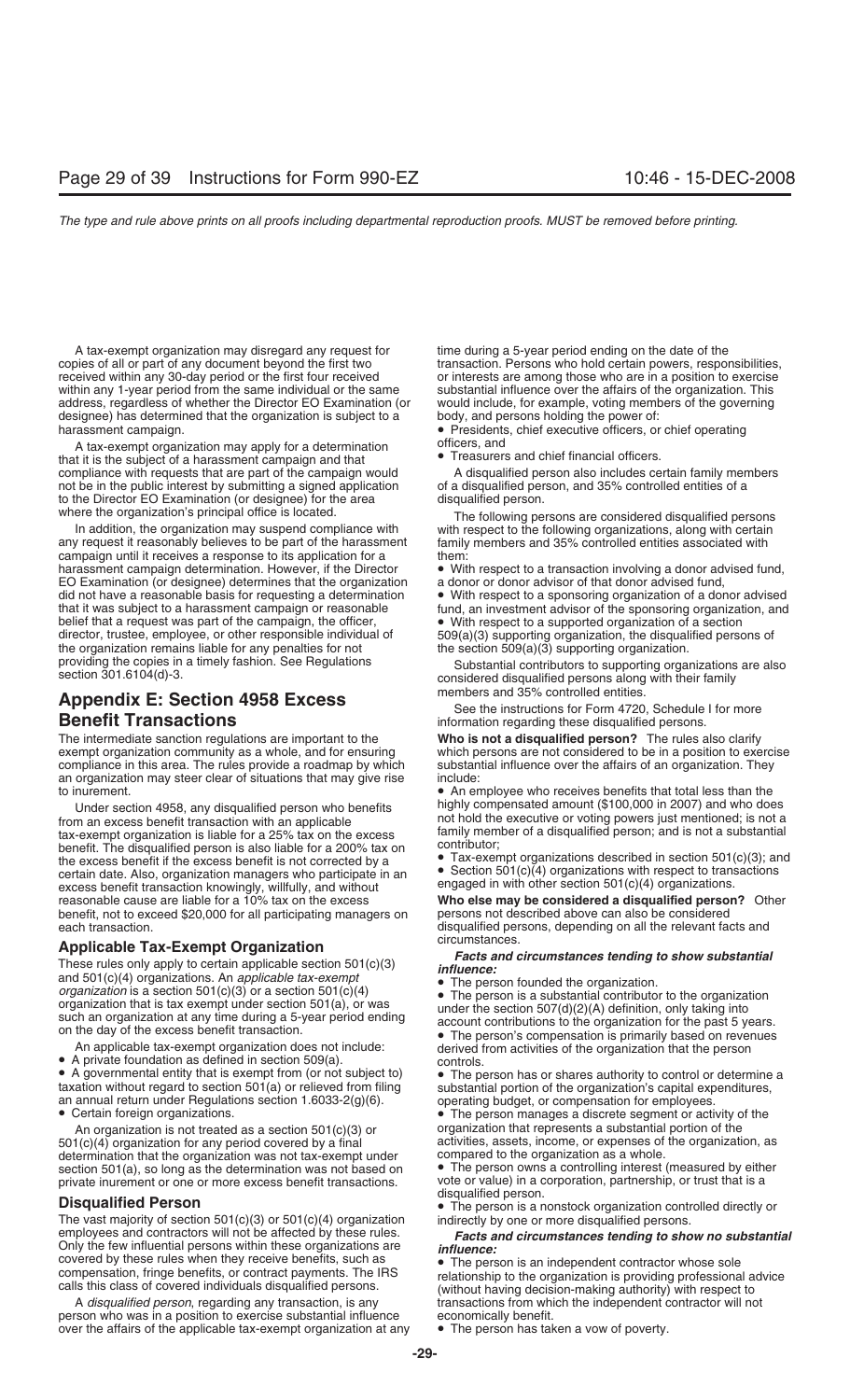• Any preferential treatment the person receives based on the The excess benefit for substantial contributors and parties size of the person's donation is also offered to others making related to those contributors includes the amount of the grant, comparable widely solicited donations. loan, compensation, or similar payment. For additional

• The direct supervisor of the person is not a disqualified information see the Instructions for Form 4720.

**What about persons who staff affiliated organizations?** In person during the disqualified person's tax year, any excess the case of multiple affiliated organizations, the determination of benefit transaction with respect to these payments occurs on whether a person has substantial influence is made separately the last day of the taxpayer's whether a person has substantial influence is made separately for each applicable tax-exempt organization. A person may be a

**Excess Benefit Transaction**<br>
An excess benefit transaction of the rights to future compensation or property, is not subject to a<br>
An excess benefit transaction generality is a transaction in which<br>
an excess benefit trans

between a willing buyer and a willing seller, neither being under *Reasonable compensation* is the value that would ordinarily<br>any compulsion to buy, sell or transfer property or the right to be paid for like services by l any compulsion to buy, sell or transfer property or the right to use property, and both having reasonable knowledge of

**Donor advised funds.** For a donor advised fund, an excess<br>
benefit transaction includes a grant, loan, compensation, or<br>
india a bonus or revenue-snaring arrangement is subject to a<br>
cap is a relevant factor in determinin

- 
- 
- 
- $\bullet$  35% controlled entity of a family member of a donor or donor

- 
- 
- 

loans provided by the supporting organization to a disqualified person (other than an organization described in section • Taxable and nontaxable fringe benefits, except fringe  $509(a)(1), (2), or (4).$ <br> $\bullet$  Foregone interest on loans.

A substantial contributor is any person who contributed or<br>
bequeathed an aggregate of more than \$5,000 to the<br>
organization. If that amount is more than 2% of the total<br>
contributions and bequests received by the organiza such person. A substantial contributor includes the grantor of a An applicable tax-exempt organization (or entity that it trust.

e The person does not participate in any management<br>
■ The person does not participate in any management<br>
decisions affecting the organization as a whole or a discrete<br>
segment of the organization that represents a substa

In the case of the transfer of property subject to a substantial<br>disqualified person with respect to more than one organization<br>in the same transaction.<br>or property, the transaction occurs on the date the property, or

circumstances. This is the section 162 standard that will apply relevant facts.<br>**Donor advised funds** For a donor advised fund an excess that a bonus or revenue-sharing arrangement is subject to a

• Donor or donor advisor, For determining the reasonableness of compensation, all • Family member of a donor, or donor advisor, items of compensation provided by an applicable tax-exempt<br>• 35% controlled entity of a donor or donor advisor, or example organization in exchange for the performance of servi organization in exchange for the performance of services are taken into account in determining the value of compensation advisor.<br>The excess benefit in this transaction is the amount of the discussed in What benefits are disregarded? later). Items of

The excess benefit in this transaction is the amount of the<br>
grant, loan, compensation, or similar payment. For additional<br>
information see the Instructions for Form 4720.<br> **Supporting organizations.** For any supporting or • 35% controlled entity of a family member of a substantial under section 4958 does not control inclusion in income for contributor.

Additionally, an excess benefit transaction includes any **•** All other compensatory benefits, whether or not included in<br>ns provided by the supporting organization to a disqualified gross income for income tax purposes.

controls) is treated as clearly indicating its intent to provide an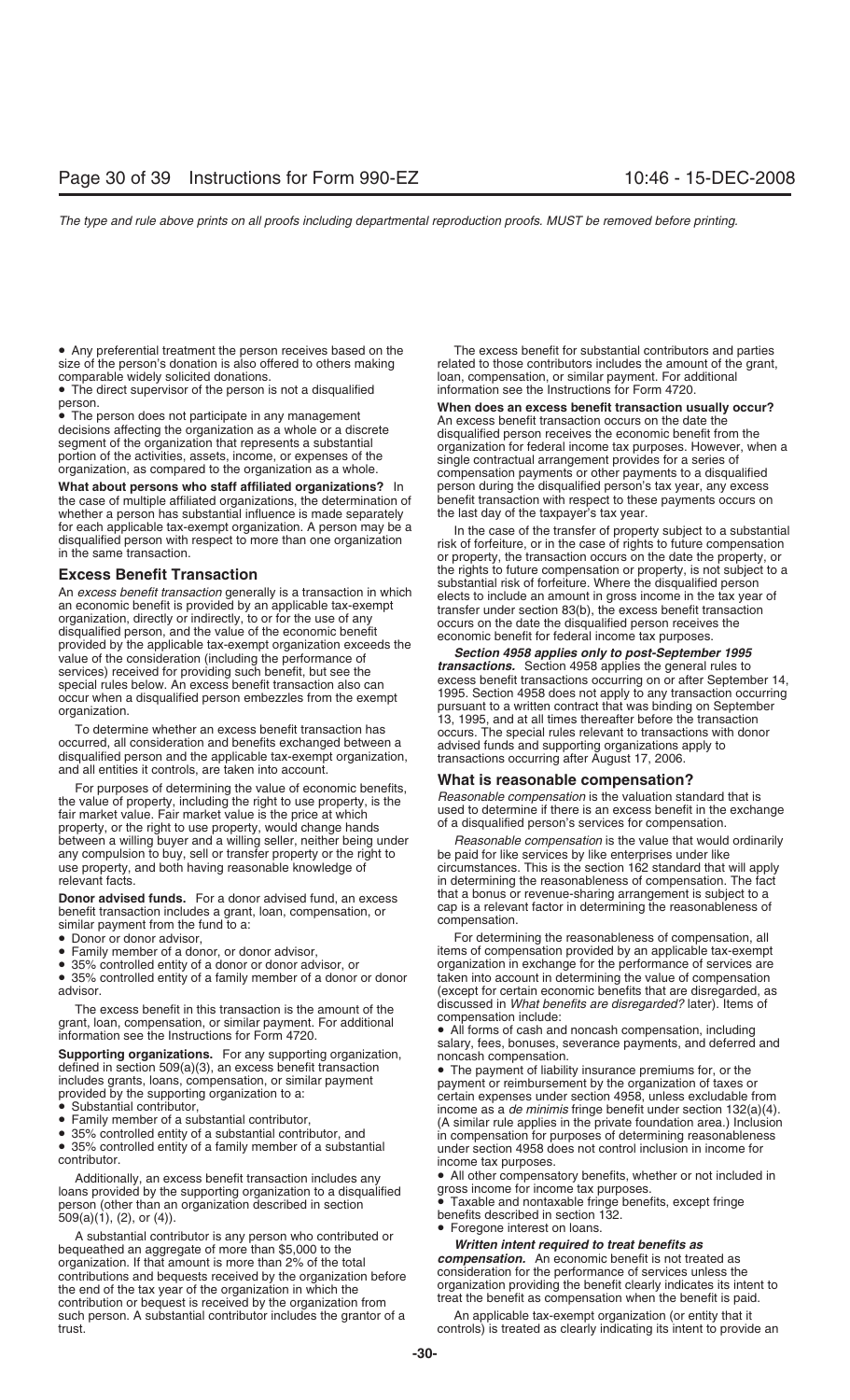economic benefit as compensation for services only if the Treatment as a new contract may cause the contract to fall organization provides written substantiation that is outside the initial contract exception, and it thus would be tested contemporaneous with the transfer of the economic benefits under the fair market value standards of section 4958. under consideration. Ways to provide contemporaneous written substantiation of its intent to provide an economic benefit as **Rebuttable Presumption of Reasonableness** compensation include: Payments under a compensation arrangement are presumed to

• The organization produces a signed written employment be reasonable and the transfer of property (or right to use contract:<br>property) is presumed to be at fair market value, if the follo

• The organization reports the benefit as compensation on an three conditions are met.<br>
original Form W-2, Form 1099, Form 990, or 990-EZ, or on an the transaction is original Form W-2, Form 1099, Form 990, or 990-EZ, or on an and the contraction is approved by an authorized body of the annealed form filed prior to the start of an IRS examination; or<br>
• The disqualified person reports t

from the disqualified person's gross income for income tax purposes, the applicable tax-exempt organization is not organization has gross receipts of less than \$1 million,<br>
required to indicate its intent to provide an economic benefit as appropriate comparability data includes da required to indicate its intent to provide an economic benefit as compensation for services. (For example, employer provided paid by three comparable organizations in the same or similar health benefits, and contributions to qualified plans under

**What benefits are disregarded?** The following economic<br>benefits are disregarded for purposes of section 4958:<br>• Nontaxable fringe benefits, for example, an economic benefit a. The terms of the approved transaction and the

• Nontaxable fringe benefits, for example, an economic benefit a. The that is excluded from income under section 132. that is excluded from income under section 132.<br>• Benefits to volunteer, for example, an economic benefit b. The members of the authorized body who were present

• Benefits to volunteer, for example, an economic benefit provided to a volunteer for the organization if the benefit is provided to the general public in exchange for a membership

• Benefits to members or donors, for example, an economic authorized body and how the data was obtained;<br>benefit provided to a member of an organization due to the discuss of a member of the authorized body having a benefit provided to a member of an organization due to the d. Any actions by a membership fee, or to a donor as a result of a payment of a membership fee, or to a donor as a result of a deductible contribution, if a significant number of nondisqualified persons make similar payments or contributions

• Benefits to a charitable beneficiary, for example, an approval of records as reasonable, economic benefit provided to a person solely as a member of a within a reasonable time thereafter. economic benefit provided to a person solely as a member of a charitable class that the applicable tax-exempt organization intends to benefit as part of the accomplishment of its exempt **Special rebuttable presumption rule for nonfixed**<br>payments. As a general rule, in the case of a nonfix

 $\bullet$  Benefits to a governmental unit, for example, a transfer of an economic benefit to or for the use of a governmental unit, as

disqualified person immediately prior to entering into the satisfying the requirements giving rise to the rebuttable<br>contract. presumption for that maximum amount.

A fixed payment is an amount of cash or other property<br>specified in the contract, or determined by a fixed formula that<br>is specified in the contract, which is to be paid or transferred in<br>exchange for the provision of spec

A *fixed formula* may, in general, incorporate an amount that upon by the authorized body. This provision gives taxpayers depends upon future specified events or contingencies, as long added protection if they faithfully find and use<br>as no one has discretion when calculating the amount of a contemporaneous persuasive comparability data when t as no one has discretion when calculating the amount of a contemporaneous per payment or deciding whether to make a payment (such as a provide the benefits. payment or deciding whether to make a payment (such as a

providing that it may be terminated or cancelled by the section 4958 even if it did not establish a presumption of applicable tax-exempt organization without the other party's reasonableness. In some cases, an organization may find it consent (except as a result of substantial non-performance) and impossible or impracticable to fully i consent (except as a result of substantial non-performance) and without substantial penalty, is treated as a new contract, as of rebuttable presumption process described above. In such the earliest date that any termination or cancellation would be cases, the organization should try to implement as many steps effective. Also, a contract in which there is a material change, as possible, in whole or in part, in order to substantiate the which includes an extension or renewal of the contract (except reasonableness of benefits as t for an extension or renewal resulting from the exercise of an an organization does not satisfy the requirements of the option by the disqualified person), or a more than incidental expreditable presumption of reasonableness, a facts and<br>change to the amount payable under the contract, is treated as eircumstances approach will be followed, change to the amount payable under the contract, is treated as a new contract as of the effective date of the material change. The rules for determining reasonableness of compensation and

property) is presumed to be at fair market value, if the following

2. Prior to making its determination, the authorized body **Exception.** To the extent the economic benefit is excluded obtained and relied upon appropriate data as to comparability.<br>There is a special safe harbor for small organizations. If the distribution of the disculsions. If

section 401(a).)<br>3. The authorized body adequately documents the basis for<br>What henefits are disregarded? The following economic its determination concurrently with making that determination.

during debate on the transaction that was approved and those who voted on it;

fee or contribution of \$75 or less per year.<br>• Benefits to members or donors, for example, an economic authorized body and how the data was obtained;

e. Documentation of the basis for the determination before the later of the next meeting of the authorized body or 60 days and are offered a similar economic benefit.<br>
• Benefits to a charitable beneficiary, for example, an approval of records as reasonable, accurate and complete

**payments.** As a general rule, in the case of a nonfixed payment, no rebuttable presumption arises until the exact amount of the payment is determined, or a fixed formula for calculating the payment is specified, and the three requirements defined in section 170(c)(1), if exclusively for public purposes. calculating the payment is specified, and the three requirement<br>Le there are avecution for initial contracte? Section 4058 **Is there an exception for initial contracts?** Section 4958<br>
does not apply to any fixed payment made to a person pursuant<br>
to an initial contract. This is a very important exception, since it<br>
would potentially apply, for

bonus). **Organizations that do not establish a presumption of reasonableness.** An organization may still comply with reasonableness of benefits as timely and as well as possible. If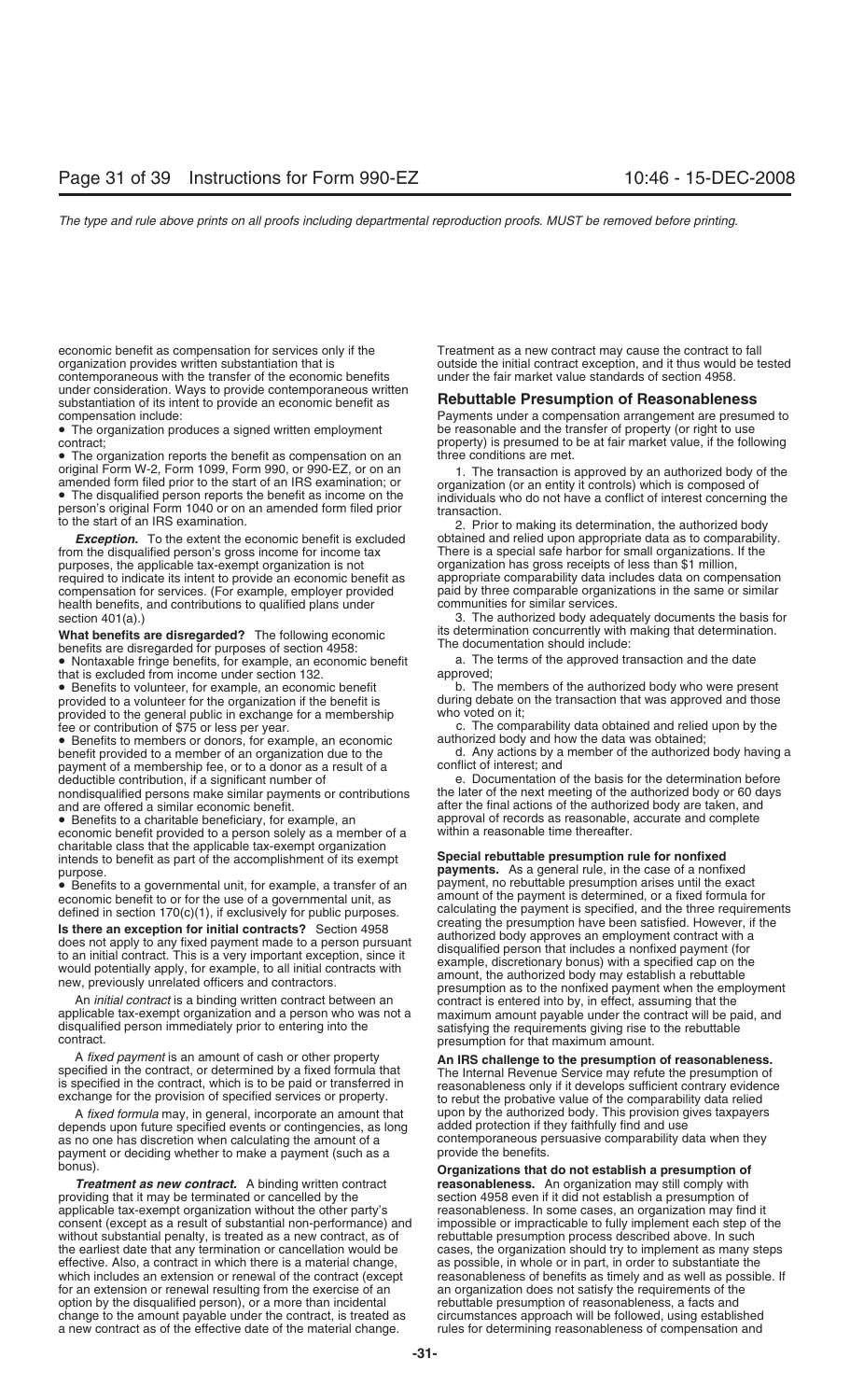Tax on disqualified persons. An excise tax equal to 25% of the excess benefit is imposed on each excess benefit applicable Federal rate. There is an anti-abuse rule to prevent<br>transaction between an applicable tax-exempt organization and the disqualified person from effectively tr transaction between an applicable tax-exempt organization and the disqualified person from effective<br>a disqualified person. The disqualified person who benefited other than cash or cash equivalents. a disqualified person. The disqualified person who benefited from the transaction is liable for the tax. If the 25% tax is *Exception.* For a correction of an excess benefit within the taxable period, an additional excise tax equal to<br>
200% of the excess benefit is imposed.<br>
If a disqualified person makes a payment of less than the full<br>
If a disqualified person makes a payment of less than th

person must correct the excess benefit transaction during the taxable period. The taxable period begins on the date the transaction occurs and ends on the earlier of the date the statutory notice of deficiency is issued or the section 4958 taxes

statutory notice of deficiency is issued or the section 4958 taxes<br>are assessed. This 200% tax may be abated if the excess<br>benefit transaction subsequently is corrected during a 90-day<br>correction period.<br>**Tax on organizati** any single transaction, is only imposed if the 25% tax is **Churches and Section 4958** imposed on the disqualified person, the organization manager<br>
knowingly participated in the transaction, and the manager's<br>
participation was willful and not due to reasonable cause. There<br>
is also joint and several liabil

An *organization manager* is any officer, director, or trustee of **Revenue Sharing Transactions**

A person participates in a transaction knowingly if the person reserved section on revenue-sharing transactions, these<br>s actual knowledge of sufficient facts so that, based solely ransactions will be evaluated under the ge has actual knowledge of sufficient facts so that, based solely transactions will be evaluated under the general rules (for<br>upon such facts, the transaction would be an excess benefit example, the fair market value standard upon such facts, the transaction would be an excess benefit example, the fair market value standards) that apply to all<br>transaction, Knowing does not mean having reason to know. Contractual arrangements between applicable transaction. Knowing does not mean having reason to know. contractual arrangements between applicable the organization manager ordinarily will not be considered organizations and their disqualified persons. The organization manager ordinarily will not be considered knowing if, after full disclosure of the factual situation to an **Revocation of Exemption and Section 4958**<br>appropriate professional, the organization manager relied on **Revocation of Exemption and Section 4958**<br>the profes the professional's reasoned written opinion on matters within Section 4958 does not affect the substantive standards<br>the professional's expertise or if the manager relied on the fact exemption under section 501(c)(3) or se the professional's expertise or if the manager relied on the fact that the requirements for the rebuttable presumption of including the requirements that the organization be organized reasonableness have been satisfied. Participation by an and operated exclusively for exempt purposes, and that no part organization manager is willful if it is voluntary, conscious, and of its net earnings inure to the ben intentional. An organization manager's participation is due to reasonable cause if the manager has exercised responsibility instances, the imposition of this intermediate sanction will be in<br>on behalf of the organization with ordinary business care and lieu of revocation. The IRS has on behalf of the organization with ordinary business care and

A disqualified person corrects an excess benefit transaction by undoing the excess benefit to the extent possible, and by taking  $\bullet$  The size and scope of the organization's regular and ongoing any additional measures necessary to place the organization in activities that further exem any additional measures necessary to place the organization in activities that further exempt purposes before and a<br>a financial position not worse than that in which it would be if a sexcess benefit transaction or transact a financial position not worse than that in which it would be if the disqualified person were dealing under the highest fiduciary • The size and scope of the excess benefit transaction or standards. The organization is not required to rescind the stansactions (collectively, if more than one) in relation to the underlying agreement; however, the parties may need to modify size and scope of the organization's underlying agreement; however, the parties may need to modify an ongoing contract with respect to future payments. activities that further exempt purposes;

benefit deductions in a manner similar to the established<br>
procedures for section 162 business expenses.<br>
payment in cash or cash equivalents equal to the correction payment in cash or cash equivalents equal to the correction amount to the applicable tax-exempt organization. The **Section 4958 Taxes**<br>Correction amount equals the excess benefit plus the interest on<br>Tax on disqualified persons. An excise tax equal to 25% of the excess benefit; the interest rate may be no lower than the

If a disqualified person makes a payment of less than the full<br>correction amount, the 200% tax is imposed only on the unpaid<br>portion of the correction amount. If more than one disqualified<br>person and may make a payment by<br>

To avoid the imposition of the 200% tax, a disqualified • The fair market value of the property on the date the property son must correct the excess benefit transaction during the signal set unned to the organization, or

• The fair market value of the property on the date the excess benefit transaction occurred.

an applicable tax-exempt organization, or any individual having<br>powers or responsibilities similar to officers, directors, or<br>trustees of the organization, regardless of title. An organization<br>manager is not considered to

of its net earnings inure to the benefit of any private shareholder or individual. The legislative history indicates that in most prudence.<br> **Example 20** Properties and circumstances) in determining whether to revoke an applicable<br> **Convention and Example Properties Correcting an Excess Benefit Transaction**<br>
A disqualified person corrects an excess benefit transaction by benefit transaction has occurred: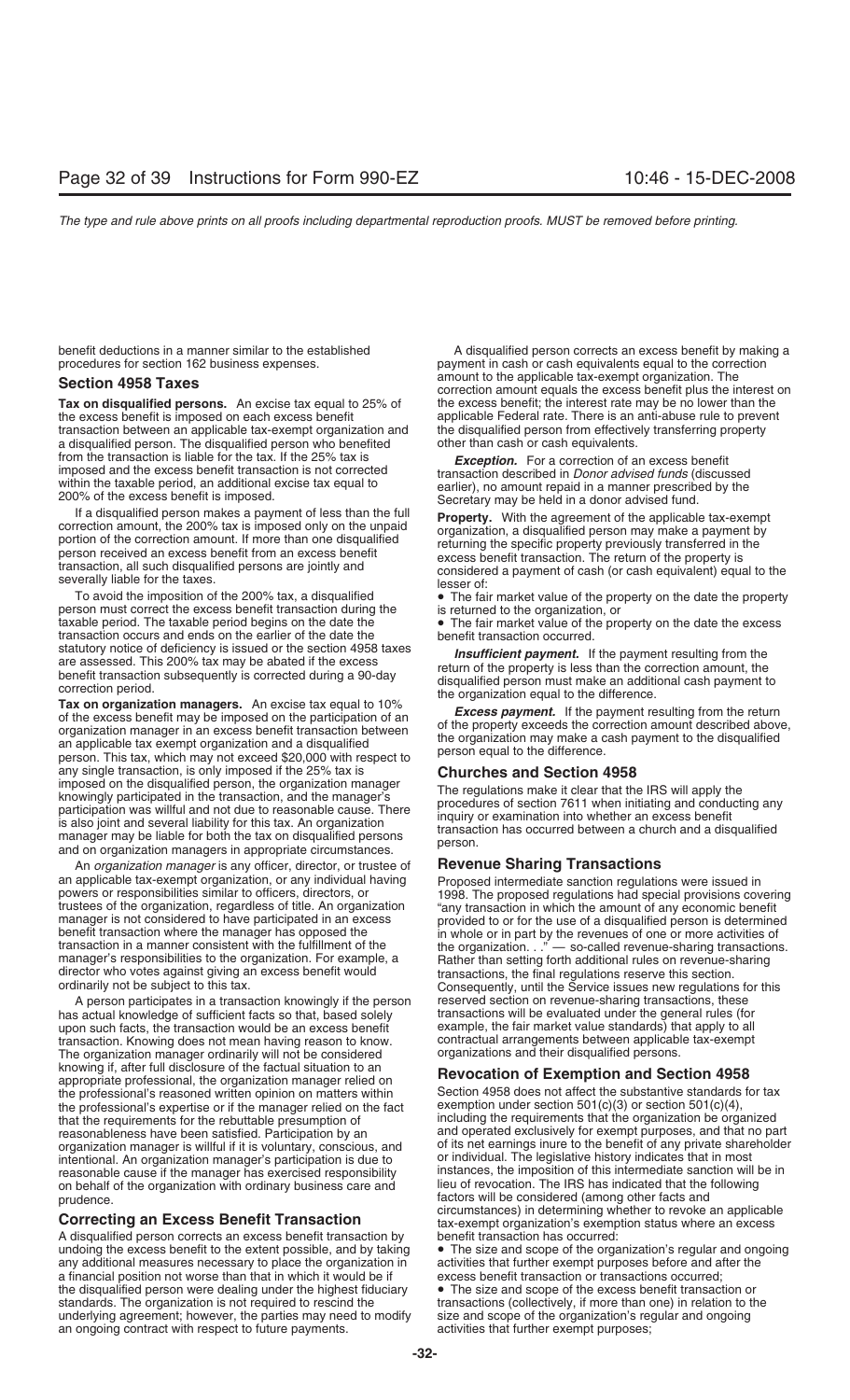excess benefit transactions with one or more persons;<br>• Whether the organization has implemented safeguards that • Whether the organization has implemented safeguards that<br>
are reasonably calculated to prevent excess benefit<br>
transactions; and<br>
• Whether the excess benefit transaction has been corrected,<br>
or the organization has made

or the organization has made good faith efforts to seek<br>
correction from the disqualified person(s) who benefited from **Form W-9.** Request for Taxpayer Identification Number and<br>
Certification. the excess benefit transaction.

# **Appendix F: Forms and Publications To**

- 
- 
- 
- 
- 
- 

- 
- 
- 
- 
- 
- 
- Fill-in, print, and save features for most tax forms.<br>• Internal Revenue Bulletins.
- 
- Toll-free and email technical support.<br>• The DVD which is released twice during the year.
- -
	- 2. The final release will ship the beginning of March 2009.

**By phone and in person.** You can order forms and<br>publications by calling 1-800-TAX-FORM (1-800-829-3676).<br>You can also get most forms and publications at your local IRS<br>office.<br>The contract of Tax-Exempt Organizations.

**Schedule A (Form 990 or 990-EZ).** Public Charity Status or Section 501(c)(3) of the Internal Revenue Code.<br>**Form 1024.** Application for Recognition of Exer

**Schedule B (Form 990, 990-EZ, or 990-PF).** Schedule of Contributors.

**Schedule C (Form 990 or 990-EZ).** Political Campaign and **Form 1041.** U.S. Income Tax Return for Estates and Trusts.<br>Lobbying Activities. **Example:** Required of section 4947(a)(1) nonexempt charitable trusts th

**Schedule D (Form 990).** Supplemental Financial Statements. also file Form 990 or Form 990-EZ. However, if such a trust<br>Cohodule E (Form 990, ex 990, EZ). Scheels. George does not have any taxable income under Subtitle A o

**Schedule G (Form 990 or 990-EZ).** Supplemental Information Regarding Fundraising or Gaming Activities.

**Schedule I (Form 990).** Grants and Other Assistance to

**Schedule L (Form 990 or Form 990-EZ).** Transactions with Interested Persons. **Item**

**Schedule M (Form 990).** Non-Cash Contributions. **A** Tax year (fiscal year or short period, if applicable),

**Schedule N (Form 990 or 990-EZ).** Liquidation, Termination, **B** Applicable checkboxes, Dissolution or Significant Disposition of Assets. **C** Name, DBA, and address, Dissolution or Significant Disposition of Assets.

• Whether the organization has been involved in multiple **Schedule O (Form 990).** Supplemental Information to Form

**Form 940.** Employer's Annual Federal Unemployment (FUTA)

**File or Use Form 941.** Employer's QUARTERLY Federal Tax Return.<br>Used to report social security, Medicare, and income taxes

**Example 11**<br> **Example 11**<br> **Internet.** You can access the IRS website 24 hours a day, 7<br> **Internet.** You can access the IRS website 24 hours a day, 7<br> **Convinced forms**, instructions, and publications.<br> **•** Download form

release.<br>• Tax Map: An electronic research tool and finding aid. if these members are solely serving in an honorary capacity, do<br>• Tax law frequently asked questions (FAQs). if these members are solely serving in an honora • Tax law frequently asked questions (FAQs). not participate in the day-to-day or financial activities of the  $\overline{a}$  and  $\overline{b}$  and  $\overline{c}$  and  $\overline{d}$  or  $\overline{b}$  and  $\overline{b}$  or  $\overline{c}$  and  $\overline{d}$  or  $\overline{d}$  an organization, and do not have actual knowledge of the failure to collect, account for, and pay over these taxes. However, the preceding sentence does not apply if it results in no person<br>being liable for the penalty.

The penalty is equal to the unpaid trust fund tax. See Pub.<br>15 (Circular E), Employer's Tax Guide, for more details, 1. The first release will ship the beginning of January 2009. <br>2. The final release will ship the beginning of March 2009. Including the definition of responsible persons.

Purchase the DVD from National Technical Information **Form 990-T.** Exempt Organization Business Income Tax<br>Service (NTIS) at www.irs.gov/cdorders for \$30 (no handling Return. Filed separately for organizations with gross i fee) or call 1-877-233-6767 toll free to buy the DVD for \$30 \$1,000 or more from business unrelated to the organization's (plus a \$6 handling fee).<br> **exempt purpose.** The Form 990-T is also filed to pay the section<br> **By phone and in person** You can order forms and<br> **By phone and in person** You can order forms and

**Other Forms That May Be Required Form 1023.** Application for Recognition of Exemption under

Form 1024. Application for Recognition of Exemption under Section 501(a).

**Form 1040.** U.S. Individual Income Tax Return.

Required of section  $4947(a)(1)$  nonexempt charitable trusts that also file Form 990 or Form 990-EZ. However, if such a trust Schedule E (Form 990 or 990-EZ). Schools.<br>
Schedule F (Form 990). Statement of Activities Outside the<br>
United States.<br>
Schedule G (Form 990) or 990-EZ). Supplemental Information<br>
Schedule G (Form 990 or 990-EZ). Supplement

A section  $4947(a)(1)$  nonexempt charitable trust that **Schedule H (Form 990).** Hospitals. **normally has gross receipts of not more than \$25,000 (see the Schedule I (Form 990).** Grants and Other Assistance to gross receipts discussion in *Appendix B*) and has no taxable Organizations, Governments and Individuals in the U.S. income under Subtitle A must complete Part V, line 12 and the Corganizations, Governments and Individuals in the U.S. signature block on page 1 of the Form 990. On the Schedule J (Form 990). Compensation Information.<br>
Schedule K (Form 990). Supplemental Information on Tax<br>
Exempt Bonds.<br>
Exempt Bonds.<br>
Exempt Bonds.<br>
Exempt Bonds.<br>
Supplemental Information on Tax<br>
Seading of Form 990 or

- 
- 
-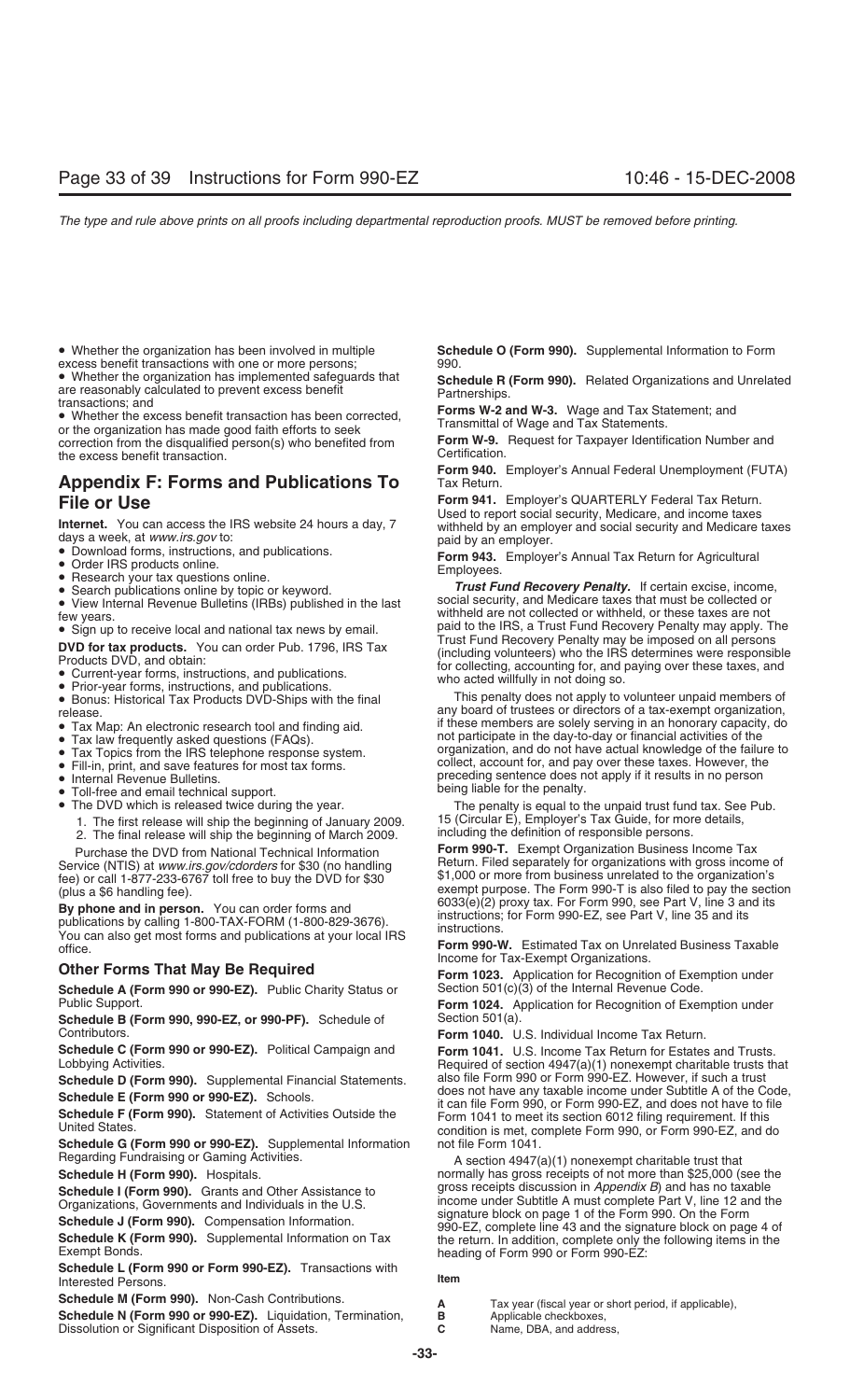Form 1098 series. Information returns to report mortgage<br>interest, student loan interest, qualified tuition and related<br>expenses received, and a contribution of a qualified vehicle that **Form 8821.** Tax Information Authori has a claimed value of more than \$500. **Form 8822.** Change of Address. Used to notify the IRS of a

abandonments of secured property, proceeds from broker and **Form 8868.** Application for E<br>
barter exchange transactions, cancellation of debt, dividends Exempt Organization Return. barter exchange transactions, cancellation of debt, dividends and distributions, certain government and state qualified tuition and distributions, certain government and state qualified tuition **Form 8870.** Information Return for Transfers Associated With interest payments, payments of long-term care and accelerated personal benefit contracts for which funds were transferred to death benefits, miscellaneous income payments, distributions the organization, directly or indirectly, as well as the transferors from an HSA, Archer MSA or Medicare Advantage MSA, for, and beneficiaries of, those contract original issue discount, distributions from pensions, annuities,<br>
retirement or profit-sharing plans, IRAs, insurance contracts,<br>
etc., and proceeds from real estate transactions. Also, use<br>
certain of these returns to rep

Form 1120-POL. U.S. Income Tax Return for Certain Political<br>Organizations. **Form 8886-T.** Disclosure by Tax-Exempt Entity Regarding<br>Form 1128, Application To Adopt. Change or Botain a Tax Prohibited Tax Shelter Transaction

**Form 4562.** Depreciation and Amortization.<br>**Form 4720.** Return of Certain Excise Taxes on Charities and **Fublication 15.** Circular E, Employer's Tax Guide.<br>Other Persons Under Chapters 41 and 42 of the Internal **Publicati** Other Persons Under Chapters 41 and 42 of the Internal

Form 5500. Annual Return/Report of Employee Benefit Plan. (Fringe Benefits).<br>Employers who maintain pension, profit-sharing, or other **Publication 463.** Travel, Entertainment, Gift, and Car Employers who maintain pension, profit-sharing, or other **Publicatio**<br>
funded deferred compensation plans are generally required to Expenses. funded deferred compensation plans are generally required to file the Form 5500. This requirement applies whether or not the **Publication 525.** Taxable and Nontaxable Income.<br>plan is qualified under the Internal Revenue Code and whether **Publication 526**. Charitable Contributions

Form 5768. Election/Revocation of Election by an Eligible<br>Section 501(c)(3) Organization To Make Expenditures To<br>Influence Legislation<br>Influence Legislation

**Form 8038.** Information Return for Tax-Exempt Private Activity<br>Bond Issues.

**Form 8274.** Certification by Churches and Qualified **Publication 1847.** Publication Publication Publication Publication Publication Publication Publication Publication Publication Premi Church-Controlled Organizations Electing Exemption from

**Form 8282.** Donee Information Return. Required of the donee and Disclosure Requirements.<br>
of charitable deduction property who sells, exchanges, or **Publication 1779.** Employee Independent Contractor of charitable deduction property who sells, exchanges, or **Publicati** otherwise disposes of donated property within 3 years after **Brochure** otherwise disposes of donated property within 3 years after receiving it. The form is also required of any successor donee receiving it. The form is also required of any successor donee<br>
who disposes of charitable deduction property within 3 years<br>
after the date that the donor gave the property to the original<br>
donee. It does not matter who g

Form 8283. Noncash Charitable Contributions.<br>
Form 8283. Noncash Charitable Contributions.<br>
Form 8300. Report of Cash Payments Over \$10,000 Received<br>
in a Trade or Business. Used to report cash amounts in excess<br>
Publicati of \$10,000 that were received in a single transaction (or in two **Publication 4221-PC.** Compliance Guide for 501(c)(3) Public<br>or more related transactions) in the course of a trade or Charities. or more related transactions) in the course of a trade or business (as defined in section 162). However, if the organization receives a charitable cash contribution in excess of Foundations.

**D** Employer identification number (EIN), and **\$10,000**, it is not subject to the reporting requirement since the **Section 4947(a)(1)** nonexempt charitable trust box. **The inverse of a traction 4947(a)(1)** nonexempt charit funds were not received in the course of a trade or business.

**Form 1096.** Annual Summary and Transmittal of U.S. **Form 8328** Carryforward Election of Unused Private Activity **Information Returns.**<br>Information Returns. **Information Returns.** Information *Information* Returns to use

**Form 1099 series.** Information returns to report acquisitions or change in mailing address that occurs after the return is filed.<br>Abandonments of secured property, proceeds from broker and **Form 8868.** Application for Ext

Certain Personal Benefit Contracts. Used to identify those

Form 1128. Application To Adopt, Change, or Retain a Tax<br>
Year.<br>
Form 2848. Power of Attorney and Declaration of<br>
Form 2848. Power of Attorney and Declaration of<br>
Representative.<br>
Form 3115. Application for Change in Accou

**Form 4506.** Request for Copy of Tax Return. **Form SS-4.** Application for Employer Identification Number.<br>**Form 4506-A.** Request for Public Inspection or Copy of **Form TD F 90-22.1** Benort of Egreign Bank and Financial **Form 4506-A.** Request for Public Inspection or Copy of **Form TD F 90-22.1.** Report of Foreign Bank and Financial Exempt or Political Organization IRS Form.<br>Exempt or Political Organization IRS Form. Accounts.<br>**Form 4562.** 

Revenue Code.<br>**Form 5500** Annual Beturn/Benort of Employee Benefit Plan (Fringe Benefits).<br>Form 5500 Annual Beturn/Benort of Employee Benefit Plan (Fringe Benefits). plan is qualified under the Internal Revenue Code and whether<br>
or not a deduction is claimed for the current tax year.<br> **Publication 538.** Accounting Periods and Methods.<br> **Form 5578.** Annual Certification of Racial Nondis Influence Legislation.<br>**Earm 7004** Application for Automatic Extension of Time to **Publication 892.** Organization Appeal Procedures for **Form 7004.** Application for Automatic Extension of Time to **Publication 892.** Organization Appeal Procedures<br>File Corporation Income Tax Return. **For Form Private Activity** Publication 910. IRS Guide to Free Tax Services. **Publication 946.** How To Depreciate Property.<br>**Publication 947.** Practice Before the IRS and Power of

Employer Social Security and Medicare Taxes. **Publication 1771.** Charitable Contributions— Substantiation

Publication 4221-PF. Compliance Guide for 501(c)(3) Private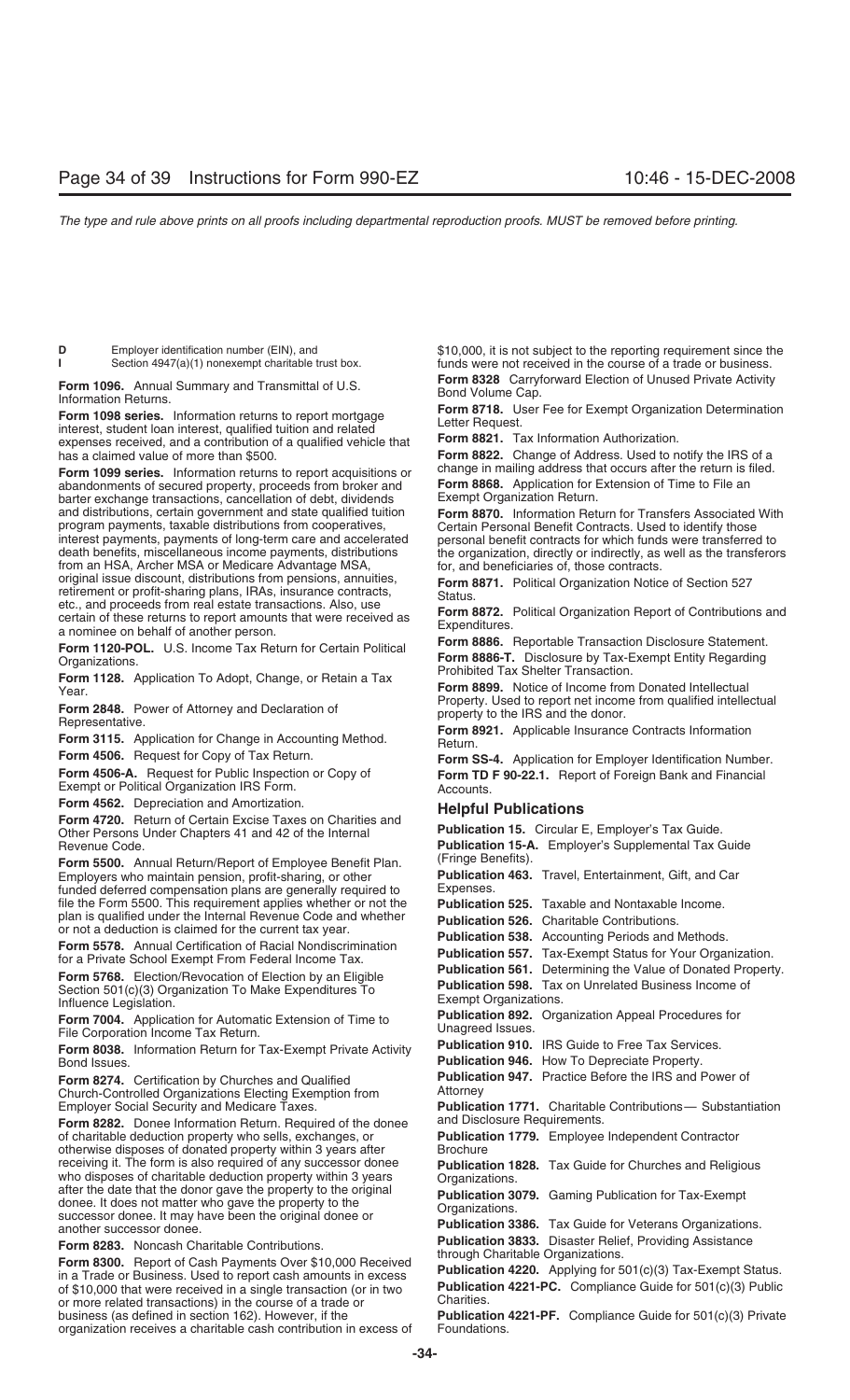# **990-EZ To Satisfy State Reporting**

Some states and local government units will accept a copy of Form 990 or Form 990-EZ in place of all or part of their own **Use Of Audit Guides May Be Required** financial report forms. The substitution applies primarily to To ensure that all organizations report similar transactions section 501(c)(3) organizations, but some of the other types of uniformly, many states require that section  $501(c)(3)$  organizations, but some of the other types of section 501(c) organizations are also affected. If the etc., and functional expenses be reported according to the<br>organization uses Form 990 or 990-EZ to satisfy state or local AICPA industry audit and accounting guide, No organization uses Form 990 or 990-EZ to satisfy state or local filing requirements, such as those under state charitable

states and other jurisdictions in which it does business to determine their specific filing requirements. Doing business in a property there. for Part III for both Form 990 and Form 990-EZ.

**Monetary Tests May Differ**<br>Some or all of the dollar limitations applicable to Form 990 or **Amended Returns** Some or all of the dollar limitations applicable to Form 990 or<br>990-EZ when filed with the IRS may not apply when using Form<br>990 or 990-EZ with the IRS, it must also send a<br>990 or 990-EZ in place of state or local report f

**Additional Information May Be Required Method of Accounting** State or local filing requirements may require the organization<br>to attach to Form 990 or 990-EZ one or more of the following:<br>(a) additional financial statements, such as a complete analysis<br>of functional expenses or a sta of functional expenses or a statement of changes in net assets; (b) notes to financial statements; (c) additional financial (b) notes to financial statements; (c) additional financial The deadline for filing Form 990 or 990-EZ with the IRS differs schedules; (d) a report on the financial statements by an independent accountant; and (e) answers questions and other information. Each jurisdiction may require **Public Inspection**<br>the additional material to be presented on forms they provide. The Form 990 or 990-EZ information made available for public the additional material to be presented on forms they provide.<br>The additional information does not have to be submitted with The additional information does not have to be submitted with inspection by the IRS may differ from that made available by<br>the states, such as Schedule B (Form 990, 990-EZ, or 990-P

**Publication 4302.** A Charity's Guide to Vehicle Donations. Even if the Form 990 or 990-EZ that the organization files<br>**Publication 4303.** A Donor's Guide to Vehicle Donations. With the IRS is accepted by the IRS as comple **Publication 4303.** A Donor's Guide to Vehicle Donations. with the IRS is accepted by the IRS as complete, a copy of t<br>Same return filed with a state will not fully satisfy that state's **Publication 4630.** Exempt Organizations Products and<br>Services Navigator. Services Navigator.<br>including any of the additional information is not provided,<br>including any of the additional information discussed above, or **Appendix G: Use of Form 990 or Form** (2) the state determines that the form was not completed by following the applicable Form 990 or 990-EZ instructions or supplemental state instructions. In such case, the state may ask **Requirements** The organization to provide the missing information or to submit an amended return.

filing requirements, such as those under state charitable **Organizations (New York, NY, AICPA, 2003)**, supplemented by<br>
Standards of Accounting and Financial Reporting for Voluntary Standards of Accounting and Financial Reporting for Voluntary **Determine State Filing Requirements**<br>
The organization may consult the appropriate officials of all<br>
states and other iurisdictions in which it does business to<br> **Donated Services And Facilities** 

determine their specific filing requirements. Doing business in a<br>jurisdiction may include any of the following: (a) soliciting<br>contributions or grants by mail or otherwise from individuals,<br>businesses, or other charitable

the states, such as Schedule B (Form 990, 990-EZ, or 990-PF).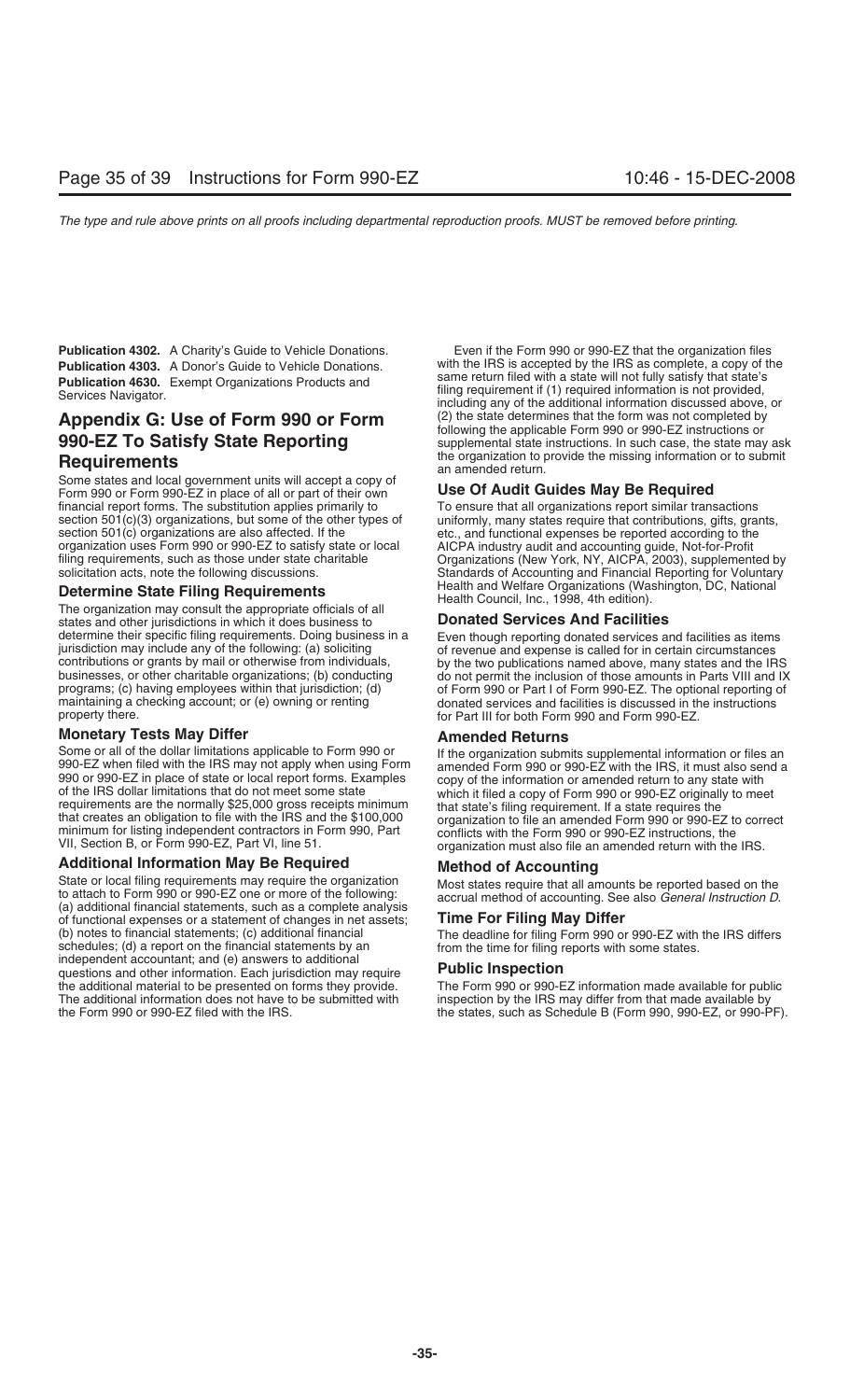**Privacy Act and Paperwork Reduction Act Notice** We ask for the information on these forms to carry out the Internal Revenue laws of the United States. You are required to give us the information. We need it to ensure that you are complying with these laws and to allow us to figure and collect the right amount of tax. Section 6109 requires return preparers to provide their identifying numbers on the return.

You are not required to provide the information requested on a form that is subject to the Paperwork Reduction Act unless the form displays a valid OMB control number. Books or records relating to a form or its instructions must be retained as long as their contents may become material in the administration of any Internal Revenue law. Generally, tax returns and return information are confidential, as required by section 6103.

The time needed to complete and file this form and related schedules will vary depending on individual circumstances. The estimated average times are:

| Form                                        | Recordkeeping   | Learning about the law or<br>the form | Preparing<br>the<br>form | Copying, assembling,<br>and sending the form<br>to the IRS |
|---------------------------------------------|-----------------|---------------------------------------|--------------------------|------------------------------------------------------------|
| 990-EZ                                      | 29 hr., 10 min. | 11 hr., 33 min.                       | 14 hr., 24 min.          | 32 min.                                                    |
| Schedule A (Form 990 or 990-EZ)             | 39 hr., 56 min. | 6 hr., 51 min.                        | 7 hr., 48 min.           | .                                                          |
| Schedule B (Form 990, 990-EZ, or<br>990-PF) | 5 hr., 58 min.  | 1 hr., 35 min.                        | 1 hr., 45 min.           | $- - - -$                                                  |
| Schedule C (Form 990 or 990-EZ)             | 22 hr., 0 min.  | 42 min.                               | 1 hr., 5 min.            | .                                                          |
| Schedule E (Form 990 or 990-EZ)             | 5 hr., 30 min.  | 53 min.                               | 1 hr., 1 min.            | .                                                          |
| Schedule G (Form 990 or 990-EZ)             | 24 hr., 9 min.  | 24 min.                               | 48 min.                  |                                                            |
| Schedule L (Form 990 or 990-EZ)             | 5 hr., 30 min.  | 1 hr., 5 min.                         | 1 hr., 13 min.           |                                                            |
| Schedule N (Form 990 or 990-EZ)             | 7 hr., 53 min.  | 42 min.                               | 51 min.                  |                                                            |

*We welcome comments on forms.* If you have comments concerning the accuracy of these time estimates or suggestions for making these forms simpler, we would be happy to hear from you. You can write to the Internal Revenue Service, Tax Products Coordinating Committee, SE:W:CAR:MP:T:T:SP, 1111 Constitution Ave. NW, IR-6526, Washington, DC 20224.

Do not send the form to this address. Instead, see *When, Where, and How To File* in *General Instruction E.*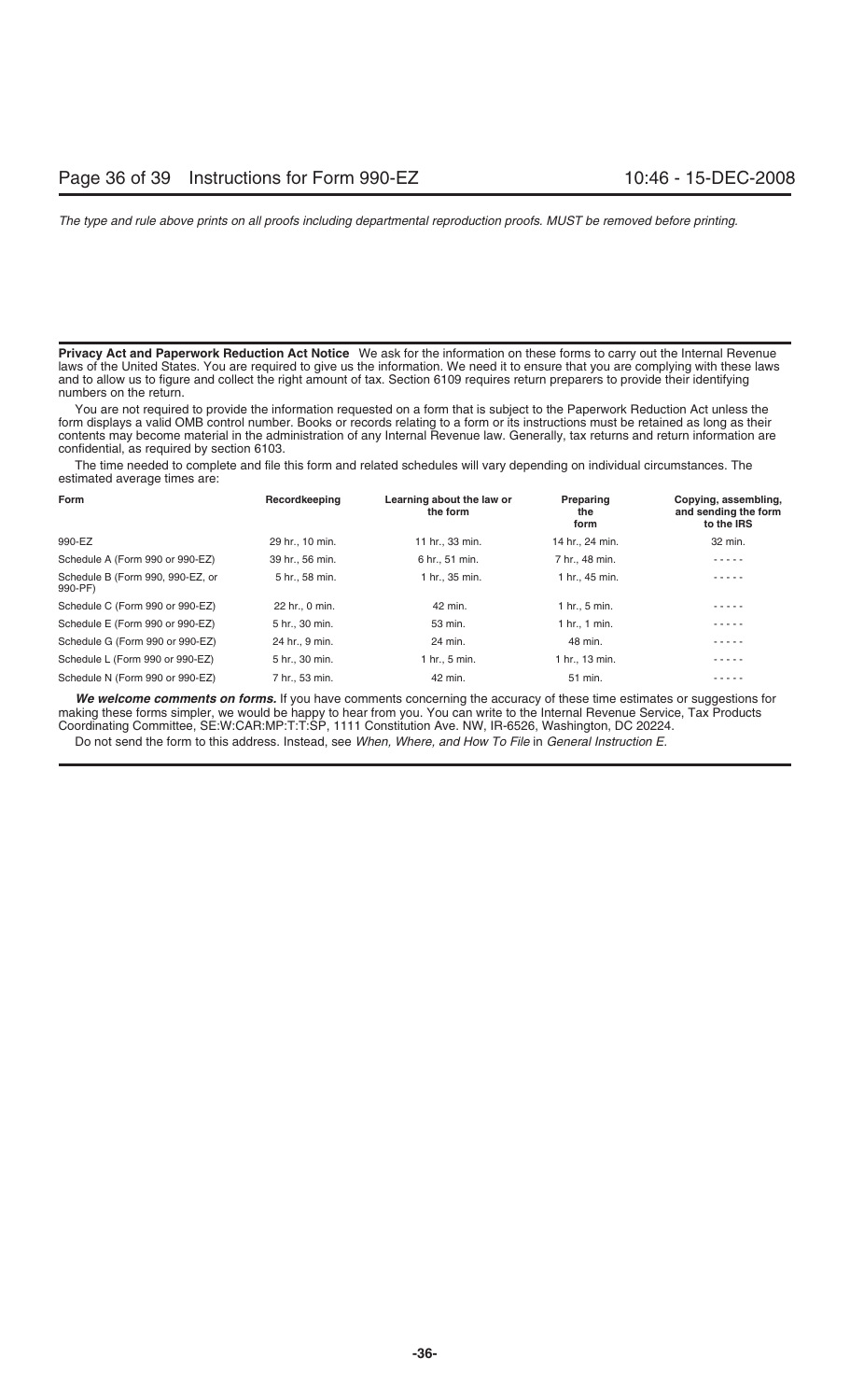|                                                                 | Compensation 14, 16, 21          |                                                             |
|-----------------------------------------------------------------|----------------------------------|-------------------------------------------------------------|
|                                                                 |                                  |                                                             |
| Accounting:                                                     | Reasonable 30, 31                | Five highest compensated employees  21                      |
|                                                                 |                                  |                                                             |
|                                                                 |                                  |                                                             |
| Accounts payable  14                                            |                                  | Foreign organization (See Organization)                     |
|                                                                 | Contracts:                       |                                                             |
|                                                                 |                                  | Form 1023, Application for Recognition of                   |
|                                                                 |                                  | Exemption Under Section 501(c)(3) of the                    |
|                                                                 | Contributors:                    | Internal Revenue Code  4                                    |
|                                                                 |                                  | Form 1024, Application for Recognition of                   |
|                                                                 | Controlled entity  3, 20         | Exemption Under Section 501(a) or for                       |
| AKA or a.k.a. (See Name and address)                            | Controlling organization  3, 20  | Determination Under Section 120  4                          |
|                                                                 |                                  | Form 1041, U.S. Income Tax Return for                       |
|                                                                 |                                  | Estates and Trusts  4                                       |
|                                                                 |                                  | Form 1065, U.S. Return of Partnership                       |
| Annual information return  2, 28                                | D                                |                                                             |
|                                                                 | Defined contribution plan  16    | Form 1099-MISC, Miscellaneous Income,                       |
| Appendix:                                                       |                                  |                                                             |
| Appendix A Exempt Organizations                                 |                                  | Form 1120-POL, U.S. Income Tax Return for                   |
| Reference Chart<br>23<br>Appendix B How to Determine Whether an |                                  | Certain Political Organizations  18                         |
| Organization's Gross Receipts are                               | Disqualified person  29          | Form 1128, Application To Adopt, Change,                    |
| Normally \$25,000 (or \$5,000) or                               |                                  | or Retain a Tax Year  4                                     |
| 24                                                              |                                  | Form 3115, Application for Change in                        |
| Appendix C Special Gross Receipts Test for                      |                                  |                                                             |
| Determining Exempt Status of Section                            |                                  | Form 4506, Request for Copy of Tax                          |
| $501(c)(7)$ and $501(c)(15)$                                    |                                  |                                                             |
| Organizations  25                                               | Donations:                       | Form 4506-A, Request for Public Inspection                  |
| Appendix D Public Inspection of                                 |                                  | or Copy of Exempt or Political<br>Organization IRS Form  25 |
| Returns 25                                                      |                                  | Form 4720, Return of Certain Excise Taxes                   |
| Appendix E Section 4958 Excess Benefit                          | Donor advised fund  20           | on Charities and Other Persons Under                        |
| Transactions  29                                                | Donor advisor 20, 30             | Chapters 41 and 42 of the Internal                          |
| Appendix F Forms and Publications To File                       | Sponsoring organization  3, 19   | Revenue Code 18, 19, 20                                     |
|                                                                 |                                  | Form 5500, Annual Certification of Racial                   |
| Appendix G Use of Form 990 or 990-EZ To                         |                                  | Nondiscrimination for a Private School                      |
| <b>Satisfy State Reporting</b>                                  |                                  | Exempt from Federal Income Tax  4                           |
|                                                                 |                                  | Form 8822, Change of Address  7                             |
| Application for tax exemption  26                               | Nondeductible  17                | Form 8868, Application for Extension of                     |
|                                                                 |                                  | Time To File an Exempt Organization                         |
| Assets:                                                         | F                                |                                                             |
|                                                                 | Economic benefit:                | Form 8870, Information Return for Transfers                 |
|                                                                 |                                  | Associated With Certain Personal Benefit                    |
| Total  14                                                       | Interest on loans (foregone)  30 |                                                             |
| Assistance to individuals  13                                   | Liability insurance premiums  30 | Form 8886-T, Disclosure by Tax-Exempt                       |
|                                                                 | Nontaxable fringe  31            | Entity Regarding Prohibited Tax Shelter                     |
|                                                                 |                                  |                                                             |
|                                                                 | Element of common control  21    | Form 941, Employer's Quarterly Federal Tax                  |
|                                                                 |                                  |                                                             |
|                                                                 |                                  | Form 990-BL, Information and Initial Excise                 |

| Black lung benefit trusts |
|---------------------------|
|                           |
| Books and records 11, 1   |
|                           |
|                           |

| Candidates for public office 18, 20 |
|-------------------------------------|
|                                     |
|                                     |
|                                     |
|                                     |
|                                     |
| Changes in net assets  14, 35       |
| Children:                           |
|                                     |
|                                     |
|                                     |
|                                     |
|                                     |
|                                     |

|                                                                      |                                                         | Fiscal year                                                                                                                                              |
|----------------------------------------------------------------------|---------------------------------------------------------|----------------------------------------------------------------------------------------------------------------------------------------------------------|
| counting:                                                            | Reasonable 30, 31                                       | Five highest compensated employees                                                                                                                       |
|                                                                      |                                                         | Fixed payment                                                                                                                                            |
|                                                                      |                                                         | Foreign country                                                                                                                                          |
| counts payable $\ldots \ldots \ldots \ldots \ldots \ldots \ldots$ 14 |                                                         | Foreign organization (See Organization)                                                                                                                  |
| counts receivable  14                                                | Contracts:                                              |                                                                                                                                                          |
| crual (method)  35:                                                  |                                                         | Form 1023, Application for Recognition of                                                                                                                |
|                                                                      | Contributions $\ldots$ $\ldots$ $\ldots$ $\ldots$ 9, 12 | Exemption Under Section 501(c)(3) of t                                                                                                                   |
|                                                                      | Contributors:                                           | Internal Revenue Code                                                                                                                                    |
| Website  8                                                           |                                                         | Form 1024, Application for Recognition of                                                                                                                |
|                                                                      | Controlled entity 3, 20                                 | Exemption Under Section 501(a) or for                                                                                                                    |
| KA or a.k.a. ( <i>See</i> Name and address)                          | Controlling organization 3, 20                          | Determination Under Section 120                                                                                                                          |
| nended return  35                                                    |                                                         | Form 1041, U.S. Income Tax Return for<br>Estates and Trusts in the state of the state of the state of the state of the state of the state of the state o |
|                                                                      |                                                         |                                                                                                                                                          |

| pendix:                                                   |                                                                           | Form 1099-MISC, Miscellaneous Income,      |
|-----------------------------------------------------------|---------------------------------------------------------------------------|--------------------------------------------|
| Appendix A Exempt Organizations                           |                                                                           |                                            |
|                                                           |                                                                           | Form 1120-POL, U.S. Income Tax Return for  |
| Appendix B How to Determine Whether an                    | Disclosure $\ldots \ldots \ldots \ldots \ldots \ldots \ldots \ldots$ . 25 | Certain Political Organizations  18        |
| Organization's Gross Receipts are                         | Disqualified person  29                                                   | Form 1128, Application To Adopt, Change,   |
| Normally \$25,000 (or \$5,000) or                         |                                                                           |                                            |
|                                                           |                                                                           | Form 3115, Application for Change in       |
| Appendix C Special Gross Receipts Test for                |                                                                           |                                            |
| Determining Exempt Status of Section                      | Dividends 11, 19                                                          | Form 4506, Request for Copy of Tax         |
| $501(c)(7)$ and $501(c)(15)$                              |                                                                           |                                            |
| Organizations  25                                         | Donations:                                                                | Form 4506-A, Request for Public Inspection |
|                                                           |                                                                           | or Copy of Exempt or Political             |
| Appendix D Public Inspection of                           |                                                                           | Organization IRS Form  25                  |
|                                                           |                                                                           | Form 4720, Return of Certain Excise Taxes  |
| Appendix E Section 4958 Excess Benefit                    | Donor advisor 20, 30                                                      | on Charities and Other Persons Under       |
| Transactions<br>Appendix F Forms and Publications To File | Sponsoring organization  3, 19                                            | Chapters 41 and 42 of the Internal         |
|                                                           |                                                                           | Revenue Code  18, 19, 20                   |
| Appendix G Use of Form 990 or 990-EZ To                   |                                                                           | Form 5500, Annual Certification of Racial  |
| <b>Satisfy State Reporting</b>                            |                                                                           | Nondiscrimination for a Private School     |
|                                                           |                                                                           | Exempt from Federal Income Tax  4          |
|                                                           |                                                                           |                                            |
| pplication for tax exemption  26                          |                                                                           | Form 8868, Application for Extension of    |

| Economic benefit:<br>Interest on loans (foregone)  30<br>Liability insurance premiums  30 | Form 8870, Information Return for Transfer<br>Associated With Certain Personal Benefit<br>Form 8886-T, Disclosure by Tax-Exempt     |
|-------------------------------------------------------------------------------------------|-------------------------------------------------------------------------------------------------------------------------------------|
| Nontaxable fringe  31                                                                     | Entity Regarding Prohibited Tax Shelter                                                                                             |
| Element of common control  21                                                             | Form 941, Employer's Quarterly Federal Ta                                                                                           |
|                                                                                           | Form 990-BL. Information and Initial Excise                                                                                         |
| Employee benefits  13<br>Employer identification number (EIN)  7                          | Tax Return for Black Lung Benefit Trusts<br>and Certain Related Persons                                                             |
| Excess benefit transaction  19, 29, 30, 32                                                | Form 990-N, Electronic Notice (e-Postcard)<br>for Tax-Exempt Organizations not<br>Required To File Form 990 or<br>990-EZ            |
| Expenses:                                                                                 | Form 990-PF, Return of Private Foundation<br>or Section 4947(a)(1) Nonexempt<br>Charitable Trust Treated as a Private<br>Foundation |
|                                                                                           | Form 990-T, Exempt Organization Business                                                                                            |
| Extension of time to file $\,\dots\,\dots\,\dots\,\dots\,\dots\,\,5$                      | Income Tax Return  17, 1<br>Form W-2. Wage and Tax Statement                                                                        |

| Capital contributions  18<br>Cash receipts and disbursements  5<br>Certificates of deposit 11, 14        | Fair market value 30.31<br>Federal unemployment tax (FUTA)  13<br>Fees:                                                                                                                           | FUTA (See Federal unemployment tax) |
|----------------------------------------------------------------------------------------------------------|---------------------------------------------------------------------------------------------------------------------------------------------------------------------------------------------------|-------------------------------------|
| Changes in net assets $\ldots$ 14, 35<br>Children:<br>Church  4, 32<br>Church-affiliated organization  4 | Commercial co-venture $\ldots \ldots \ldots \ldots$ 10 Final return $\ldots \ldots \ldots \ldots \ldots \ldots \ldots$ 5 Gross receipts $\ldots \ldots \ldots \ldots \ldots \ldots \ldots$ 18, 24 |                                     |

|                                                                      | Compensation 14, 16, 21                                                  |                                                                                    |
|----------------------------------------------------------------------|--------------------------------------------------------------------------|------------------------------------------------------------------------------------|
|                                                                      |                                                                          |                                                                                    |
| Accounting:                                                          | Reasonable 30, 31                                                        | Five highest compensated employees  21                                             |
|                                                                      |                                                                          |                                                                                    |
|                                                                      |                                                                          |                                                                                    |
|                                                                      |                                                                          | Foreign organization (See Organization)                                            |
| Accounts receivable  14                                              | Contracts:                                                               |                                                                                    |
| Accrual (method)  35                                                 |                                                                          | Form 1023, Application for Recognition of                                          |
|                                                                      | Contributors:                                                            | Exemption Under Section 501(c)(3) of the                                           |
|                                                                      |                                                                          | Internal Revenue Code  4                                                           |
|                                                                      |                                                                          | Form 1024, Application for Recognition of<br>Exemption Under Section 501(a) or for |
|                                                                      |                                                                          | Determination Under Section 120  4                                                 |
| AKA or a.k.a. (See Name and address)<br>Amended return  35           |                                                                          | Form 1041, U.S. Income Tax Return for                                              |
|                                                                      |                                                                          |                                                                                    |
| Annual information return 2, 28                                      |                                                                          | Form 1065, U.S. Return of Partnership                                              |
|                                                                      | D                                                                        |                                                                                    |
| Appendix:                                                            | Defined contribution plan  16                                            | Form 1099-MISC, Miscellaneous Income,                                              |
| Appendix A Exempt Organizations                                      | Depreciation  14                                                         |                                                                                    |
| Reference Chart  23                                                  |                                                                          | Form 1120-POL, U.S. Income Tax Return for<br>Certain Political Organizations  18   |
| Appendix B How to Determine Whether an                               | Disclosure  25                                                           | Form 1128, Application To Adopt, Change,                                           |
| Organization's Gross Receipts are                                    | Disqualified person  29                                                  | or Retain a Tax Year  4                                                            |
| Normally \$25,000 (or \$5,000) or                                    |                                                                          | Form 3115, Application for Change in                                               |
|                                                                      |                                                                          | Accounting Method  5                                                               |
| Appendix C Special Gross Receipts Test for                           | Dividends 11, 19                                                         | Form 4506, Request for Copy of Tax                                                 |
| Determining Exempt Status of Section                                 |                                                                          |                                                                                    |
| $501(c)(7)$ and $501(c)(15)$<br>25                                   | Donations:                                                               | Form 4506-A, Request for Public Inspection                                         |
| Organizations<br>Appendix D Public Inspection of                     |                                                                          | or Copy of Exempt or Political                                                     |
| Returns 25                                                           |                                                                          | Organization IRS Form  25                                                          |
| Appendix E Section 4958 Excess Benefit                               |                                                                          | Form 4720, Return of Certain Excise Taxes<br>on Charities and Other Persons Under  |
| Transactions  29                                                     | Donor advisor 20, 30                                                     | Chapters 41 and 42 of the Internal                                                 |
| Appendix F Forms and Publications To File                            | Sponsoring organization  3, 19                                           | Revenue Code  18, 19, 20                                                           |
|                                                                      | Supporting organization  30                                              | Form 5500, Annual Certification of Racial                                          |
| Appendix G Use of Form 990 or 990-EZ To                              |                                                                          | Nondiscrimination for a Private School                                             |
| <b>Satisfy State Reporting</b>                                       |                                                                          | Exempt from Federal Income Tax  4                                                  |
|                                                                      |                                                                          | Form 8822, Change of Address  7                                                    |
| Application for tax exemption  26                                    |                                                                          | Form 8868, Application for Extension of                                            |
| Assets:                                                              |                                                                          | Time To File an Exempt Organization                                                |
|                                                                      | Е                                                                        | Form 8870, Information Return for Transfers                                        |
|                                                                      | Economic benefit:                                                        | Associated With Certain Personal Benefit                                           |
|                                                                      | Interest on loans (foregone)  30                                         |                                                                                    |
| Assistance to individuals  13                                        | Liability insurance premiums  30                                         | Form 8886-T, Disclosure by Tax-Exempt                                              |
|                                                                      |                                                                          | Entity Regarding Prohibited Tax Shelter                                            |
|                                                                      |                                                                          | Transaction  19                                                                    |
|                                                                      | Element of common control  21                                            | Form 941, Employer's Quarterly Federal Tax                                         |
|                                                                      |                                                                          | Form 990-BL, Information and Initial Excise                                        |
|                                                                      | Employee benefits  13                                                    | Tax Return for Black Lung Benefit Trusts                                           |
| в                                                                    | Employer identification number (EIN)  7                                  | and Certain Related Persons                                                        |
| Balance sheet  14                                                    | Excess benefit transaction  19, 29, 30, 32                               | Form 990-N, Electronic Notice (e-Postcard)                                         |
| Bank account  19                                                     | Excise tax  18, 19, 32                                                   | for Tax-Exempt Organizations not                                                   |
|                                                                      |                                                                          | Required To File Form 990 or                                                       |
| Black lung benefit trusts 4                                          | Expenses:                                                                |                                                                                    |
|                                                                      |                                                                          | Form 990-PF, Return of Private Foundation                                          |
| Books and records $\ldots \ldots \ldots \ldots \ldots \ldots 11, 19$ |                                                                          | or Section 4947(a)(1) Nonexempt<br>Charitable Trust Treated as a Private           |
|                                                                      | Fundraising $\ldots \ldots \ldots \ldots \ldots \ldots \ldots \ldots$ 12 |                                                                                    |
| Business activities  10                                              |                                                                          | Form 990-T, Exempt Organization Business                                           |
|                                                                      |                                                                          | Income Tax Return $\ldots \ldots \ldots \ldots \ldots$ 17, 18                      |
| С                                                                    |                                                                          | Form W-2, Wage and Tax Statement  16                                               |
|                                                                      |                                                                          | Fringe benefits 30, 31                                                             |
|                                                                      | F                                                                        |                                                                                    |
| Candidates for public office 18, 20<br>Capital contributions  18     | Fair market value 30, 31                                                 |                                                                                    |
| Capital gains  11                                                    | Federal unemployment tax (FUTA)  13                                      |                                                                                    |
|                                                                      | Federated fundraising agencies  10                                       |                                                                                    |
|                                                                      |                                                                          | $E[ITA, (C00, E0A0]1$ in $E[1]$                                                    |

| UNANGU ING ASSERS  14, 33<br>Children: |                                                                                                                                                                             |  |
|----------------------------------------|-----------------------------------------------------------------------------------------------------------------------------------------------------------------------------|--|
|                                        | Commercial co-venture $\ldots, \ldots, \ldots, 10$ Final return $\ldots, \ldots, \ldots, \ldots, \ldots, \ldots, 5$ Gross receipts $\ldots, \ldots, \ldots, \ldots, 18, 24$ |  |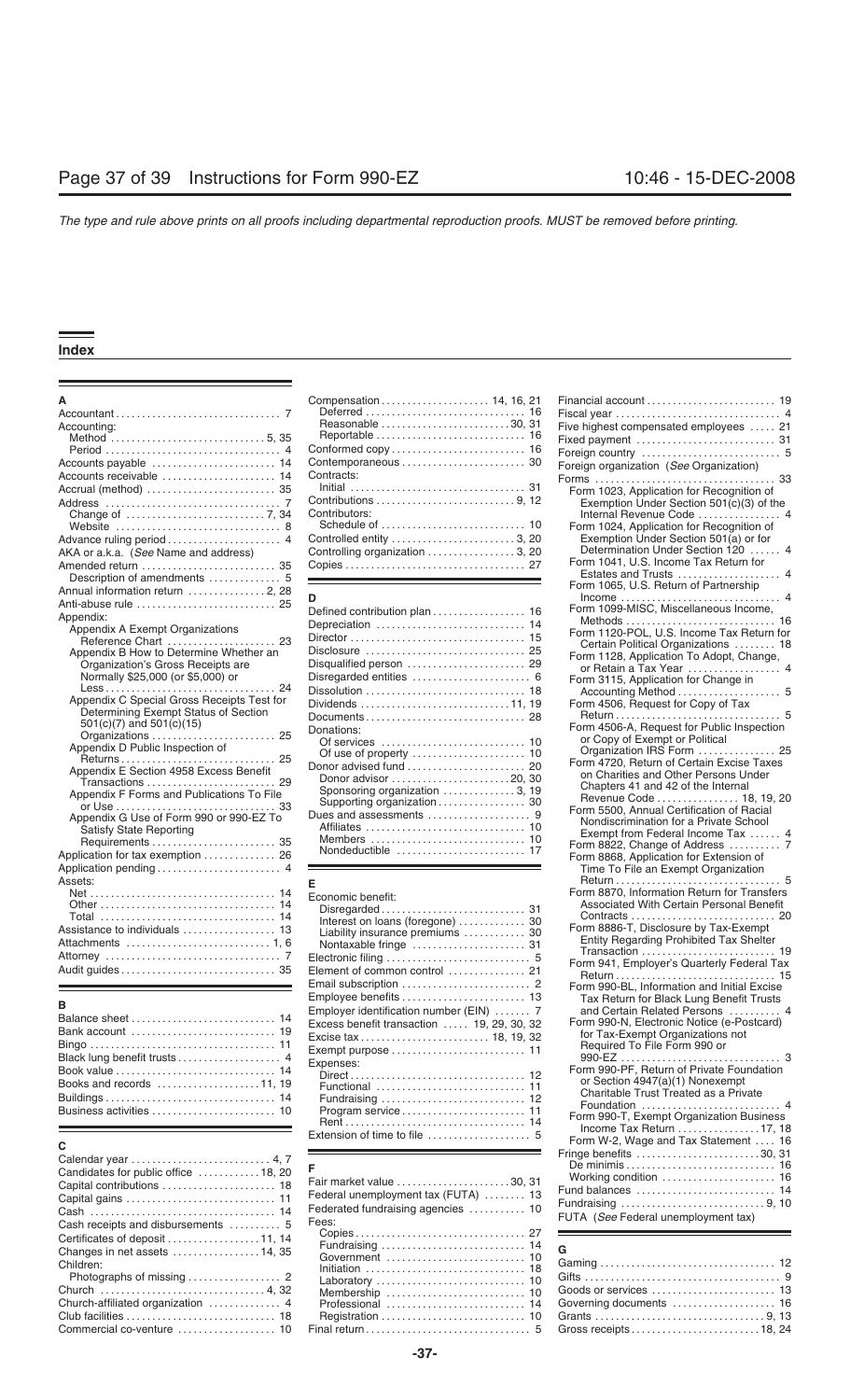| Gross revenue (See Revenue)     |  |
|---------------------------------|--|
|                                 |  |
| Group exemption number (GEN)  8 |  |
|                                 |  |
|                                 |  |

| н.                                       |
|------------------------------------------|
|                                          |
|                                          |
|                                          |
|                                          |
| Historic and continuing relationship  21 |
|                                          |

| Independent contractors  14, 21                                              |  |
|------------------------------------------------------------------------------|--|
|                                                                              |  |
| Insurance  25                                                                |  |
|                                                                              |  |
|                                                                              |  |
| Mortgage $\ldots \ldots \ldots \ldots \ldots \ldots \ldots \ldots \ldots$ 14 |  |
|                                                                              |  |
| Interest income $\ldots, \ldots, \ldots, \ldots, \ldots, \ldots, 11$         |  |
|                                                                              |  |
| Investment:                                                                  |  |
|                                                                              |  |
| Rental income  11                                                            |  |
|                                                                              |  |

|                                             | Schedule E (Form 990 or 990-EZ).<br>Schools                                                |
|---------------------------------------------|--------------------------------------------------------------------------------------------|
|                                             | Schedule G (Form 990 or 990-EZ),                                                           |
|                                             | Supplemental Information Regarding                                                         |
|                                             | Fundraising or Gaming Activities<br>Schedule L (Form 990 or 990-EZ),                       |
|                                             | <b>Transactions With Interested</b>                                                        |
|                                             | Persons 18                                                                                 |
|                                             | Schedule N (Form 990 or 990-EZ),                                                           |
|                                             | Liquidation, Termination, Dissolution, or                                                  |
| Program-related investment (See Investment) | Significant Disposition of Assets  5                                                       |
|                                             |                                                                                            |
|                                             | $School \ldots \ldots \ldots \ldots \ldots \ldots \ldots \ldots \ldots$                    |
| Public inspection  6, 25, 26, 27, 35        |                                                                                            |
|                                             | Securities account                                                                         |
|                                             | Severance payments (See Payments)                                                          |
| Pub. 15, Circular E Employer's Tax          | SFAS 116, Accounting for Contributions                                                     |
|                                             | Received and Contributions Made  5                                                         |
|                                             | Political organization (See Organization)<br>Professional fees (See Fees)<br>Publications: |

| Net assets (See Assets)          |
|----------------------------------|
|                                  |
|                                  |
|                                  |
| Nonfixed payments (See Payments) |
|                                  |
|                                  |
|                                  |

| Gross rental income $\ldots \ldots \ldots \ldots \ldots \ldots \ldots$ 11 $\;$ 0 |                             |                                               |  |
|----------------------------------------------------------------------------------|-----------------------------|-----------------------------------------------|--|
| Gross revenue (See Revenue)                                                      |                             | Related Organization (See Organization)       |  |
|                                                                                  |                             |                                               |  |
| Group exemption number (GEN)  8 Offices:                                         |                             | Rent Expenses (See Expenses)                  |  |
| Group return  4                                                                  | Regional or district 26, 27 | Reportable compensation (See<br>Compensation) |  |
|                                                                                  | Organization:               |                                               |  |
| н                                                                                |                             |                                               |  |
| Heath benefits 16                                                                |                             |                                               |  |
|                                                                                  |                             |                                               |  |
|                                                                                  |                             | Revenue sharing transactions  32              |  |
| Helpful publications  34                                                         |                             |                                               |  |
| Historic and continuing relationship  21                                         |                             |                                               |  |
| Hours per week  16                                                               |                             |                                               |  |
|                                                                                  | Other Assets (See Assets)   |                                               |  |
|                                                                                  |                             |                                               |  |

| Independent contractors  14, 21               |                                                                | Sale:                                                                         |
|-----------------------------------------------|----------------------------------------------------------------|-------------------------------------------------------------------------------|
| Instant bingo  12                             |                                                                |                                                                               |
| Insurance  25                                 | Identifying number of  22                                      |                                                                               |
|                                               | Payments:                                                      |                                                                               |
| Integrated auxiliary  3                       |                                                                |                                                                               |
|                                               |                                                                | Sale of securities (See Sale)                                                 |
|                                               | Independent contractors  14                                    |                                                                               |
|                                               |                                                                | Savings accounts (See Savings)                                                |
|                                               |                                                                |                                                                               |
|                                               |                                                                | Schedule A (Form 990 or 990-EZ), Public                                       |
| Investment:                                   |                                                                | Charity Status and Public Support  8,                                         |
|                                               |                                                                | 20                                                                            |
|                                               | Penalties 14                                                   | Schedule B (Form 990, 990-EZ, or 990-PF),                                     |
|                                               |                                                                | Schedule of Contributors  2, 8, 35                                            |
| K.                                            | Personal benefit contract 20                                   | Schedule C (Form 990 or 990-EZ), Political                                    |
| Key employee  15                              |                                                                | Campaign and Lobbying Activities  17,                                         |
|                                               | Political campaign activities  20                              | 20                                                                            |
|                                               | Political expenditures  18                                     | Schedule E (Form 990 or 990-EZ),                                              |
|                                               | Political organization (See Organization)                      | Schools  20                                                                   |
|                                               |                                                                | Schedule G (Form 990 or 990-EZ),                                              |
|                                               |                                                                | Supplemental Information Regarding                                            |
| Liabilities, total  14                        |                                                                | Fundraising or Gaming Activities  12                                          |
| Liquidation  18                               |                                                                | Schedule L (Form 990 or 990-EZ),                                              |
| List of officers directors, trustees, and key |                                                                | <b>Transactions With Interested</b>                                           |
|                                               | Professional fees (See Fees)                                   | Persons 18, 19                                                                |
|                                               |                                                                | Schedule N (Form 990 or 990-EZ),<br>Liquidation, Termination, Dissolution, or |
| List of required schedules and                |                                                                |                                                                               |
|                                               | Program-related investment (See Investment)                    | Significant Disposition of Assets  5, 7,<br>18                                |
|                                               |                                                                |                                                                               |
| Lobbying:                                     |                                                                |                                                                               |
|                                               | Public inspection  6, 25, 26, 27, 35                           | Securities 11, 14                                                             |
|                                               | Publications:                                                  | Securities account  19                                                        |
| Lobbying expenses  17                         |                                                                | Severance payments (See Payments)                                             |
| Local or subordinate organizations 26         | Pub. 15, Circular E Employer's Tax                             | SFAS 116, Accounting for Contributions                                        |
| Lotteries  12                                 |                                                                | Received and Contributions Made  5, 9,                                        |
|                                               | Pub. 15-A, Employer's Supplemental Tax                         | 14                                                                            |
| M                                             | Guide  21                                                      |                                                                               |
|                                               | Pub. 1771, Charitable                                          | Short accounting period or short year  4                                      |
| Maintenance expense  14                       | Contributions-Substantiation and<br>Disclosure Requirements  9 |                                                                               |
| Major disposition of assets  18               | Pub. 1779, Independent Contractor or                           |                                                                               |
|                                               |                                                                |                                                                               |
| Membership benefits  11                       | Pub. 463, Travel, Entertainment, Gift, and                     | Social security number  22                                                    |
| Membership dues and assessments (See          |                                                                |                                                                               |
| Dues and assessments)                         | Pub. 525, Taxable and Nontaxable                               |                                                                               |
|                                               | Income 16, 21                                                  |                                                                               |
| Miscellaneous expenses  14                    | Pub. 526, Charitable Contributions  9, 10                      |                                                                               |
| Miscellaneous income  16                      | Pub. 538, Accounting Periods and                               | State filing requirements  5, 35                                              |
|                                               |                                                                | State reporting requirements  5, 35                                           |
| Money market funds  14                        | Pub. 557, Tax-Exempt Status for Your                           | <b>Statement of Program Service</b>                                           |
| Mortgage interest (See Interest)              | Organization  6                                                | Accomplishments  15                                                           |
|                                               | Pub. 598, Tax on Unrelated Business                            |                                                                               |
|                                               | Income of Exempt Organizations  12,                            | Substantial contributor  30                                                   |
| Ν                                             | 17                                                             | Substantial influence  29                                                     |
|                                               | Pub. 946, How To Depreciate                                    |                                                                               |
|                                               |                                                                |                                                                               |
| Net assets (See Assets)                       | Pub. 947, Practice Before the IRS and                          |                                                                               |
| Noncash contributions  10                     | Power of Attorney  22                                          | Supporting organization (See Organization)                                    |
| Nondiscrimination policy  19                  |                                                                |                                                                               |
| Nonexempt charitable trust  19                |                                                                |                                                                               |
| Nonfixed payments (See Payments)              |                                                                | T.                                                                            |
| Notes receivable  13                          | R                                                              |                                                                               |
| Notice  28                                    |                                                                |                                                                               |
|                                               |                                                                |                                                                               |

| Gross rental income $\ldots, \ldots, \ldots, \ldots, 11$ O |                             |                                  |
|------------------------------------------------------------|-----------------------------|----------------------------------|
|                                                            |                             |                                  |
|                                                            |                             |                                  |
| Group exemption number (GEN)  8 Offices:                   |                             | Rent Expenses (See Expenses)     |
| Group return  4                                            |                             | Reportable compensation (See     |
|                                                            | Regional or district 26, 27 | Compensation)                    |
|                                                            | Organization:               |                                  |
| н                                                          |                             |                                  |
| Heath benefits 16                                          |                             |                                  |
|                                                            | Political 4, 18, 20, 26     |                                  |
|                                                            |                             | Revenue sharing transactions  32 |
| Helpful publications  34                                   |                             |                                  |
| Historic and continuing relationship  21                   |                             |                                  |
| Hours per week  16                                         | Organization managers  32   |                                  |

|                                               |                                             | s                                                                                |    |
|-----------------------------------------------|---------------------------------------------|----------------------------------------------------------------------------------|----|
|                                               |                                             |                                                                                  |    |
| Independent contractors  14, 21               |                                             | Sale:                                                                            |    |
| Instant bingo  12                             |                                             |                                                                                  |    |
|                                               | Identifying number of  22                   |                                                                                  |    |
|                                               | Payments:                                   |                                                                                  |    |
|                                               |                                             |                                                                                  |    |
|                                               |                                             | Sale of securities (See Sale)                                                    |    |
|                                               | Independent contractors  14                 |                                                                                  |    |
|                                               |                                             |                                                                                  |    |
|                                               |                                             | Savings accounts (See Savings)                                                   |    |
|                                               | Severance 16, 30                            |                                                                                  |    |
| Investment:                                   |                                             | Schedule A (Form 990 or 990-EZ), Public<br>Charity Status and Public Support  8. |    |
|                                               | Payroll taxes  13                           | 20                                                                               |    |
|                                               |                                             | Schedule B (Form 990, 990-EZ, or 990-PF),                                        |    |
|                                               |                                             | Schedule of Contributors  2, 8, 35                                               |    |
|                                               |                                             | Schedule C (Form 990 or 990-EZ), Political                                       |    |
| Κ                                             |                                             | Campaign and Lobbying Activities  17,                                            |    |
| Key employee  15                              | Political campaign activities  20           | 20                                                                               |    |
|                                               |                                             | Schedule E (Form 990 or 990-EZ),                                                 |    |
|                                               |                                             |                                                                                  |    |
|                                               | Political organization (See Organization)   | Schedule G (Form 990 or 990-EZ),                                                 |    |
|                                               |                                             | Supplemental Information Regarding                                               |    |
|                                               |                                             | Fundraising or Gaming Activities  12                                             |    |
| Liabilities, total  14                        | Prior period adjustment  5                  | Schedule L (Form 990 or 990-EZ),                                                 |    |
| Liquidation  18                               |                                             | <b>Transactions With Interested</b>                                              |    |
| List of officers directors, trustees, and key |                                             |                                                                                  |    |
|                                               | Professional fees (See Fees)                | Schedule N (Form 990 or 990-EZ),                                                 |    |
| List of required schedules and                |                                             | Liquidation, Termination, Dissolution, or                                        |    |
|                                               | Program-related investment (See Investment) | Significant Disposition of Assets  5, 7,                                         |    |
|                                               |                                             |                                                                                  | 18 |
| Lobbying:                                     |                                             |                                                                                  |    |
|                                               | Public inspection  6, 25, 26, 27, 35        | Securities 11, 14                                                                |    |
|                                               | Publications:                               |                                                                                  |    |
| Lobbying expenses  17                         |                                             | Severance payments (See Payments)                                                |    |
| Local or subordinate organizations 26         | Pub. 15, Circular E Employer's Tax          | SFAS 116, Accounting for Contributions                                           |    |
| Lotteries  12                                 |                                             | Received and Contributions Made  5, 9,                                           |    |
|                                               | Pub. 15-A, Employer's Supplemental Tax      |                                                                                  |    |
|                                               |                                             |                                                                                  |    |
| M                                             | Pub. 1771, Charitable                       |                                                                                  |    |
| Maintenance expense  14                       | Contributions-Substantiation and            | Short accounting period or short year  4                                         |    |
| Major disposition of assets  18               | Disclosure Requirements  9                  |                                                                                  |    |
| Medicare taxes  13                            | Pub. 1779, Independent Contractor or        |                                                                                  |    |
|                                               | Employee 21                                 |                                                                                  |    |
| Membership benefits  11                       | Pub. 463, Travel, Entertainment, Gift, and  | Social security number  22                                                       |    |
| Membership dues and assessments (See          |                                             |                                                                                  |    |
| Dues and assessments)                         | Pub. 525, Taxable and Nontaxable            |                                                                                  |    |
|                                               |                                             |                                                                                  |    |
| Miscellaneous expenses  14                    | Pub. 526, Charitable Contributions  9, 10   |                                                                                  |    |
| Miscellaneous income  16                      | Pub. 538, Accounting Periods and            |                                                                                  |    |
| Mission society  4                            |                                             | State reporting requirements  5, 35                                              |    |
| Money market funds  14                        | Pub. 557, Tax-Exempt Status for Your        | Statement of Program Service                                                     |    |
| Mortgage interest (See Interest)              |                                             | Accomplishments  15                                                              |    |
|                                               | Pub. 598, Tax on Unrelated Business         |                                                                                  |    |
|                                               | Income of Exempt Organizations  12,         | Substantial contributor  30                                                      |    |
| Ν                                             | 17                                          |                                                                                  |    |
|                                               | Pub. 946, How To Depreciate                 |                                                                                  |    |
|                                               |                                             |                                                                                  |    |
| Net assets (See Assets)                       | Pub. 947, Practice Before the IRS and       |                                                                                  |    |
| Noncash contributions  10                     | Power of Attorney  22                       | Supporting organization (See Organization)                                       |    |
| Nondiscrimination policy  19                  |                                             |                                                                                  |    |
| Nonexempt charitable trust  19                |                                             |                                                                                  |    |
| Nonfixed payments (See Payments)              |                                             | т.                                                                               |    |

Notice . . . . . . . . . . . . . . . . . . . . . . . . . . . . . . . . . . . 28 Raffles ................................ 11, 12 Tax year .................................. 7